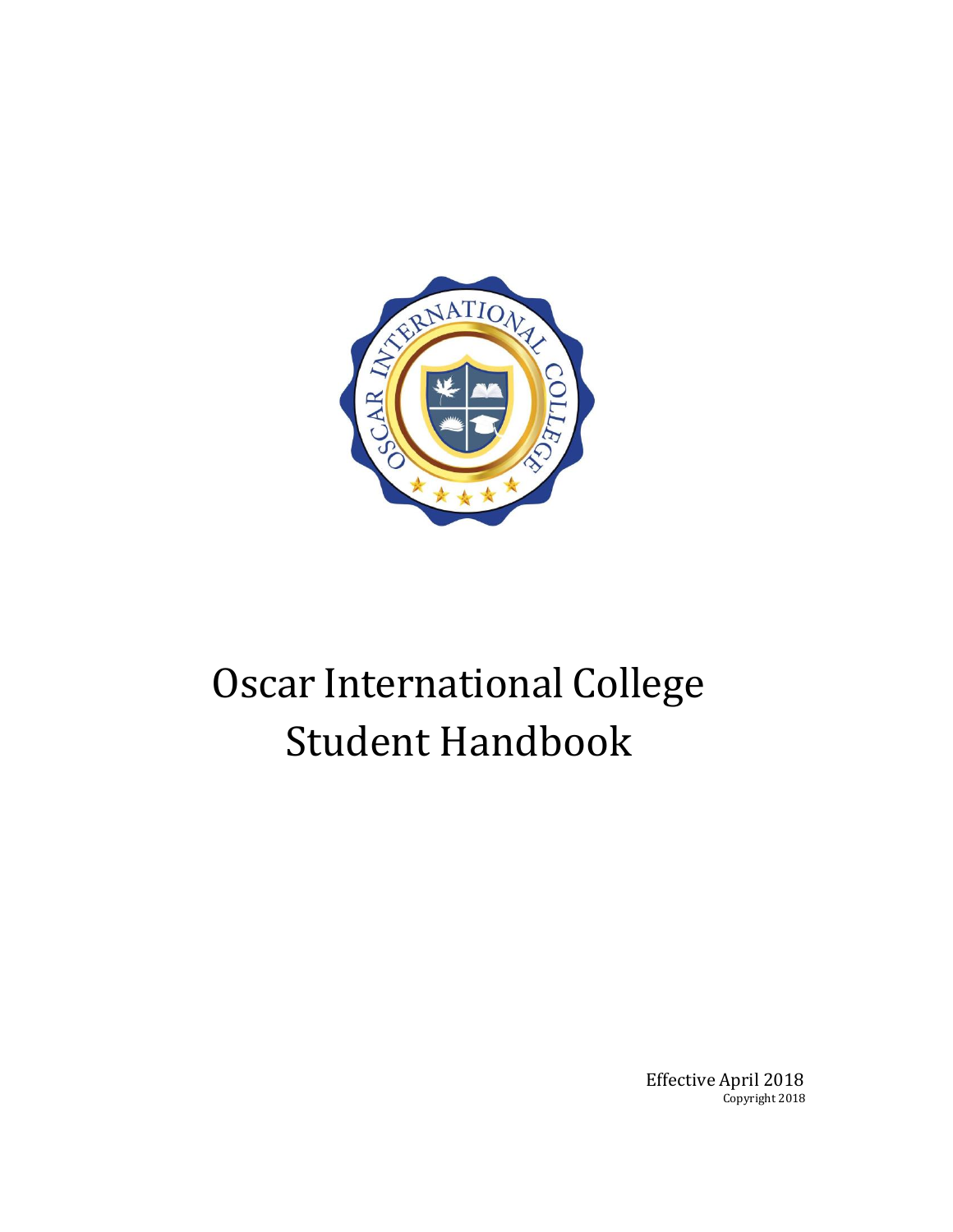#### **Table of Contents**

| <b>ACADEMIC POLICIES AND PROCEDURES</b>      | 1  |
|----------------------------------------------|----|
| Admissions                                   | 5  |
| English Language Assessment Policy           | 7  |
| Accessibility for Students with Disabilities | 8  |
| Attendance                                   | 9  |
| <b>Respect and Fair Treatment Policy</b>     | 12 |
| <b>Safety Policy</b>                         | 13 |
| Code of Conduct                              | 14 |
| <b>Withdraw Policy</b>                       | 15 |
| <b>Tuition and Refund Policy</b>             | 16 |
| <b>Cheating and Plagiarism</b>               | 18 |
| <b>Course Repeat Procedure</b>               | 19 |
| <b>Resources and Materials</b>               | 20 |
| Grade Appeal                                 | 21 |
| Dispute Resolution                           | 23 |
| Graduation                                   | 24 |
| Homework                                     | 24 |
| Participation                                | 25 |
| Recording in Class                           | 25 |
| <b>Prior Learning Policy</b>                 | 25 |
| <b>Student Records</b>                       | 27 |
| <b>Official Transcripts</b>                  | 28 |
| <b>Exam Rewrites</b>                         | 28 |
| <b>Work Experience Policy</b>                | 28 |
| <b>Program Specific Practicum Placements</b> | 30 |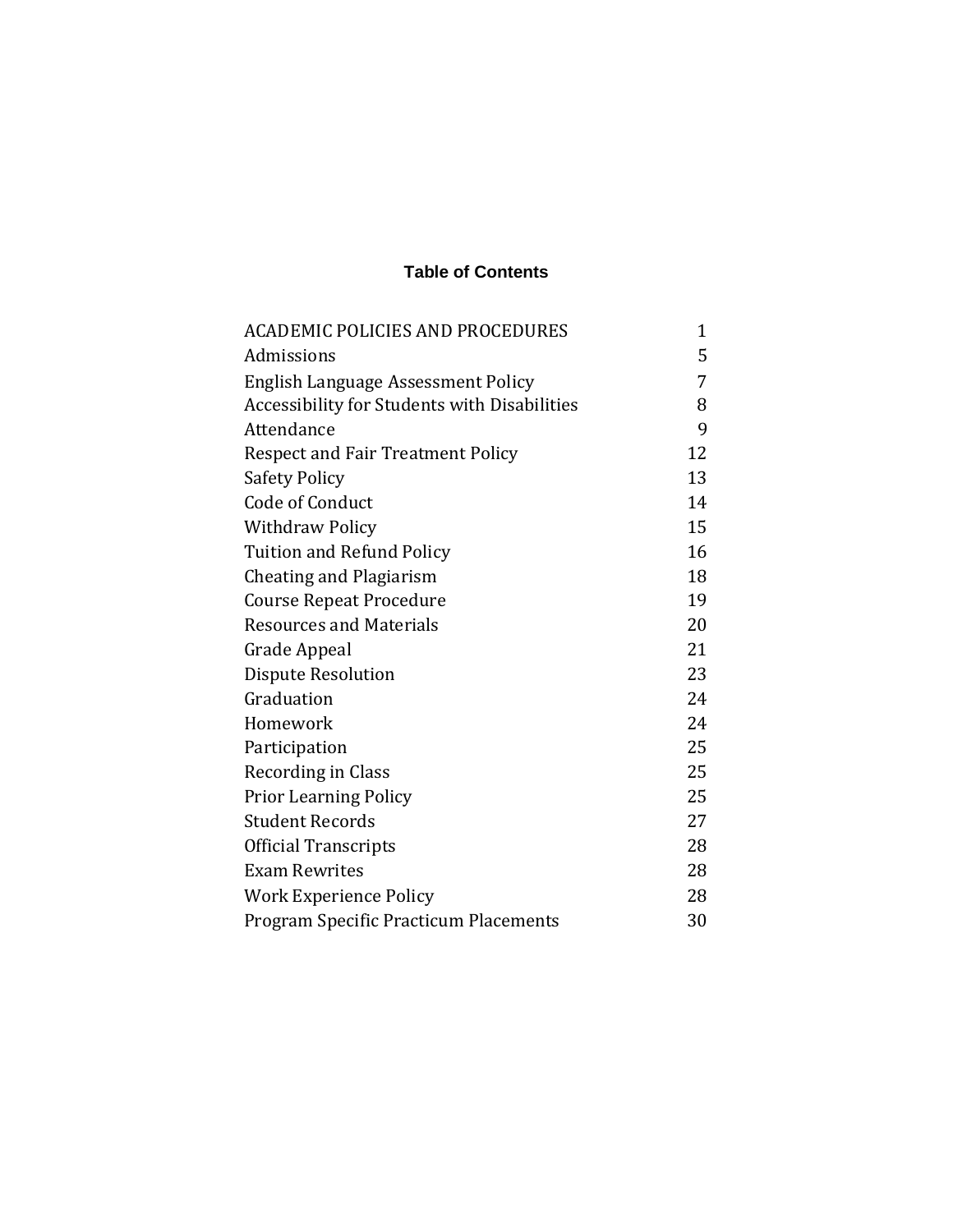#### **About This Handbook**

This Handbook contains important information about the academic policies of the College as well as the services provided to you while you are a student at the College. It is an excellent source for information about what is expected of you while you are attending school and the steps that can be followed to ensure your success.

Every effort has been made to ensure the Handbook is accurate as of the date of publication. The Handbook is periodically reviewed and updated as necessary to reflect current academic and operational policies and procedures. Changes are effective when made.

Please take time to read this Handbook and ensure that you have signed the last page of this document and returned a copy to the College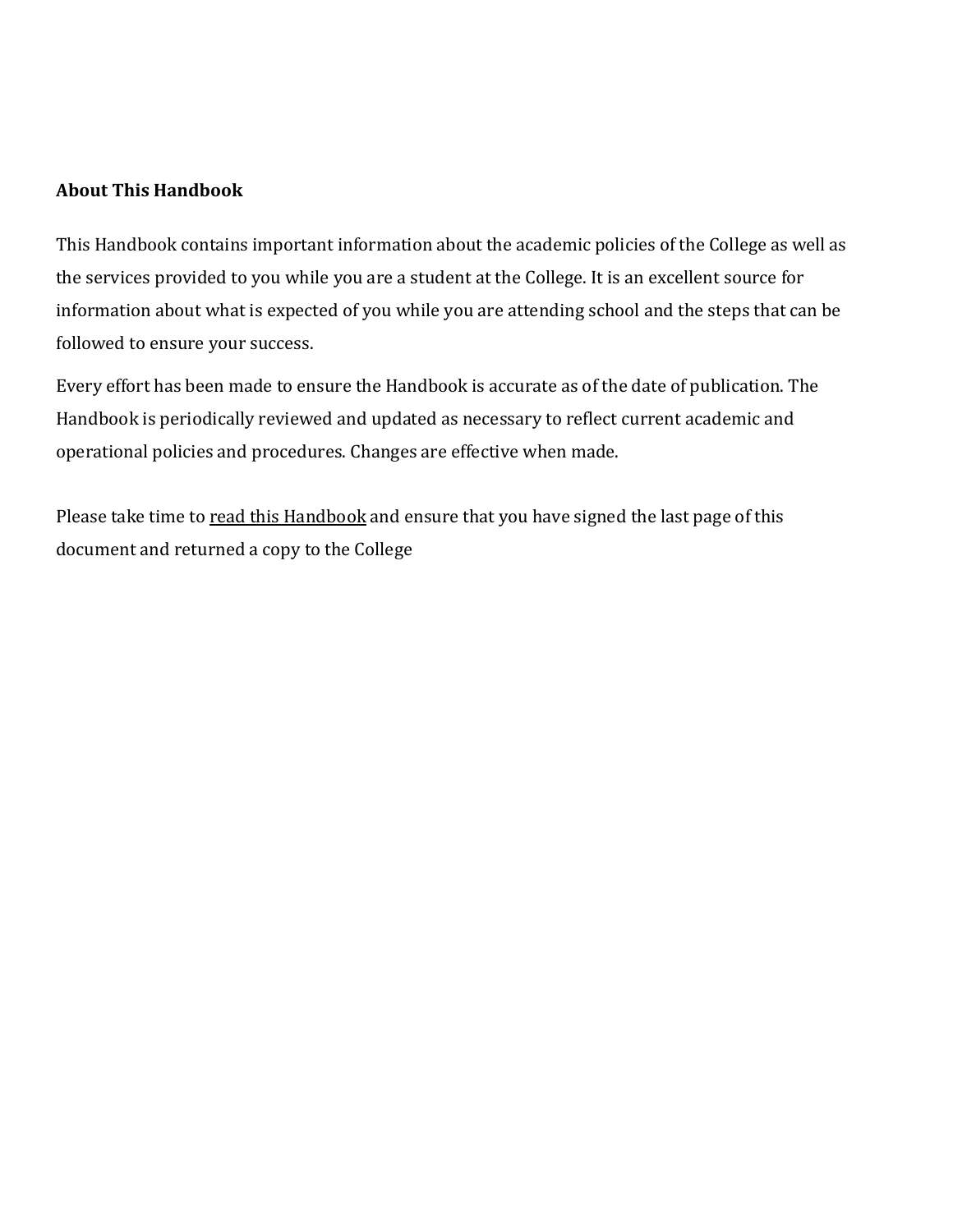### **ACADEMIC POLICIES AND PROCEDURES**

## <span id="page-3-1"></span><span id="page-3-0"></span>**Admissions**

All applicants are required to follow a formal application procedure. The application and admissions process includes an interview with admissions representative; meeting with an administrator, validation that the applicant meets the program admission requirements and signing of a formal enrolment agreement.

At all times the College is responsible for providing prospective students with accurate information about the programs it offers, so that the applicant can make informed decisions. Admission is based upon the applicant's meeting the proscribed program admissions requirements.

Admissions to programs must be approved by either the Campus Manager or Senior Educational Administrator.

Students are required to provide all the required documentation to confirm they meet the specific program admissions requirements, including proof of age, high school completion, etc.

# **Admissions Process**

- 1. **Interview with Program Representative:** It is important that the applicants interview and have the opportunity to explore their education and career expectations. Therefore, applicants are interviewed by an admissions representative as part of the application process.
- 2. **Meeting Financial Administrator:** The student must meet with the Financial Administrator. Financial Administrators are trained to assess the students understanding of the financial challenges that face adult learners and to ensure that the student understands the responsibilities that arise from funding study by way of student loan.
- 3. **Admissions Requirements:** To ensure students have the basic knowledge, skills, and abilities to be successful, each program has established admissions requirements that must be met in order for the student to be approved for admission. The admission requirements cannot be waived by either the student or the institution. Specific programs may have additional admission requirements. The College does not represent or imply that students are guaranteed a job or in the case of international students a work permit on graduation.
- 4. **Student Enrolment Agreement:** A written Enrolment Agreement conforming to regulatory requirements must be signed by the student and/or by a parent or guardian if the applicant is a minor (not reached the age of 19 in British Columbia and 18 in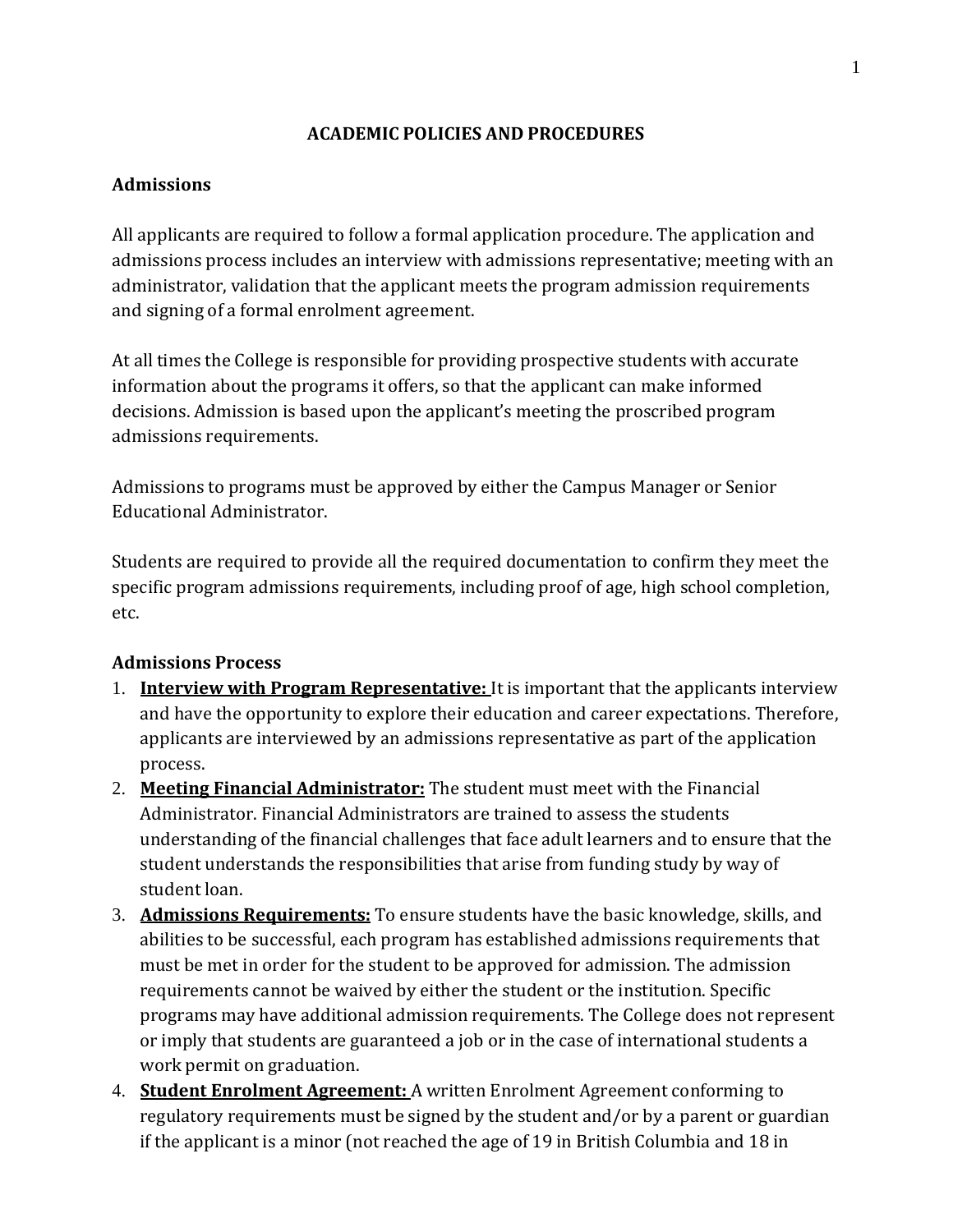Ontario, Alberta, Manitoba and Quebec). The student must receive a copy of the Enrolment Agreement with the Campus Manager's signature once the student has been accepted into the program.

| <b>Admissions Policy and Procedure</b>                     | <b>Date: January 2, 2017</b> |
|------------------------------------------------------------|------------------------------|
| Name of Policy                                             | <b>Implementation Date</b>   |
| Senior Educational Administrator, On-site<br>Administrator | Date: April 10, 2018         |
| Position(s) Responsible                                    | Date of Last Revision        |

#### **Policy:**

**Oscar International College** is committed to provide accurate information and guidance to prospective students to ensure they make informed decisions about their program of study **Oscar International College**'s admission criteria are well publicized and applied consistently. Entry assessment tools and admission requirements ensure students have the required language competencies (see Language Proficiency Assessment Policy), and the basic knowledge, skills and abilities to achieve program outcomes. Admission requirements may not be waived by either the student or **Oscar International College.**

Students are provided with the following policies before entering into any contract, including a Letter of Acceptance or student enrollment contract:

- a. Tuition and Refund Policy
- b. Withdrawal Policy
- c. Admissions Policy
- d. Attendance Policy
- e. Program Outline
- f. Language Proficiency Assessment Policy (if applicable)
- g. Safety Policy and Procedure
- h. Student Code of Conduct and Dismissal Policy
- i. Grade Appeal Policy

#### **Procedure:**

**Step 1:** When a student shows interest in a particular program, he/ she will be offered to set up an appointment to discuss the admission process.

**Step 2:** After the appointment, if the program of study suits the candidate then the student will be encouraged to fill the Enrollment Application Form and also meet the admission requirements of a particular course such proof of English scores or Assessment test.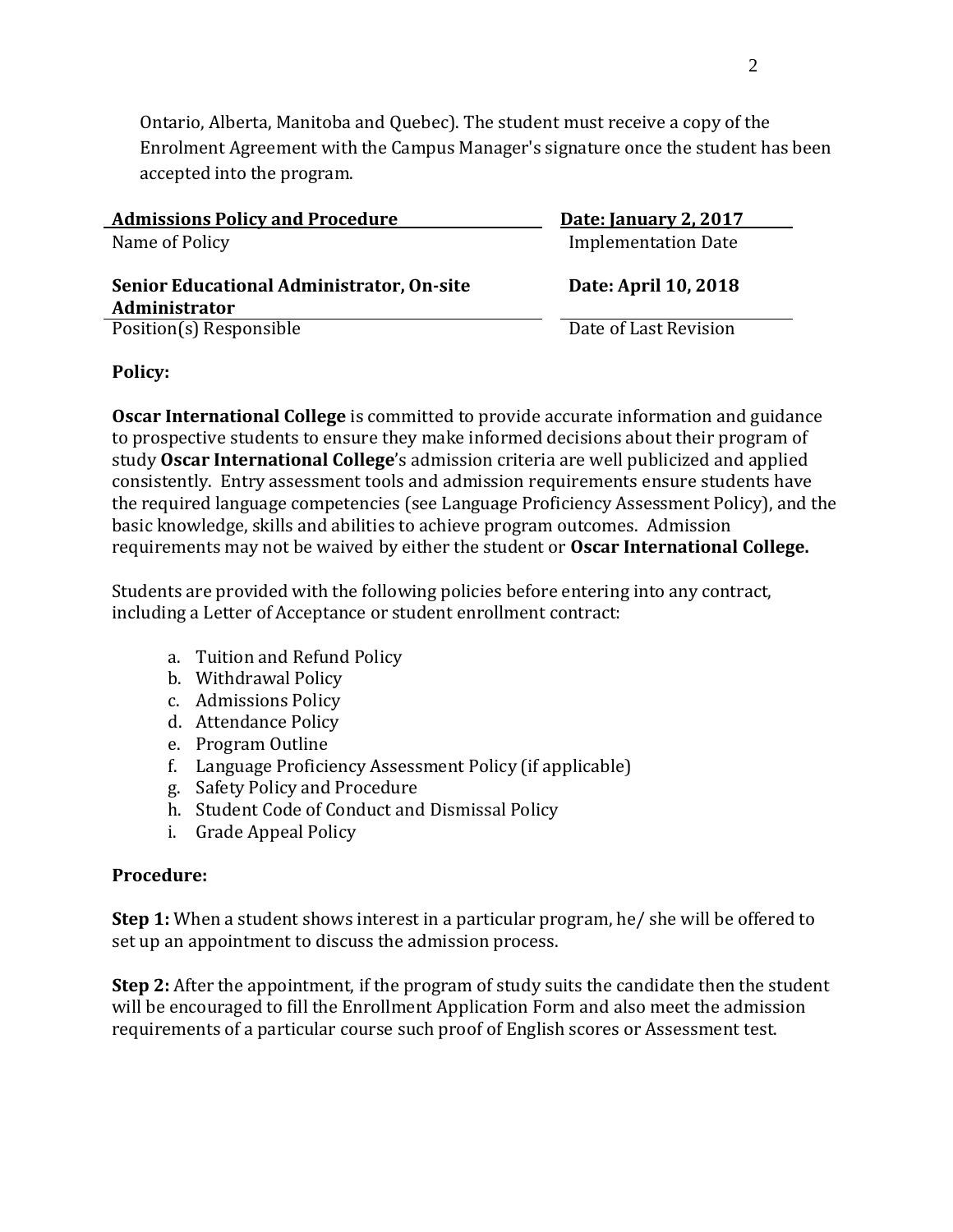**Step 3**: Next, the students will submit the Application Fee (Registration Fee) and Tuition fee. (Total payment must be paid before the beginning of the course)

**Step 4**: Once the student completes the Enrollment Application Form and receives the receipt of fees, he/she will be confirmed for the program of study.

# <span id="page-5-0"></span>**English Language Assessment Policy**

All applicants to the College must demonstrate that they are proficient in the English language in order to be successful in their training. Demonstration that they are proficient in English can be satisfied if the applicant has passed the College's admissions test, specifically the English comprehension assessment component of the test.

If English was not the applicant's first language (where he/she were educated in another language) and a specific requirement of English proficiency is specified in the individual program, the applicant will need to meet the minimum English Language Proficiency standard as outlined for that individual program admissions requirements.

| <b>Language Proficiency Assessment Policy</b>           | <b>January2, 2017</b>      |
|---------------------------------------------------------|----------------------------|
| Name of Policy                                          | <b>Implementation Date</b> |
| <b>Position Title: Senior Educational Administrator</b> | <u>April 10, 2018</u>      |

Position(s) Responsible for Administering this Policy Date of Last Revision

# **Policy:**

Instructions at Oscar International College Inc. are conducted in English. Students whose first language is not the language of instruction are required to undergo a Language Proficiency Assessment prior to enrolment in order to ensure they have the language abilities necessary to successfully complete the program of their choice. Language proficiency requirements are admission requirements and may not be waived by either the institution or the student. The following are accepted:

# For EA Program:

Passing English language competency requirements International English Language Testing System (IELTS) Academic or General within the past two years; with an overall score of 6, OR Test of English as a Foreign Language (TOEFL) within the past two years; IBT with an overall score of 76, OR. College in-house English competency test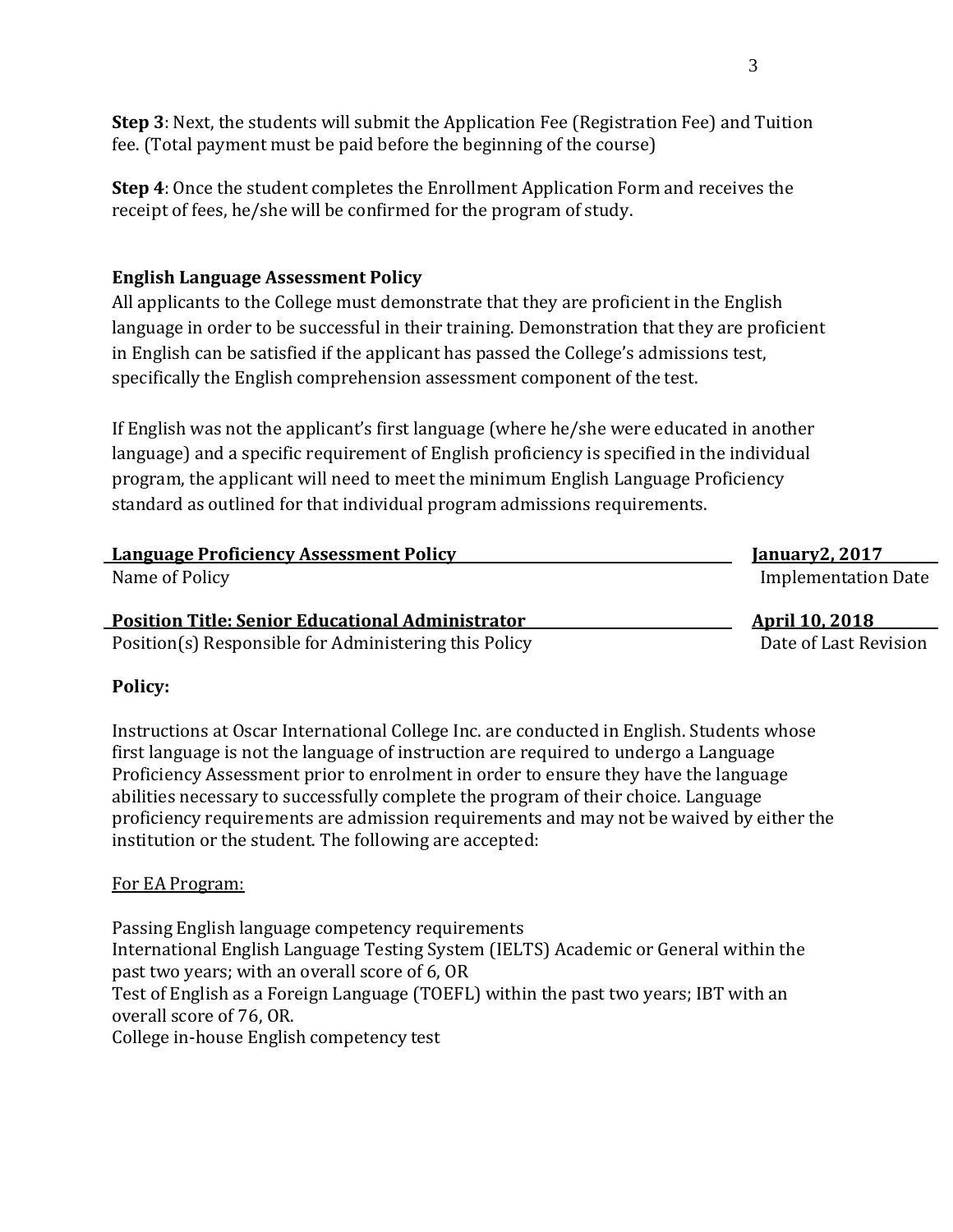#### For ECE Program:

Passing English language competency requirements: International English Language Testing System (IELTS) Academic or General within the past two years; with an overall score of 6, OR Test of English as a Foreign Language (TOEFL) within the past two years; IBT with an overall score of 76, OR College in-house English competency test

#### For HCA Program:

#### **English Requirements:**

#### **Native English Speakers**

- Evidence of one of the following: Proof of completion of Grade 10 English; or
- College courses determined to be equivalent to completion of Grade 10 English (or higher) by postsecondary institutions. Applicants must produce transcripts as evidence of completion. A minimum of a C grade is acceptable.
- Canadian Adult Achievement Test (CAAT): Reading Comprehension 35/50, Spelling 23/32
- Language Placement Index (LPI): The three individual scores (Sentence Structure, English Usage, and Reading Comprehension) must total a minimum of 20, out of a maximum possible score of 40. Essay level of 4, with a minimum essay score of 24/40
- Accuplacer: Grade 10 level or higher Cut Scores\*: Reading Comprehension 60, Sentences Skill 55, Writeplacer 4

#### **Non-Native English Speakers**

#### **\*\*Either of the following assessments must have been completed within the last two years or last year:**

- Evidence of one of the following test scores: 1. The Test of English as a Foreign Language (TOEFL): test must be within the last two years, IBT only -- Overall score of 76 with no score lower than 20 in Speaking and Listening and no score lower than 18 in Reading and Writing
- International English Language Testing System (IELTS): Academic or General -- test must be within the last two years: Overall score of 6 with a minimum of 6 in Speaking and Listening and no score lower than 5.5 in Reading and Writing
- Canadian Language Benchmark Placement Test (CLB PT): test must be within the last year: Listening 7, Speaking 7, Reading 6 and Writing 6 - Note: a CLB Report Card from a LINC Program may also be accepted.
- Canadian English Language Proficiency Index Program (CELPIP): Academic or General -- Academic: Aggregate score of 4L or better, with 4L or better in Speaking and Listening and 3H or better in Reading and Writing. General: CELPIP 7 or better in Speaking and Listening and CELPIP 6 in Reading and Writing

Canadian Academic English Language Assessment (CAEL): Overall Score of 60, with no section less than 50 Passing

#### **Procedure:**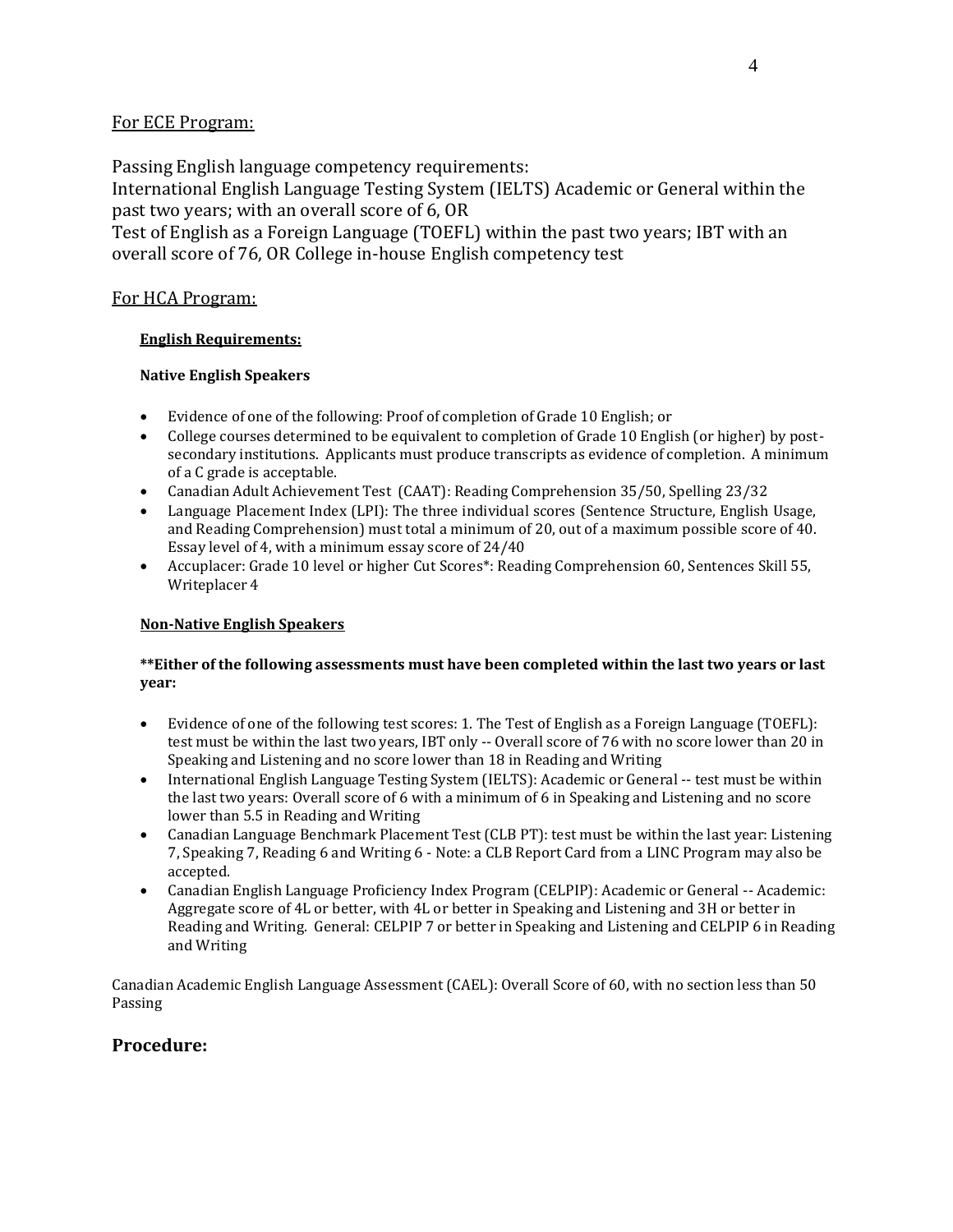*It is important to fulfill the language proficiency requirements of the program. Students must fulfill the language proficiency requirements prior to the admission. The proof of Language Assessment will be kept in the Student's file for record. Language requirements for some programs may be mandated by an external regulatory body for that program.*

# **Accommodations for Students with Disabilities**

The College has an institutional commitment to provide equal educational opportunities for qualified students with disabilities in accordance with provincial and federal laws and regulations, including the Human Rights legislation enacted federally and in each Province.

To provide equality of access for students with disabilities, the College will provide accommodations and auxiliary aids and services to the extent necessary to comply with provincial and federal laws. For each student, these accommodations and services will specifically address the functional limitations of the disability that adversely affect equal educational opportunity.

The **Campus Manager and Senior Educational Administrator** shall be responsible for assisting qualified students with disabilities in securing appropriate accommodations, auxiliary aids and services, with the guidance and support of Student Relations.

The student bears the responsibility of notifying the **Campus Manager and Senior Educational Administrator** of a disability upon admission. Once the student identifies the specific academic accommodations, auxiliary aids and/or services and discusses them with the **Campus Manager and Senior Educational Administrator**, the student will be asked to provide the Director with appropriate documentation to support the request. This documentation from an appropriate professional, should reflect the student's present level of disability and how the disability reflects the student's needs in the school's setting. The Director has discretion to determine what type of professional documentation is necessary, and this may vary depending on the nature and extent of the disability and the accommodation, auxiliary aid and/or services requested.

In the event the Director or designee thinks it is appropriate to obtain a second professional opinion concerning the nature and extent of the disability, the College will bear the cost of obtaining that second opinion not covered by the third party payer. The Director will promptly evaluate the request for accommodation once the documentation is received.

Appropriate accommodations, auxiliary aids and/or services are determined following an individualized assessment of each request and discussion between the student and the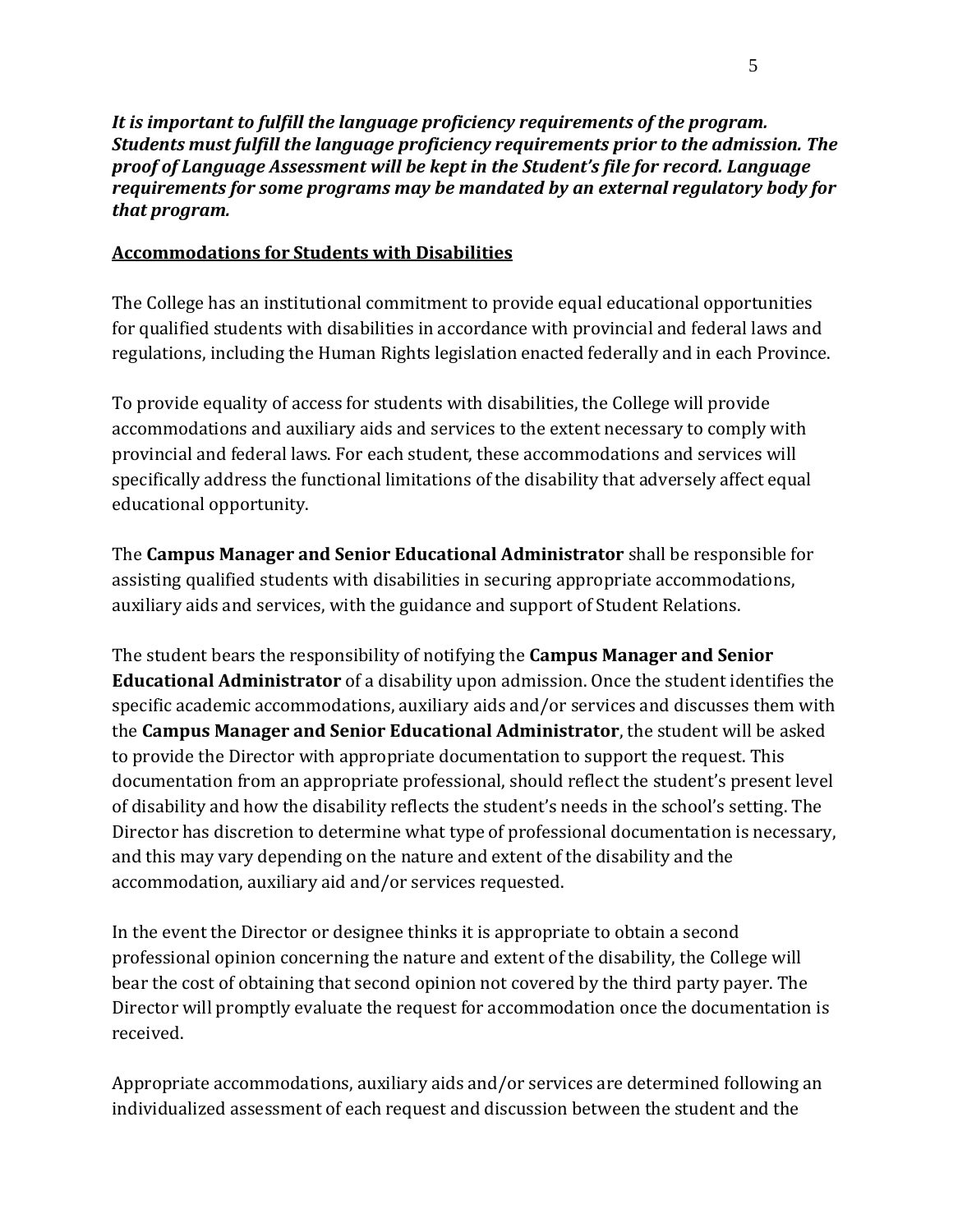**Campus Manager and Senior Educational Administrator**. The Director, in consultation with the Student Relations Office, will consider the following factors in determining appropriate accommodations, auxiliary aids and/or services:

- The nature of the student's disability.
- Accommodations, auxiliary aids and/or services that have worked for that student in the past.
- Whether the requested accommodations, auxiliary aid and/or services will allow the student effectively to access and participate in the course or program.
- Whether the requested accommodation, auxiliary aids and/or services will alter the essential requirements of the course or program.
- The school is not required to alter or modify a course or program to the extent that it changes the fundamental nature of that course or program.

The **Campus Manager and Senior Educational Administrator** receiving the request for an accommodation, auxiliary aid or service shall provide the student who made the request with written notification of the determination of the request (along with the effective date of any accommodation, auxiliary aid and/or service) within a reasonable time period.

If a situation should arise where the **Campus Manager and Senior Educational Administrator** needs additional time to assess a request or in providing accommodation, auxiliary aid and/or service, he or she will provide the student with written notification of the status of the request and the proposed date of determination.

# <span id="page-8-0"></span>**Attendance**

The College expects regular and punctual class attendance. Punctuality is as important as good attendance. Students are expected to attend every class session, in accordance with their contractual agreement. Student absences will be recorded from the first day the class meets. In case of absence, it is the student's responsibility to notify the College before the start of classes on the day of absence. The student is also responsible for notifying the third party funder, if applicable, of the absence.

When a student is unable to attend class, they must demonstrate that there have been unanticipated, extenuating, and mitigating circumstances which prevented their attendance. These circumstances generally involve illness, personal emergencies, and death in the immediate family. Absences based on illness must be accompanied by a doctor's note, without exception. All absences are recorded regardless of the reason for the absence.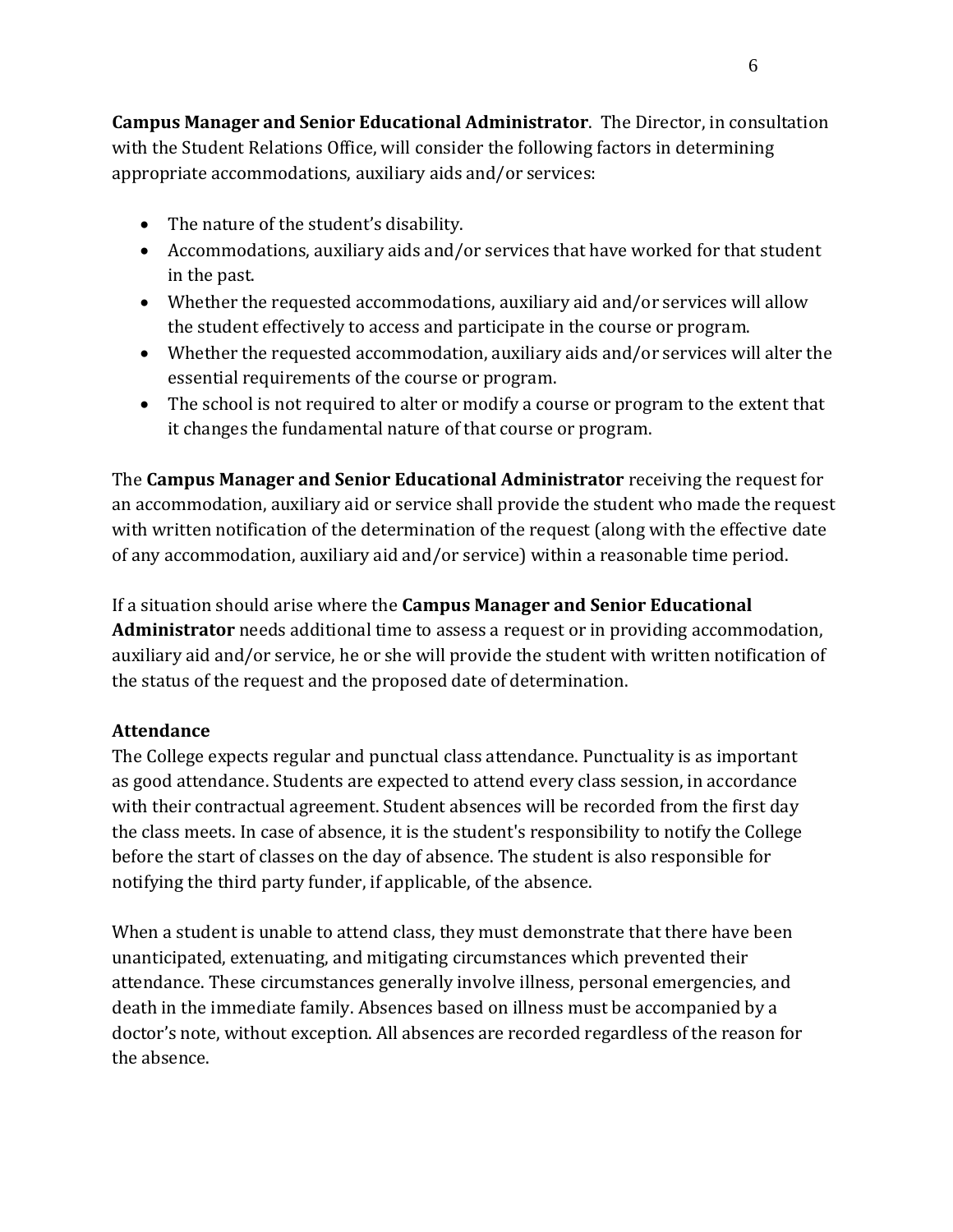If a student is unable to attend school for five (5) consecutive days, regardless of the reason for the absence, s/he will receive a warning in writing and must obtain permission from the College to resume studies. Each province has specific attendance percentages and/or time frames. It is the student's responsibility to be aware of the regulations in their province.

| <b>Student Attendance Policy</b>                | Date: January 2, 2017      |
|-------------------------------------------------|----------------------------|
| Name of Policy                                  | <b>Implementation Date</b> |
|                                                 |                            |
| <b>Senior Education Administrator, Onsite</b>   | Date: April 10, 2018       |
| Administrator                                   |                            |
| Position (s) Responsible for Administering this | Date of Last Revision      |
| Policy                                          |                            |

#### **Policy:**

**The Student is responsible for maintaining their attendance according to the expectations of their program.** If a student needs urgent holidays, he/she must provide a dated, written, notice of Urgent Vacation to the **Senior Education Administrator** or **Onsite Administrator.** The course must be completed within its duration. **Oscar International College** is not responsible for makeup classes.

#### *Interruption of Studies*

If for any reason a student interrupts their studies by being absent from scheduled classes for more than five (5) consecutive days or by missing a scheduled examination, they must meet with the **Senior Education Administrator** or **Onsite Administrator**. Non-attendance does not constitute notice of withdrawal. The College will consider only two reasons as valid for interruption of studies:

- 1. *Medical Reasons*  The student must provide a physician's note attesting to the illness and stating the dates that the student was required to be away from college.
- 2. *Compassionate Reasons*  The student must provide a letter explaining the circumstances surrounding the absence. A compassionate reason for absence must meet the definition "a suddenly-arising situation beyond the control of the student."

Re-admission will be considered on a case-by-case basis. Students must submit a written letter to the **Campus Manager and Senior Educational Administrator** or designee requesting re-admission. The student will be responsible for payment of all fees relating to college up to and including the date of termination in accordance with the Refund Policy. Students may not be able to resume their program where they left.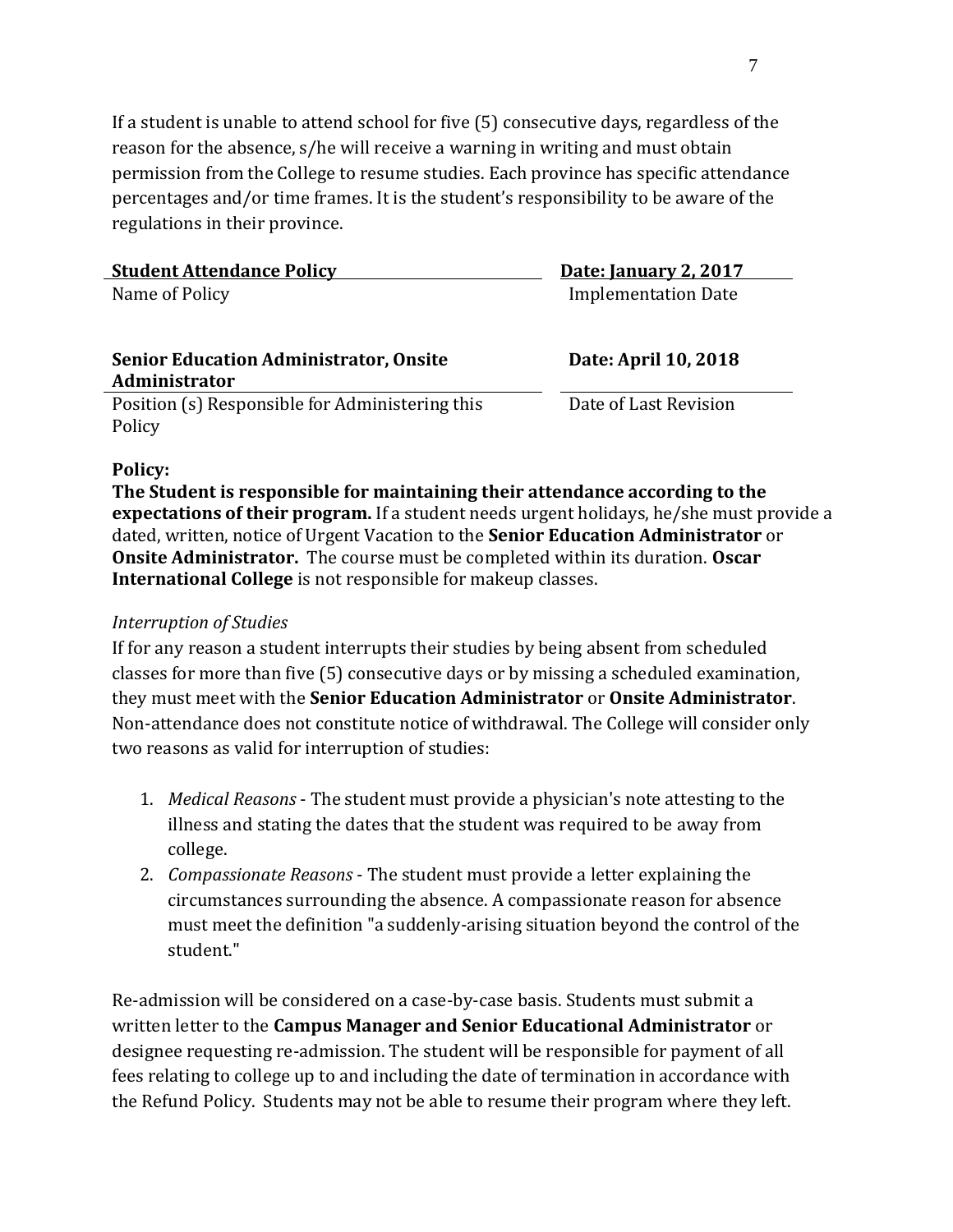The student's scheduling and/or completion dates may also be changed as a result.

# *Resumption of Studies*

Students who have interrupted their studies by an absence of five (5) or more consecutive days or by missing a scheduled examination must obtain permission to resume classes. Students should make an appointment for a formal interview with the **Campus Manager and Senior Educational Administrator** or designee as soon as they are sure of their return date.

Students must be in good financial and academic standing in order to be re-admitted. If proper notice was not given of the absence, a student may be re-admitted under probationary terms. An exception may be made if the student has a valid reason for the absence.

# **Procedure:**

According to the **Oscar International College**'s Attendance Policy, when a student submits a written notice to the person responsible for administering this policy, Senior Education Administrator will be responsible to process the application. However, it is the responsibility of every student to ensure to maintain their attendance according to their course.

# **Attendance Warnings**

Students whose absences exceed **10%** of the total hours of the program of study will be warned in writing.

Students whose absences exceed **15%** of the total hours of the program of study will be placed on probation and will be subject to conditions if they wish to continue study. Students whose absences exceed **20%** of the total hours of the program of study will be dismissed from the College.

The College will place a student on probation should there be a regular routine of poor attendance, particularly where poor attendance is coupled with poor academic performance and/or failure to maintain course completion dates.

Students cannot miss work experience/clinical placement time.

# **Student Loans and Third-Party funding and Attendance Reporting**

The College may be required to report any attendance irregularities to funding agencies. These agencies include (but are not limited to) the provincial Student Loan Office, Worker's Compensation Board, Human Resources Skills Development Canada (EI), and private insurers. Students funded by any of these agencies may be subject to further attendance requirements imposed by the funder. Poor attendance may affect a student's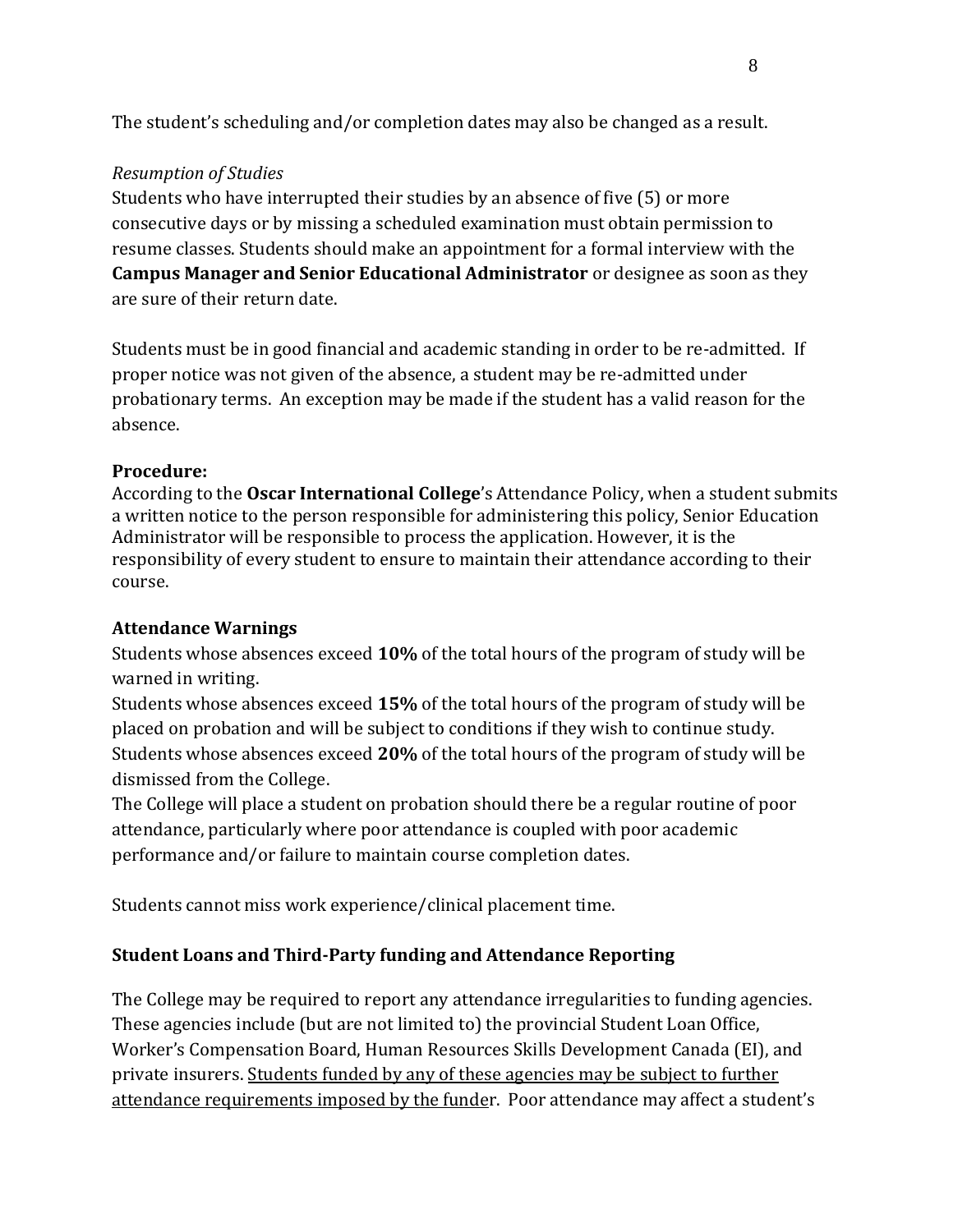eligibility for funding. Each province has specific attendance percentages and/or time frames. It is the student's responsibility to be aware of the regulations in their province.

Some programs may subject students to further attendance requirements imposed by a regulatory or professional body. In some cases, the College is required to report attendance as part of the regulatory or certification process. Poor attendance may affect a student's eligibility for certification or licensing.

A progress report must be completed and submitted monthly for those student funded by HRSDC. The Student Services/Financial Aid Coordinator or delegate is responsible for completing this report and faxing it to the appropriate case manager on or just before the due date. A copy is to be put into each student's Administrative File.

Students who are funded by student loans and who fail to comply with student loan attendance requirements shall be withdrawn from eligibility for continued student loan funding. For students receiving HRSDC/LMDA, WCB/WSIB, Private Insurers, or other benefits, or who are funded by an agency that requires the reporting of attendance, attendance warnings, and probation shall be reported to the funding agency and may result in the termination of benefits.

Termination of benefits from a funding agency or student loan funding does not constitute dismissal from the College or program. The student may continue in a program of study if s/he can demonstrate an ability to pay tuition without the assistance of funding and if s/he has not contravened the sections of this policy and procedure requiring dismissal.

Re-admission will be considered on a case-by-case basis. Students must submit a written letter to the **Campus Manager and Senior Educational Administrator** or designee requesting re-admission. The student will be responsible for payment of all fees relating to college up to and including the date of termination in accordance with the Refund Policy. Students may not be able to resume their program where they left. The student's scheduling and/or completion dates may also be changed as a result.

Students who must be absent due to illness or personal emergencies must call the College on the day that they are absent stating the reason for the absence and the anticipated date of return. Students are expected to advise their Instructors in advance if they know they will be away.

The College is required to report any attendance irregularities to funding agencies. The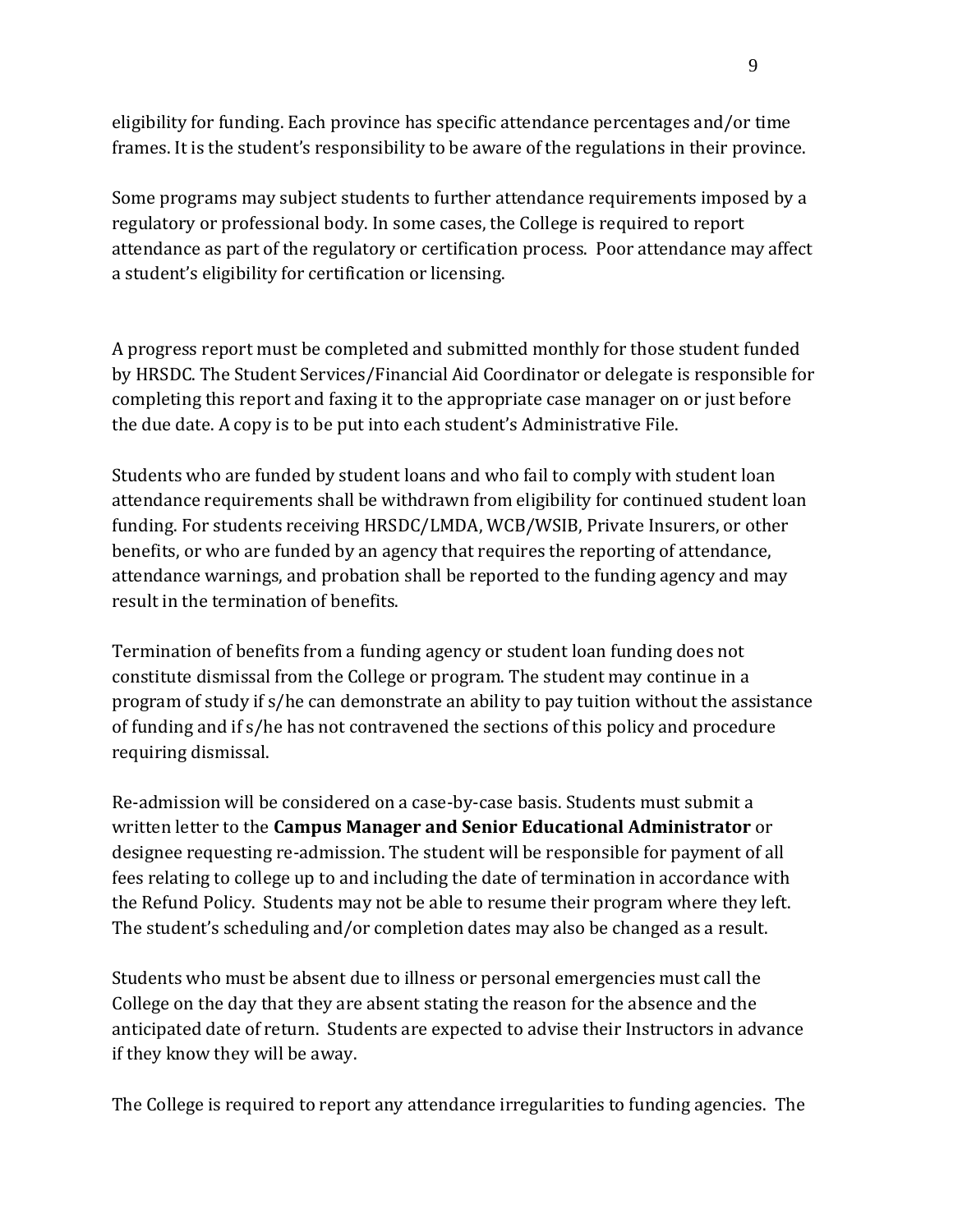student must be aware that verification of attendance is required by certain professional associations or funding providers.

# *Absence from College for any reason may affect a student's funding or certification eligibility.*

# **Respectful and Fair Treatment of Student Policy**

| <b>Respectful and Fair Treatment of</b> | March 17 2017         | April 10 2018        |
|-----------------------------------------|-----------------------|----------------------|
| <b>Students</b>                         |                       |                      |
| Name of Policy                          | <b>Effective Date</b> | <b>Revision Date</b> |

The Oscar International College Inc. is committed to ensuring that its learning environment promotes the respectful and fair treatment of all students.

While on Oscar International College Inc. premises or in the course of activities or events hosted by Oscar International College Inc. the following activities are prohibited:

- **Bullying:** is behavior, usually repeated over time that intentionally hurts another individual or group, physically or emotionally.
- **Discrimination:** is an action or a decision that treats a person or a group negatively for reasons such as their race, age or disability. These reasons are known as **grounds of discrimination**. (as per http://www.chrcccdp.gc.ca/eng/content/what-harassment)
- **Harassment:** It involves any unwanted physical or verbal behavior that offends or humiliates you. Harassment occurs when someone:
	- makes unwelcome remarks or jokes about your race, religion, sex, age, disability or any other of the 11 grounds of discrimination.
	- threatens or intimidates you.
	- makes unwelcome physical contact with you, such as touching, patting, pinching or punching, which can also be considered **assault**. (as per http://www.chrcccdp.gc.ca/eng/content/what-harassment )

If under any circumstances, a prohibited activity occurs, the following outlines the process for addressing the activity:

- The student may report it to the online administrator in a safe and private environment.
- Further, the Onsite Administrator will report it to the Senior Educational Administrator.
- The Senior Administrator will determine the course of action considering the involvement of students and severity of the circumstances. These actions may include a simple warning or all the way to expulsion.

Hence, it's the responsibility of Oscar International College to provide a safe environment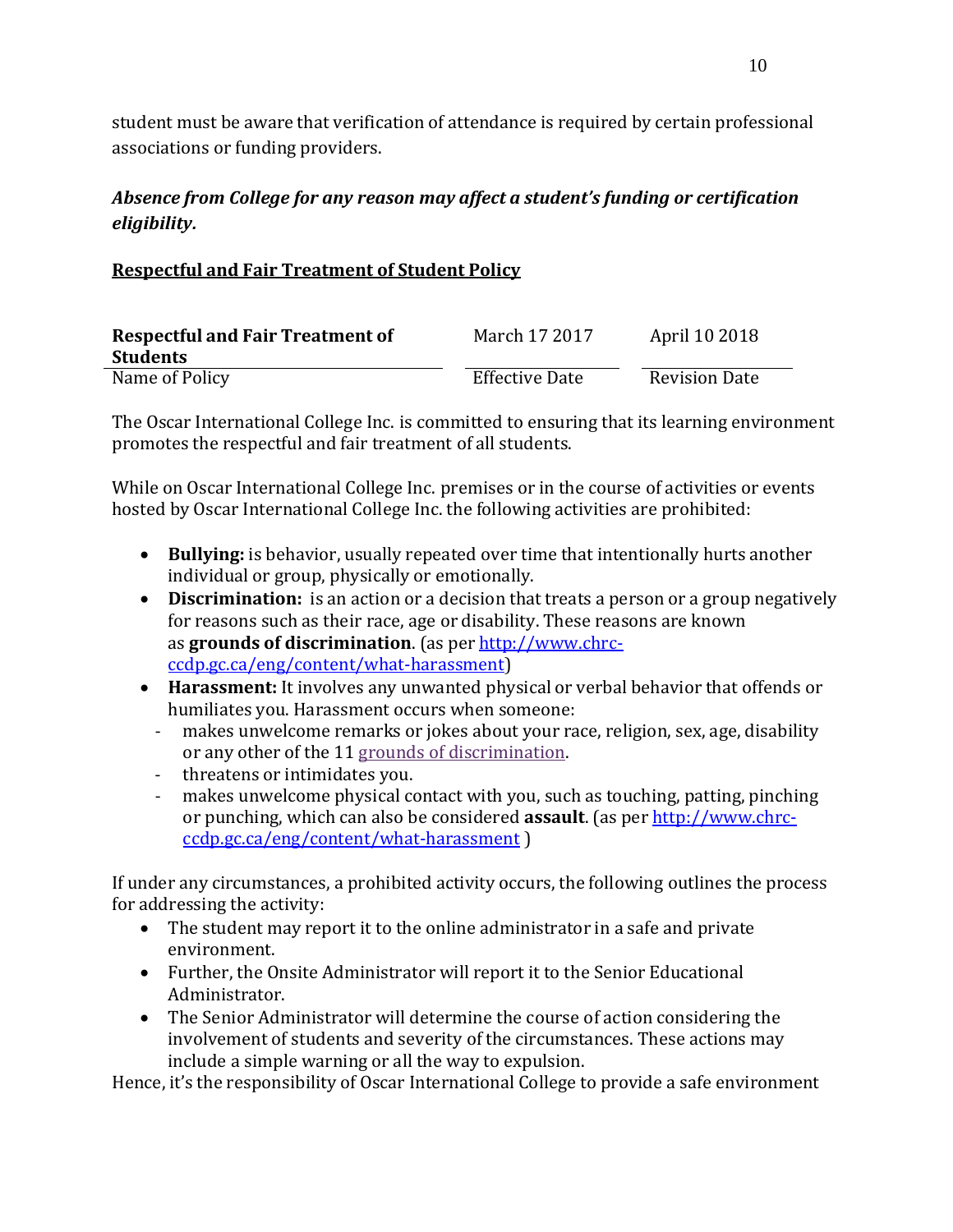to learn at the premises.

| <b>Safety Policy</b>                                  | <b>Date: January 2, 2017</b> |
|-------------------------------------------------------|------------------------------|
| Name of Policy                                        | <b>Implementation Date</b>   |
| <b>Position Title: Senior Education Administrator</b> | Date: April 10, 2018         |

Position(s) Responsible Date of Last Revision

#### **Policy:**

**Oscar International College Inc.**is committed to providing a safe environment for students, instructors and employees. **Oscar International College Inc.** will make every effort to ensure all machinery and equipment are properly maintained and any required safety devices are in working order. Any concerns or issues must be reported to **Senior Education Administrator**.

# **Procedure:**

# **According to our Safety Policy:**

It is the responsibility of all staff members and students to be aware of the safety policy for their implementation and practice. These responsibilities include the following:

- Being aware of the environment and equipment that may compromise their safety.
- Informing the Senior Educational Administrator or Onsite Administrator regarding any conditions or practices that may be related to the safety.
- Besides this, any injuries, misconduct, violence, and concerns must be informed immediately to the Educational Administrator or Onsite Administrator.

**Oscar International College Inc.** will ensure that all the conditions or issues related to the safety of staff and students must be addressed by taking immediate actions.

| <b>Code of Conduct and Dismissal Policy</b><br>2017   | Date: January 2,     |  |
|-------------------------------------------------------|----------------------|--|
| Name of Policy                                        | Implementation       |  |
| Date                                                  |                      |  |
| <b>Senior Education Administrator</b>                 | Date: April 10, 2018 |  |
| Position(s) Responsible for Administering this Policy | Date of last         |  |
| revised                                               |                      |  |

# **Policy:**

Students are expected to meet and adhere to the Code of Conduct set out in this policy while completing a program of study at **Oscar International College Inc.**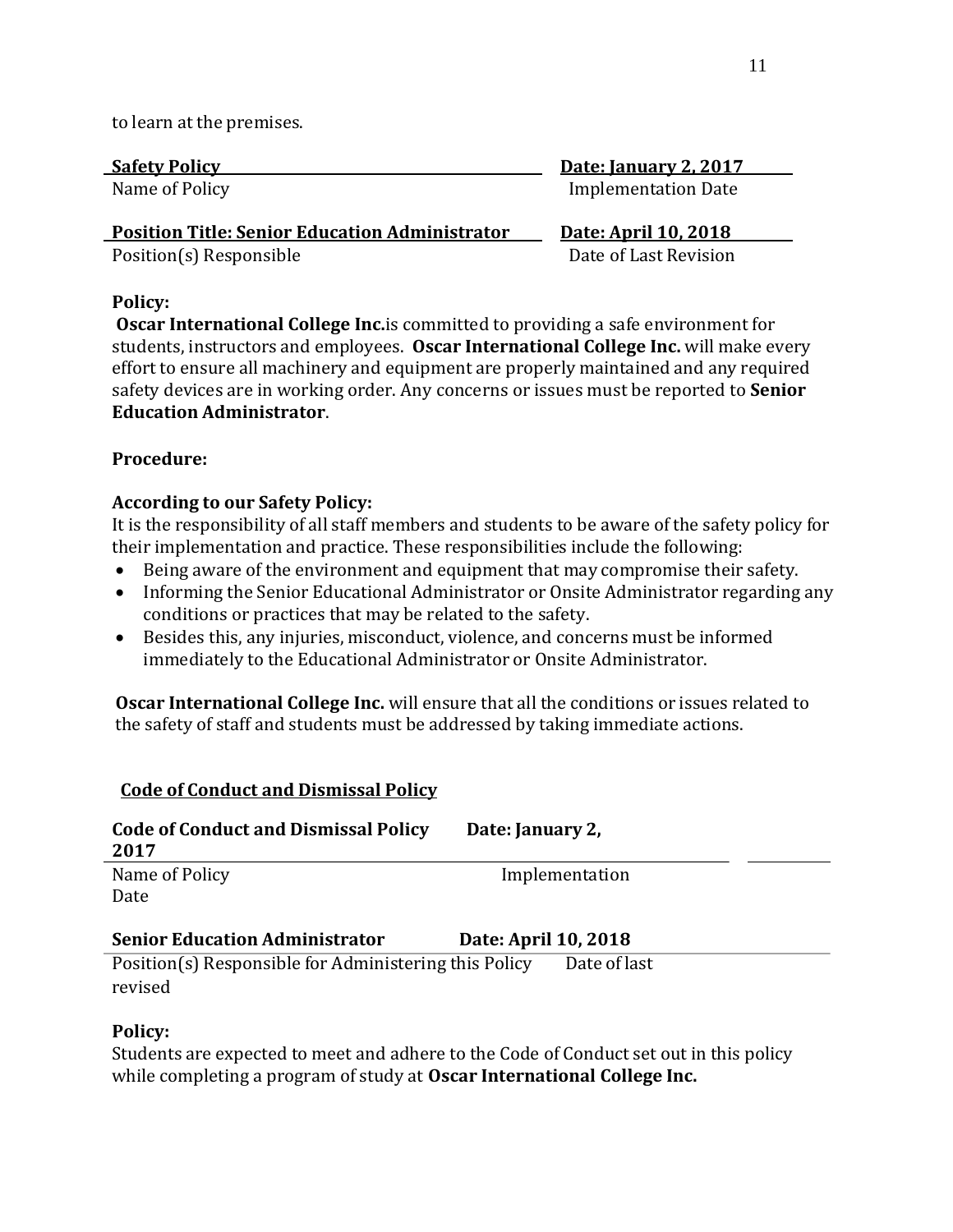If necessary, students should request clarification from the **Senior Education Administrator.** "Student" means a person who is presently enrolled at **Oscar International College Inc.** including students participating in work experience placements.

## <span id="page-14-0"></span>**Code of Conduct**

While on Oscar International College Inc.'s premises or in the course of activities or events hosted by Oscar International College Inc., students:

must comply with all applicable Oscar International College Inc. policies, including the Attendance Policy;

- must treat all students and staff with respect and must not engage in physically aggressive, threatening, harassing, discriminatory or otherwise offensive behavior;
- must not steal, misuse, destroy or deface Oscar International College Inc. property;
- must not consume, possess or distribute alcohol or controlled or restricted substances; and
- must not contravene any provision of the Canadian Criminal Code or any other federal, provincial, or municipal statute or regulation.

The above list sets out examples of prohibited conduct. It is intended to help students understand the type of conduct that will be subject to discipline and is not exhaustive. Students who violate the Code of Conduct will be subject to the procedures and discipline outlined below, which may include immediate dismissal from the institution.

#### **Procedure:**

- 1) All concerns relating to student misconduct shall be directed to the **Senior Education Administrator**. Concerns may be brought by staff, students or the public.
- 2) The **Senior Education Administrator will** arrange to meet with the student to discuss the concern(s) within 5 school days of receiving the complaint. If the alleged conduct is of such a serious nature that an immediate dismissal may be warranted, the **Senior Education Administrator will** meet with the student as soon as is reasonably possible.
- 3) Following the meeting with the student, the **Senior Education Administrator** will conduct whatever further enquiry or investigation is necessary to determine whether the concerns are substantiated.
- 4) Any necessary inquiries or investigations shall be completed within 5 school days of the initial meeting with the student.
- 5) The **Senior Education Administrator will** meet with the student and do one of the following: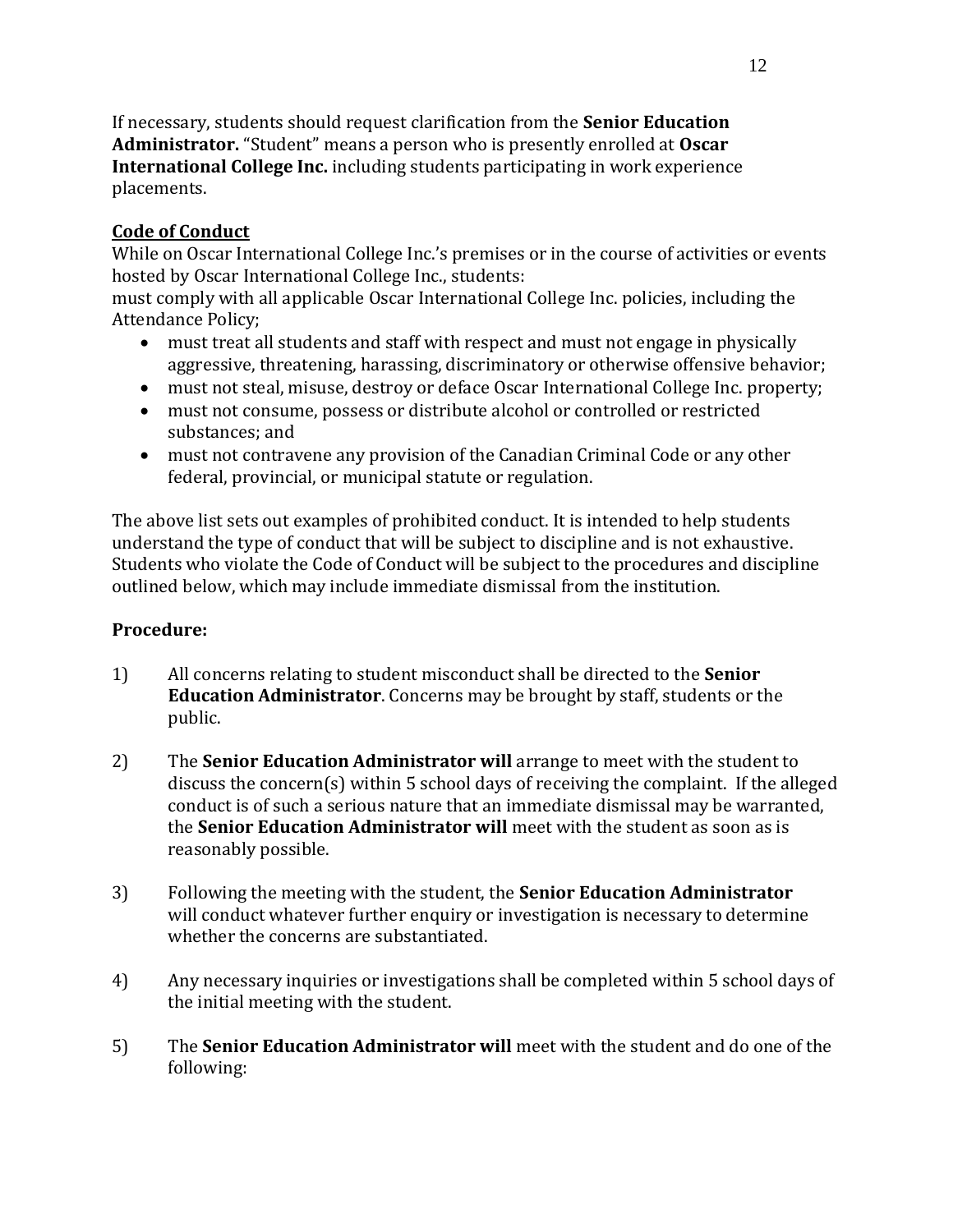- (a) Determine that the concern(s) were unsubstantiated;
- (b) Determine that the concern(s) were substantiated, in whole or in part, and either:
	- (i) Give the student a warning setting out the consequences of further misconduct;
	- **(ii)** Set a probationary period with appropriate conditions; or

Recommend that the student be dismissed from the **Oscar International College Inc.**

- **6)** The **Senior Education Administrator will** prepare a written summary of the determination. A **copy shall be given to the student, and the original will be placed in the student file.**
- **7)** If the student is issued a warning or placed on probation, the **Senior Education Administrator and the student** will **both sign the written warning or probationary conditions and the student will be given a copy. The original document will be placed in the student's file.**
- 8) If the recommendation is to dismiss the student, the **Senior Education Administrator of** the institution will review the recommendation and accept or reject it. If the recommendation is accepted by the **Senior Education Administrator,** the **Senior Education Administrator will** meet with the student to dismiss him/her from study at the institution. The **Senior Education Administrator** of the institution will deliver to the student a letter of dismissal and a calculation of refund due or tuition owing, in accordance with the Refund Policy. If the recommendation is rejected by the **Senior Education Administrator, the**n steps 5 through 7, above will be followed.

If a refund is due to the student, **Oscar International College Inc.** will ensure that a refund is forwarded to the student within 30 days of the dismissal.

If the student owes tuition or other fees to the institution, **Oscar International College Inc.**

may undertake the collection of the amount owing.

# **Student Withdrawal Policy Student Withdrawal Policy Date: January 2, 2017** Name of Policy **Implementation Date Senior Education Administrator, Onsite Administrator Date: April 10, 2018** Position (s) Responsible for Administering this Policy Date of Last Revision

13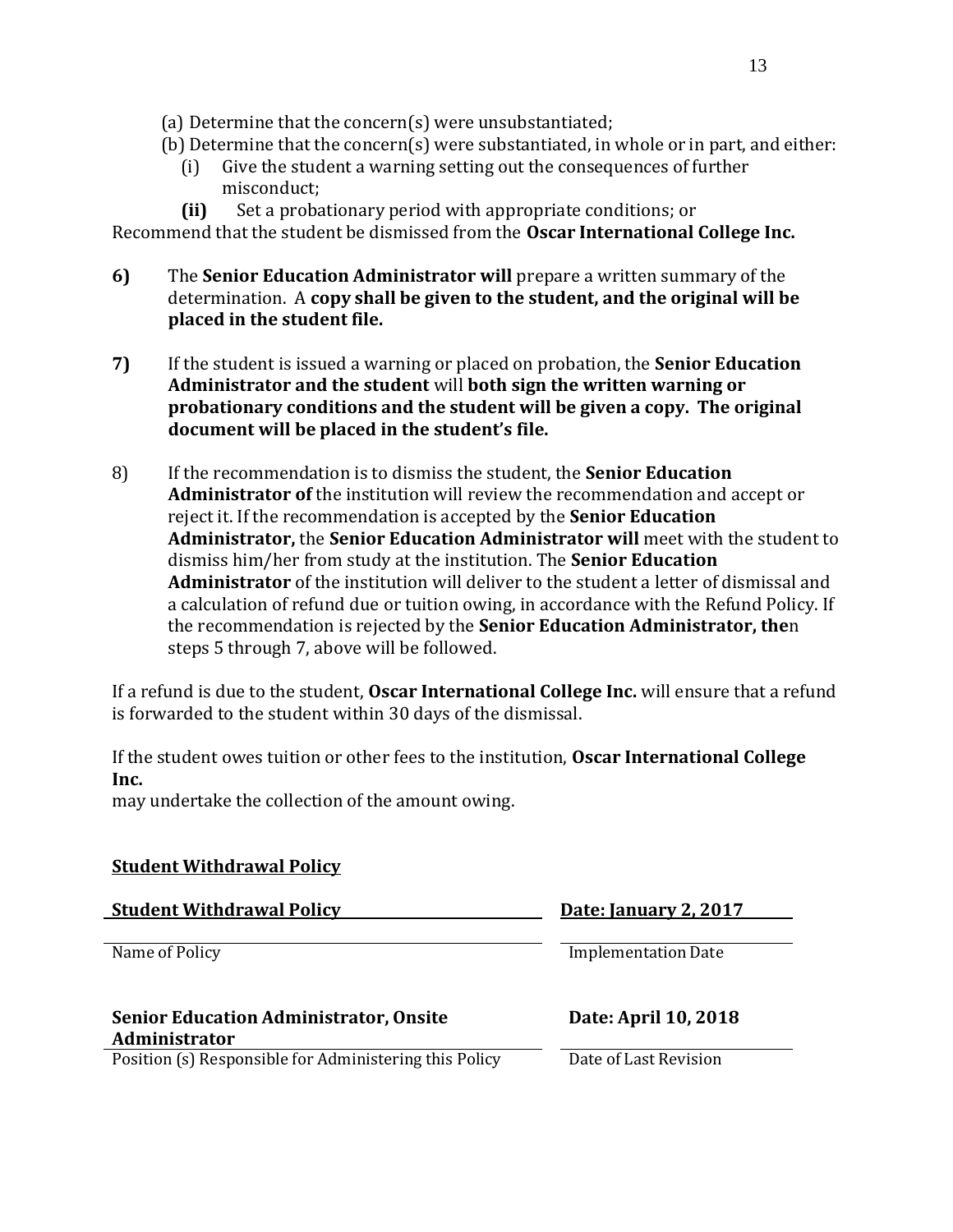#### **Policy:**

If a student decides to withdraw from a program, he/she must provide a dated, written, notice of withdrawal to **Senior Education Administrator** or **Onsite Administrator.** Refunds are calculated according to Oscar International College Inc.' Refund Policy and the date on which the written notice of withdrawal is received will be used to determine any refund owing.

#### **Procedure:**

According to the Oscar International College Inc.'s Withdrawal Policy, when a student submits a written notice to the person responsible for administering this policy, it will take 15-20 working days to process the application. Senior Education Administrator will be responsible to process the application and refund.

# **Oscar International College Tuition and Refund Policy**

| Name of Policy:             | <b>Tuition and Refund Policy</b>        |
|-----------------------------|-----------------------------------------|
| <b>Implementation Date:</b> | January 02, 2017                        |
| Position(s) Responsible:    | <b>Senior Educational Administrator</b> |
| Date of Last Revision:      | <b>January 1, 2020</b>                  |

**Oscar International College Inc.** is committed to provide information about Tuition and Refund Policy about their program of study to the students. If a student is eligible for refund, he/she must provide a dated, written, notice to **Senior Education Administrator. The refund Application will be processed within 30 days.**

**Below is the summary of our college's Tuition and Refund Policy:**

# **REFUND POLICY** If the institution receives tuition from the student, or a person on behalf of the student, the institution will refund the student, or the person who paid on behalf of the student, the tuition that was paid in relation to the program in which the student is enrolled if: (a) the institution receives a notice of withdrawal from the student no later than seven days after the effective contract date and before the contract start date; (b) the student, or the student's parent or legal guardian, signs the student enrolment contract seven days or less before the contract start date and the institution receives a notice of withdrawal from the student between

the date the student, or the student's parent or legal guardian, signed the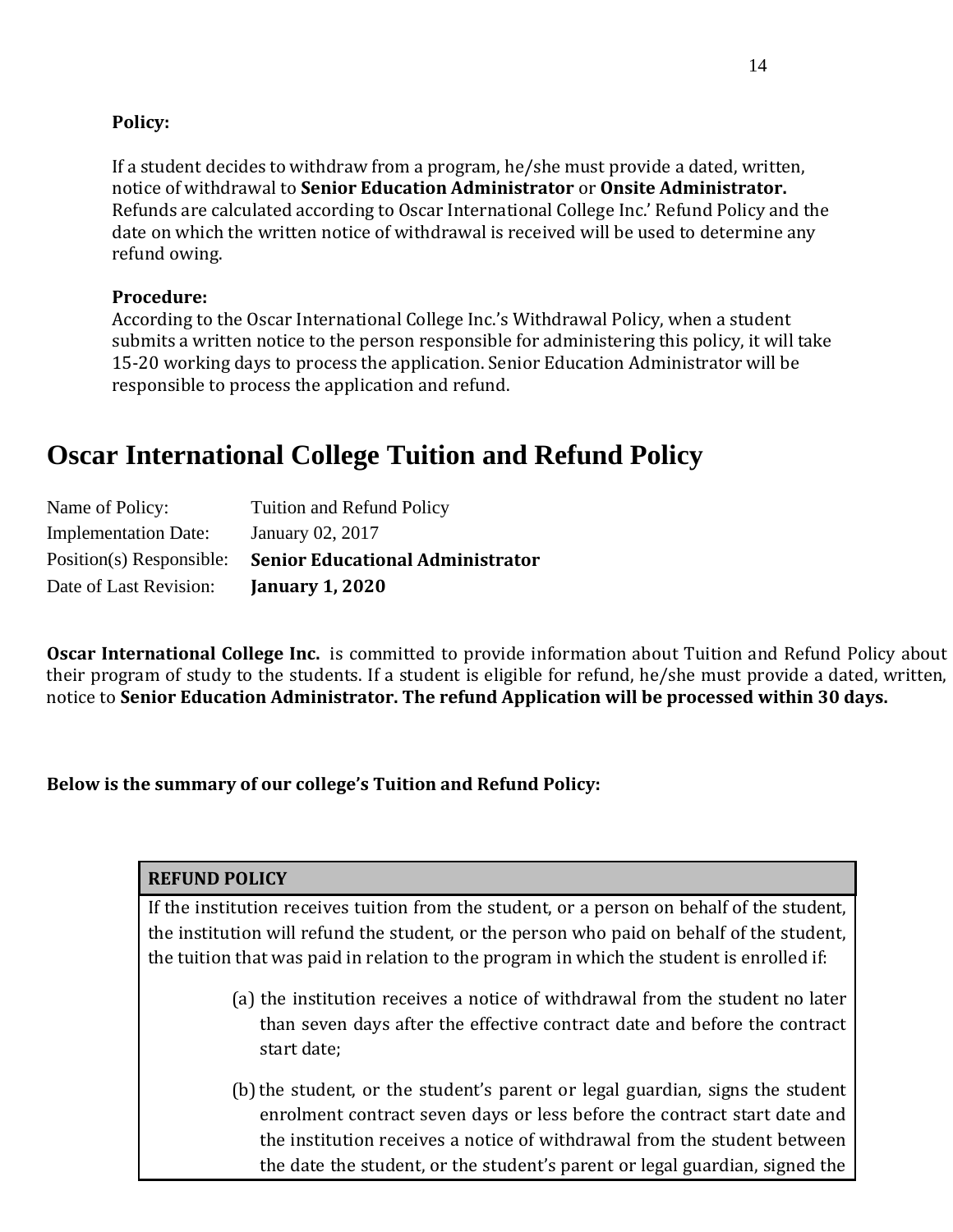student enrolment contract and the contract start date; or

(c) the student does not attend a work experience component and the institution does not provide all of the hours of instruction of the work experience component within 30 days of the contract end date.

The institution will refund the tuition for the program and all related fees paid by the student or a person on behalf of the student enrolled in the program if the student is enrolled in the program without having met the admission requirements and did not misrepresent his or her knowledge or skills when applying for admission.

If a student does not attend any of the first 30% of the hours of instruction to be provided during the contract term, the institution may retain up to 50% of the tuition paid under the student enrolment contract unless the program is provided solely through distance education.

Unless the program is provided solely through distance education, if the institution receives a notice of withdrawal from a student:

- (a) more than seven days after the effective contract date and
	- i. at least 30 days before the contract start date, the institution may retain up to 10% of the tuition due under the student enrolment contract, to a maximum of \$1,000.
	- ii. less than 30 days before the contract start date, the institution may retain up to 20% of the tuition due under the student enrolment contract, to a maximum of \$1,300.
- (b) after the contract start date
	- i. but up to and including 10% of the hours of instruction to be provided during the contract term have been provided, the institution may retain up to 30% of the tuition due under the student enrolment contract.
	- ii. and after 10% but before 30% of the hours of instruction to be provided during the contract term have been provided, the institution may retain up to 50% of the tuition due under the student enrolment contract.

Unless the program is provided solely through distance education, if the institution provides a notice of dismissal to a student and the date the institution delivers the notice to the student is:

> (a) up to and including 10% of the hours of instruction to be provided during the contract term have been provided, the institution may retain up to 30% of the tuition due under the student enrolment contract.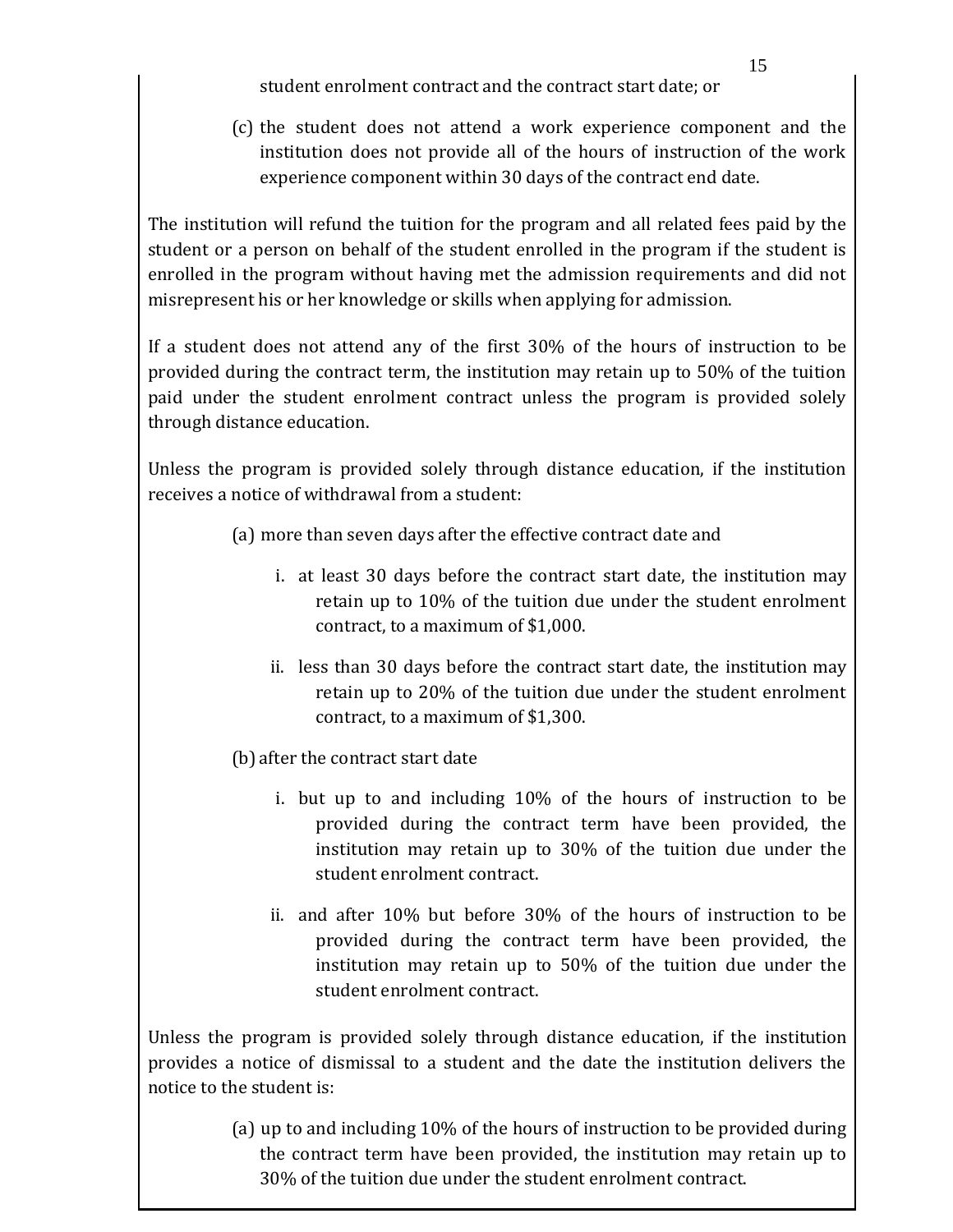(b) after 10% but before 30% of the hours of instruction to be provided during the contract term have been provided, the institution may retain up to 50% of the tuition due under the student enrolment contract.

If the institution provides the program solely through distance education and the institution receives a student's notice of withdrawal or the institution delivers a notice of dismissal to the student and:

- (a) the student has completed and received an evaluation of his or her performance for up to 30% of the hours of instruction to be provided during the contract term, the institution may retain up to 30% of the tuition due under the student enrolment contract, or
- (b)the student has completed and received an evaluation of his or her performance for more than 30% but less than 50% of the program, the institution may retain up to 50% of the tuition due under the student enrolment contract.

The institution will refund fees charged for course materials paid for but not received if the student provides a notice of withdrawal to the institution or the institution provides a notice of dismissal to the student.

8. Refunds required under this policy will be paid to the student, or a person who paid the tuition or fees on behalf of the student, within 30 days:

- (a) of the date the institution receives a student's notice of withdrawal,
- (b) of the date the institution provides a notice of dismissal to the student,
- (c) of the date that the registrar provides notice to the institution that the institution is not complying with section 1(c) or 2 of this policy, or
- (d) after the first 30% of the hours of instruction if section 3 of this policy applies.

9. If an international student delivers a copy of a refusal of a study permit to the institution, sections 1(a), 1(b), 4, 7, and 8 of this policy apply as if the copy of the refusal were a notice of withdrawal, unless:

> (a) the international student requests an additional letter of acceptance for the same program that was the subject of the refusal of a study permit, or

(b) the program is provided solely through distance education.

# **PRIVATE TRAINING INSTITUTIONS BRANCH**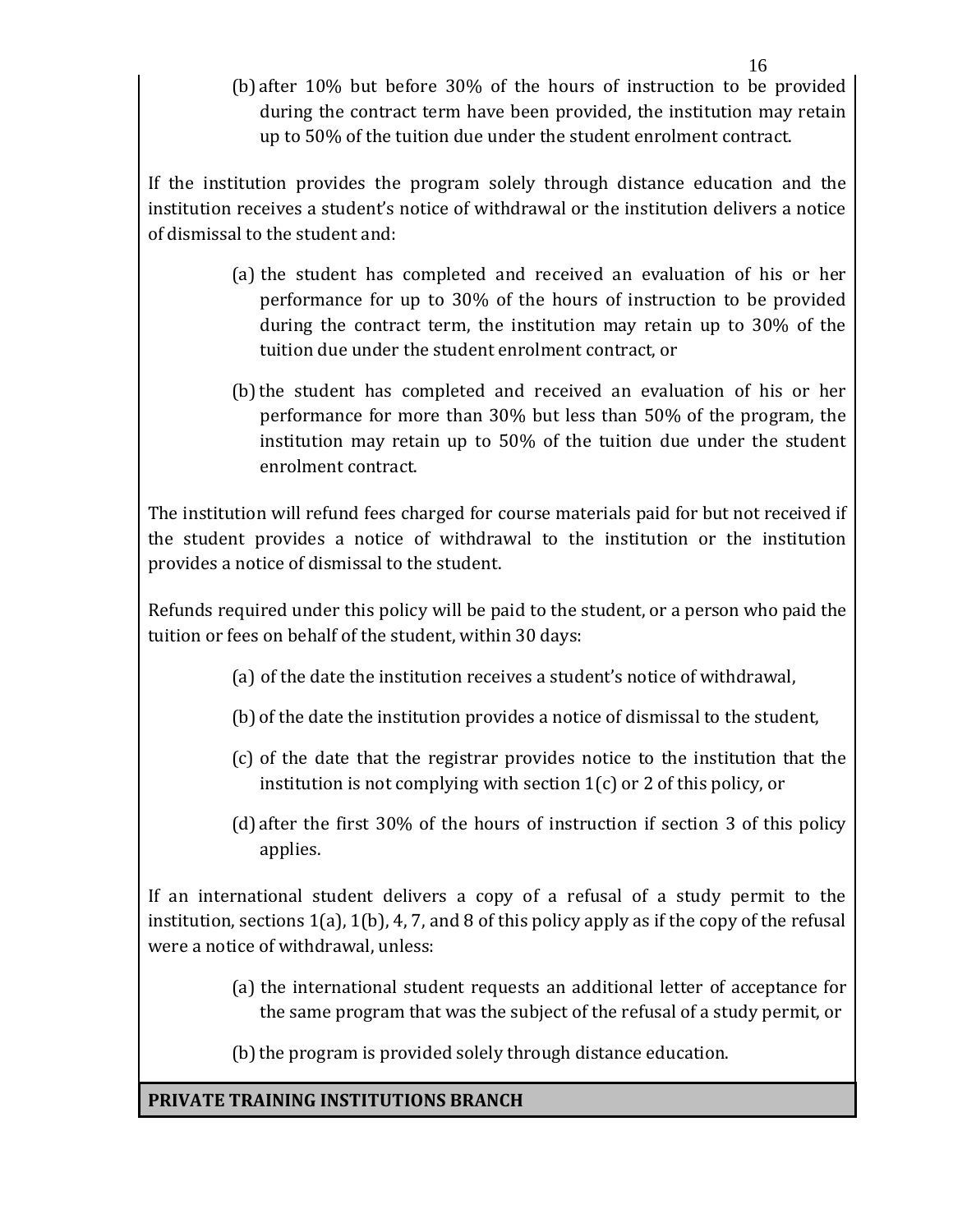# **Tel. (604) 569-0033 or 1-800-661-7441**

**Fax. (778) 945-0606**

**[www.privatetraininginstitutions.gov.bc.ca](http://www.privatetraininginstitutions.gov.bc.ca/)**

**[PTI@gov.bc.ca](mailto:PTI@gov.bc.ca)**

Please be advised that under section 61 of the Private Training Act, the Registrar is authorized to collect, use and disclose personal information in accordance with the Registrar's regulatory duties under that Act. Accordingly, this institution is authorized to disclose your personal information to the Registrar for regulatory purposes.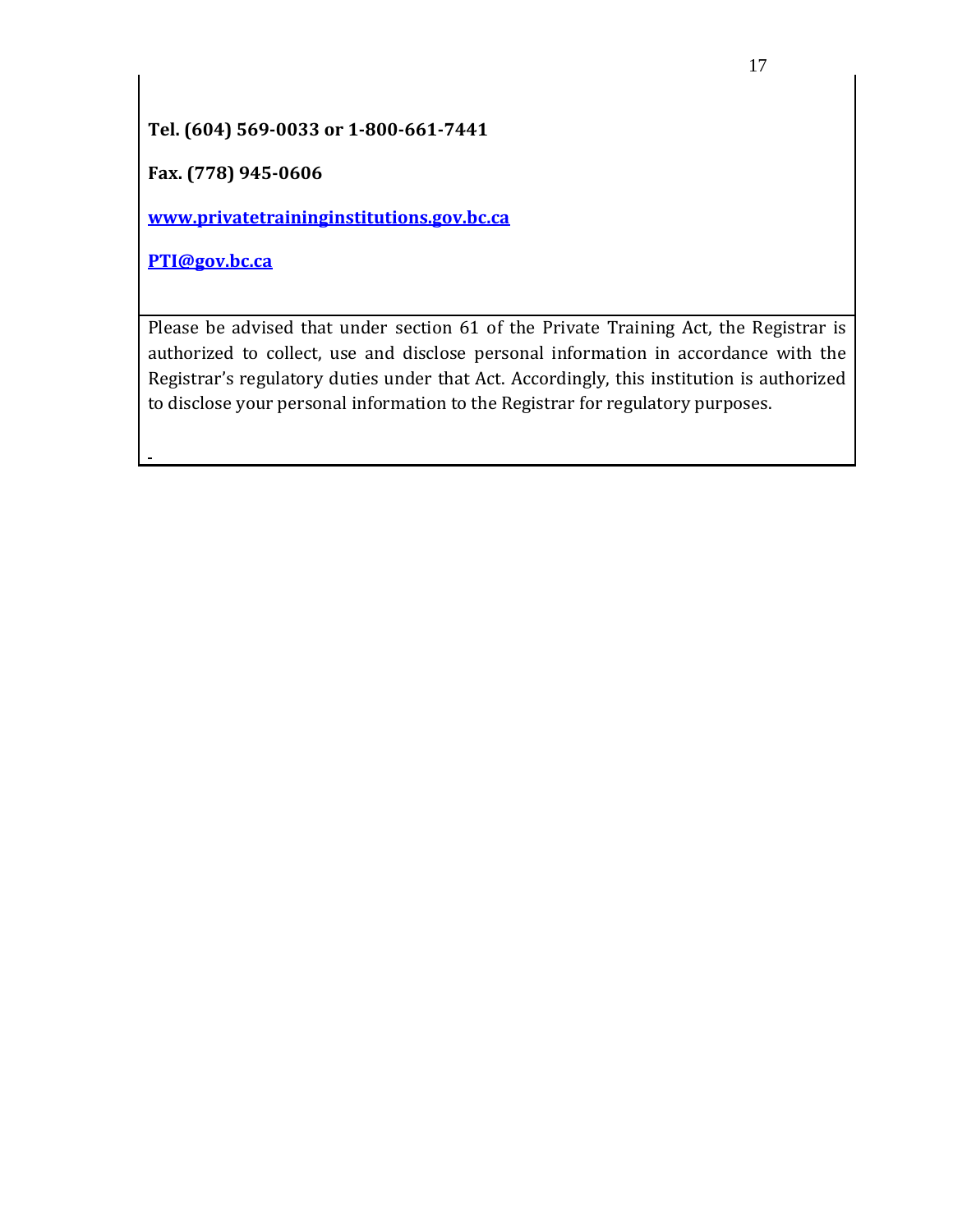#### <span id="page-20-0"></span>**Cheating and Plagiarism**

Cheating is the purposeful, willful, and concealed use of unauthorized sources for a test, exam, or other forms of academic work. The College enforces a zero-tolerance cheating and plagiarism policy. Any student who cheats or plagiarizes material for academic grading will be penalized. This generally means that they will be expelled from the College.

Cheating is any act of academic dishonesty. Plagiarism is the act of representing someone else's work as your own.

Acts or behaviors, which constitute cheating, include, but are not limited to, the definitions listed below:

- 1. Submitting the same work or part of the same work, for credit in two different courses without the prior agreement of the instructors involved;
- 2. Bringing (and using) unauthorized and/or concealed materials/aids into a test or exam situation. (Aids include, but are not limited to, calculators, electronic organizers, cell phones, cameras, crib notes, notes, books, electronic recording devices, photocopied materials, etc.).
- 3. Presenting oneself as another student for a class, test, or exam;
- 4. Unauthorized sharing of material (copying, or allowing others to copy) during a test or exam.
- 5. Unauthorized communication with another student in a test or exam;
- 6. Submitting another person's work as your own, or providing work for another person to submit as thier own;
- 7. Falsifying or misrepresenting academic records;
- 8. Gaining, or attempting to gain access to an examination or test, or a part thereof, without permission from the instructor
- 9. Deliberately preventing, or attempting to prevent, the fair access by other students to all types of learning resources;
- 10. The act of copying for the purpose of providing advantage to yourself or another student will not be tolerated. (Copying is defined as any act of duplicating or reproducing information from another student by any means to obtain advantage for you. The methods used could be visual, oral, notes, printed matter or electronic means.)
- 11. Plagiarism includes using another person's essential style and manner of expression. Any act of representing others' work as your own is a dishonest act. This includes, but is not limited to, homework, written papers, exams, lab assignments, published work, circuit design, software, etc. This includes copyrighted materials. Students should give credit explicitly and clearly, as well as appropriate reference, to ideas, thoughts, and writings of another, whether the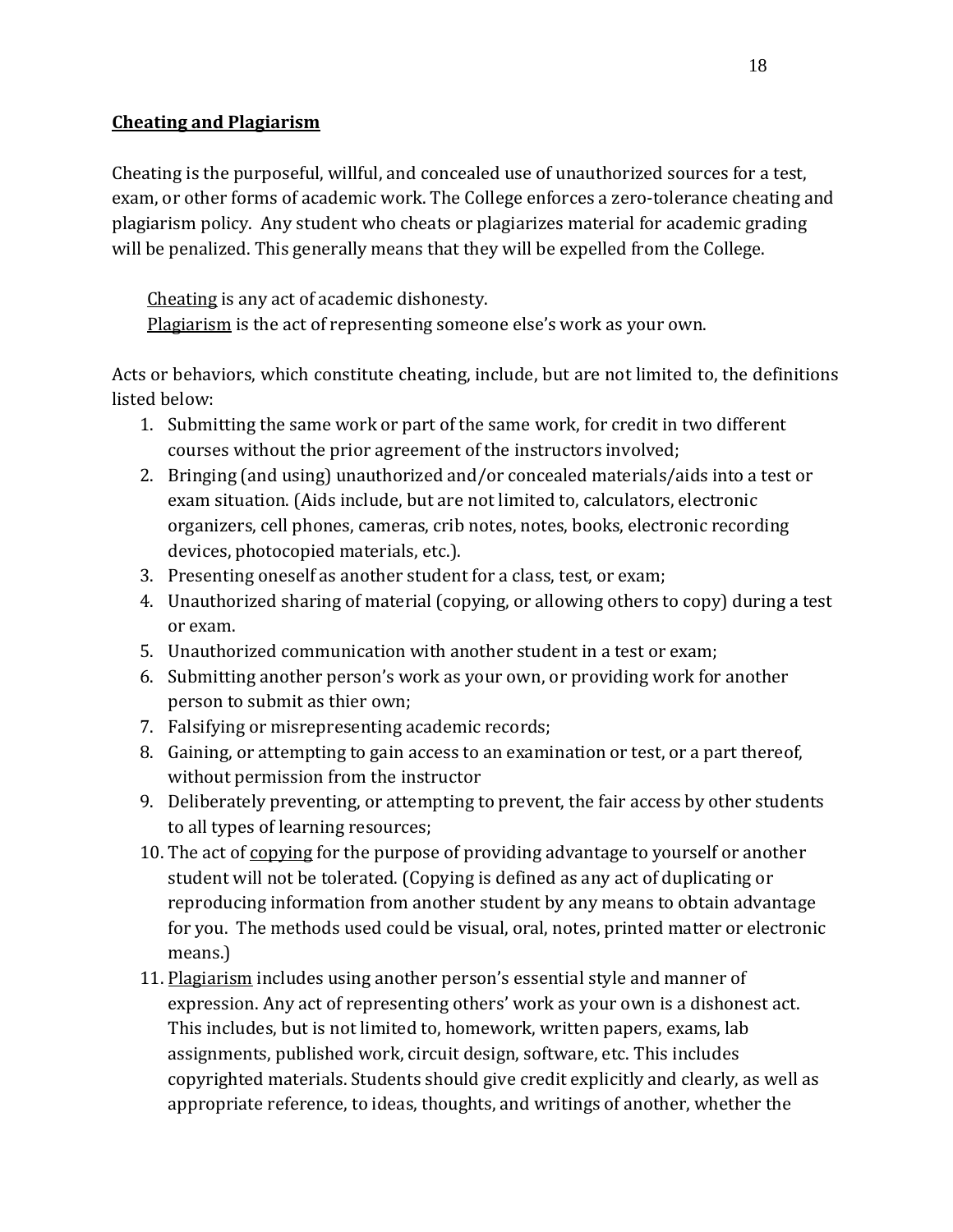source is oral, from a written source such as books or journal articles, or from the Internet. By not placing direct quotes in quotation marks and footnoting the source, and by not footnoting indirect reference to another's ideas, a student has disguised the fact that the ideas and thoughts, or even exact words, come from another source first. (When in doubt, consult with the Instructor for the course.);

- 12. Collaboration is the act of two or more students working jointly on any assignment when the Instructor has not permitted this act. This may include, but is not limited to, homework, papers completed outside of class hours, in-class assignments, lab exercises or reports. Collaboration also includes writing an assignment or paper for another student;
- 13. Theft or solicitation of another student's assignment or paper, grade books, unadministered tests or other academic work/material will result in immediate expulsion; and
- 14. Intentionally helping or attempting to help another student to commit any act of academic dishonesty.

Violations that threaten the academic integrity of the College may be subject to disciplinary action as described in the Disciplinary Process. Sanctions may include but are not limited to:

- Award of zero marks for the piece of work or examination;
- Award of a fail grade for the whole course;
- Academic Probation;
- Suspension;
- Expulsion.

# <span id="page-21-0"></span>**Course Repeat Procedure**

It is important to note that each course/module within a program of study must be successfully completed in order to achieve graduation. For some students it may be necessary to repeat a course during their program. Not all programs allow students to repeat a course and some externally regulated programs have specific repeat policies. **Students may only fail three (3) courses over the duration of their studies unless otherwise stated, but all courses must be successfully completed before moving onto the next module or semester.** Externally regulated programs may have different requirements. Should the student fail a course they may receive one course repeat at no cost. Subsequent failed courses will be charged the full cost of the course, as well as any other incidental cost. The Campus Manager and Senior Education Administrator will make a determination based on the circumstances.

Students may only repeat a course if class space is available. All repeated courses will appear on the student's academic transcript. Please remember that repeating a course is a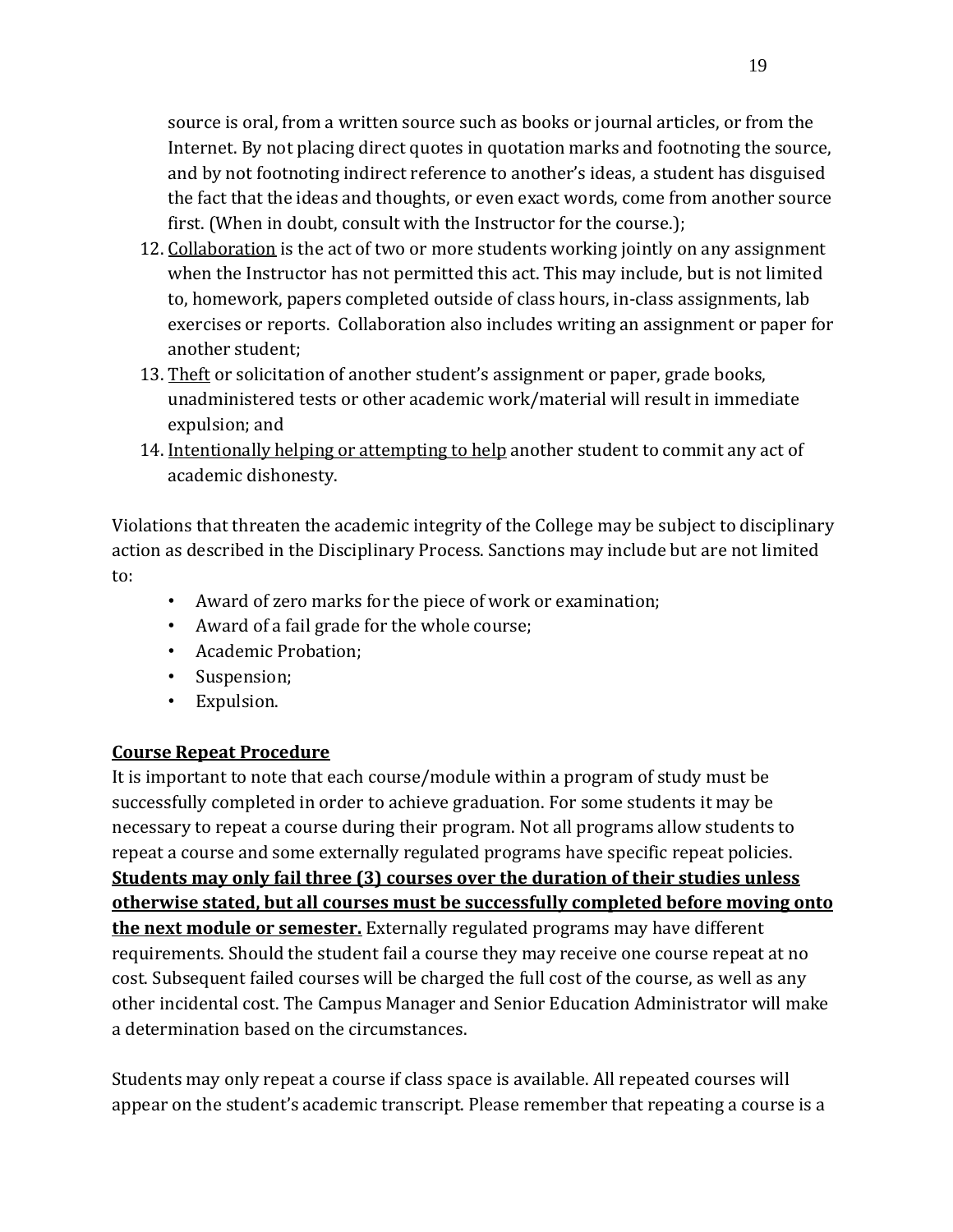privilege that the student must earn. **The repeating of a course is permitted if a student meets the conditions outlined below**. All conditions must be met:

- 1. Complete an interview with the **Campus Manager and Senior Educational Administrator** and Program Coordinator;
- 2. The student has demonstrated good attendance;
- 3. The student has been punctual for class;
- 4. The student has demonstrated significant effort;
- 5. The student has completed all the requirements for the course/module and simply was unable to achieve a passing score on the first attempt;
- 6. The student has met all other graduation requirements.

# <span id="page-22-0"></span>**Resources and Materials**

Students will be offered hardcopy textbooks which are required for their program. The College is not responsible for any lost, damaged or stolen books. Student's may order another copy at an additional expense. Uniforms/Scrubs are included in the tuition cost.

| <b>Letter Grade</b> | Percentage Equivalent |  |
|---------------------|-----------------------|--|
| $A+$                | 95-100%               |  |
| А                   | 90-94%                |  |
| B                   | 85-89%                |  |
| C                   | 80-84%                |  |
| D                   | 75-79%                |  |
| F                   | <75%                  |  |

# $G$ rading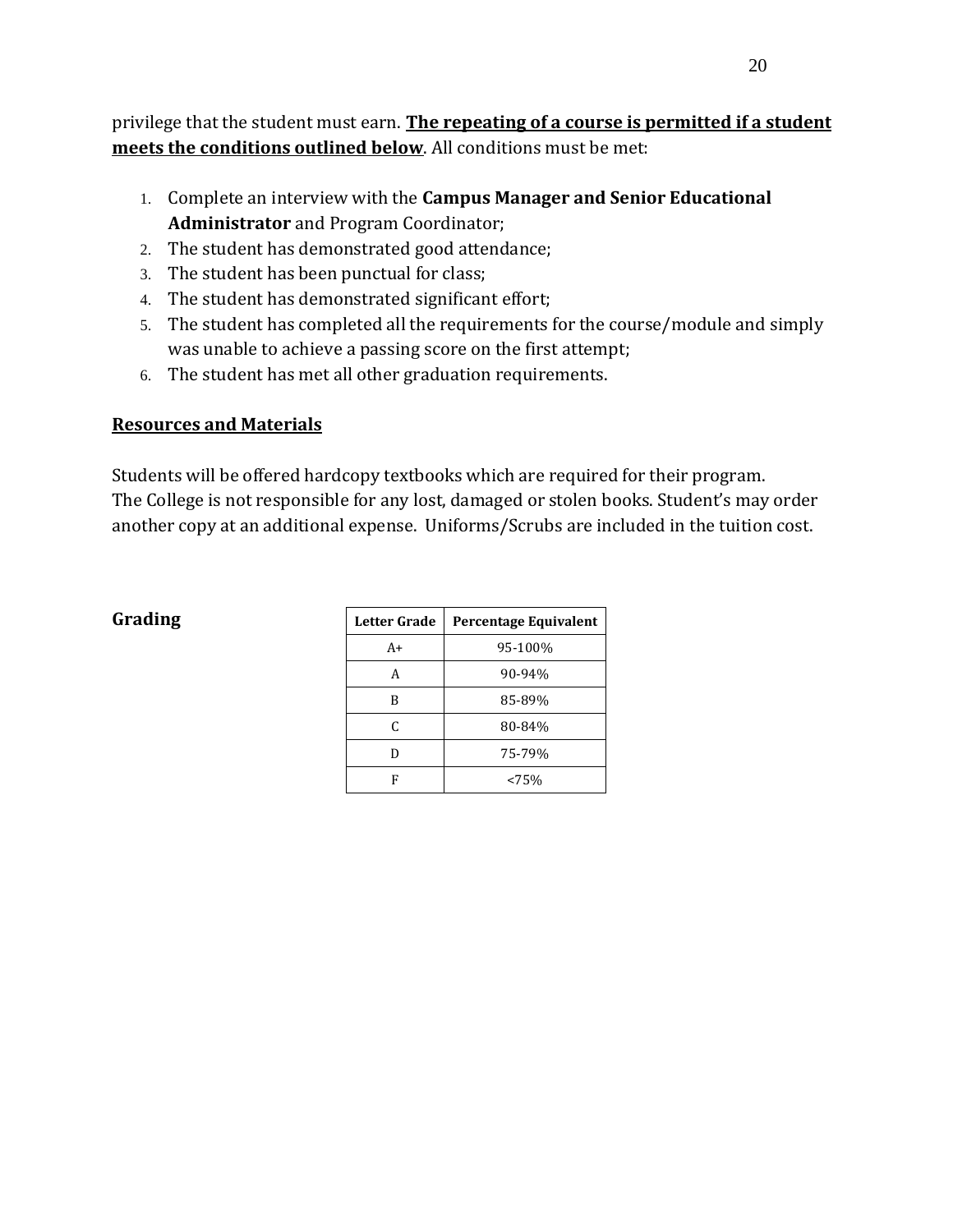# **A final overall grade of 75% is required in all HM, EA modules in order tomove onto the next module, or clinical placement and graduate.**

The College uses a letter grade or percentage to indicate academic performance. Students are given a letter grade for each course, work experience, clinical placement completed or attempted. Grading may be based on classroom performance, assignments, projects, and examinations. All grades are available for student review by request; however, we strongly encourage students to keep track of the grades they receive in order to resolve any discrepancies that may arise. Individual courses may have different passing requirements. Make sure you understand what is required for each course. Course outlines will describe the course assessment model and the grading criteria.

All final grades should be submitted by the instructor 5 business days after the last day of class.

# *Pass (P)*

A "Pass" grade is given for students who successfully complete a course that is designated by only a pass or fail mark (i.e. Practicum). A "P" grade counts toward.

# *Withdrawal (W)*

Students who withdraw before 33% of the course has elapsed will receive a grade of "W" (Withdrawal), which will not be factored into the cumulative grade point average. In Quebec, students who withdraw before 20% of the course has elapsed will not receive a grade for that module on their transcript.

# *Fail (F)*

Students who do not complete all required components of a course, or who receive an average of less than 60% in a course will receive a fail, unless otherwise specified in a program or course outline. Students who withdraw beyond 33% of a course or who do not complete all of the required assignments in any course will be given an "F" or an "I" at the discretion of the Instructor.

# *Incomplete (I)*

An "Incomplete" grade will not be factored into the cumulative grade point average and does not remain on the student transcript provided all required assignments are satisfactorily completed within 30 days after the course has ended. Should an "Incomplete" be left unresolved past 30 days, it will automatically become an "F" and remain on the transcript.

# *In Progress (IP)*

An "In Progress" notation is given for students who are in the process of completing a module or program component at the time of the transcript issue.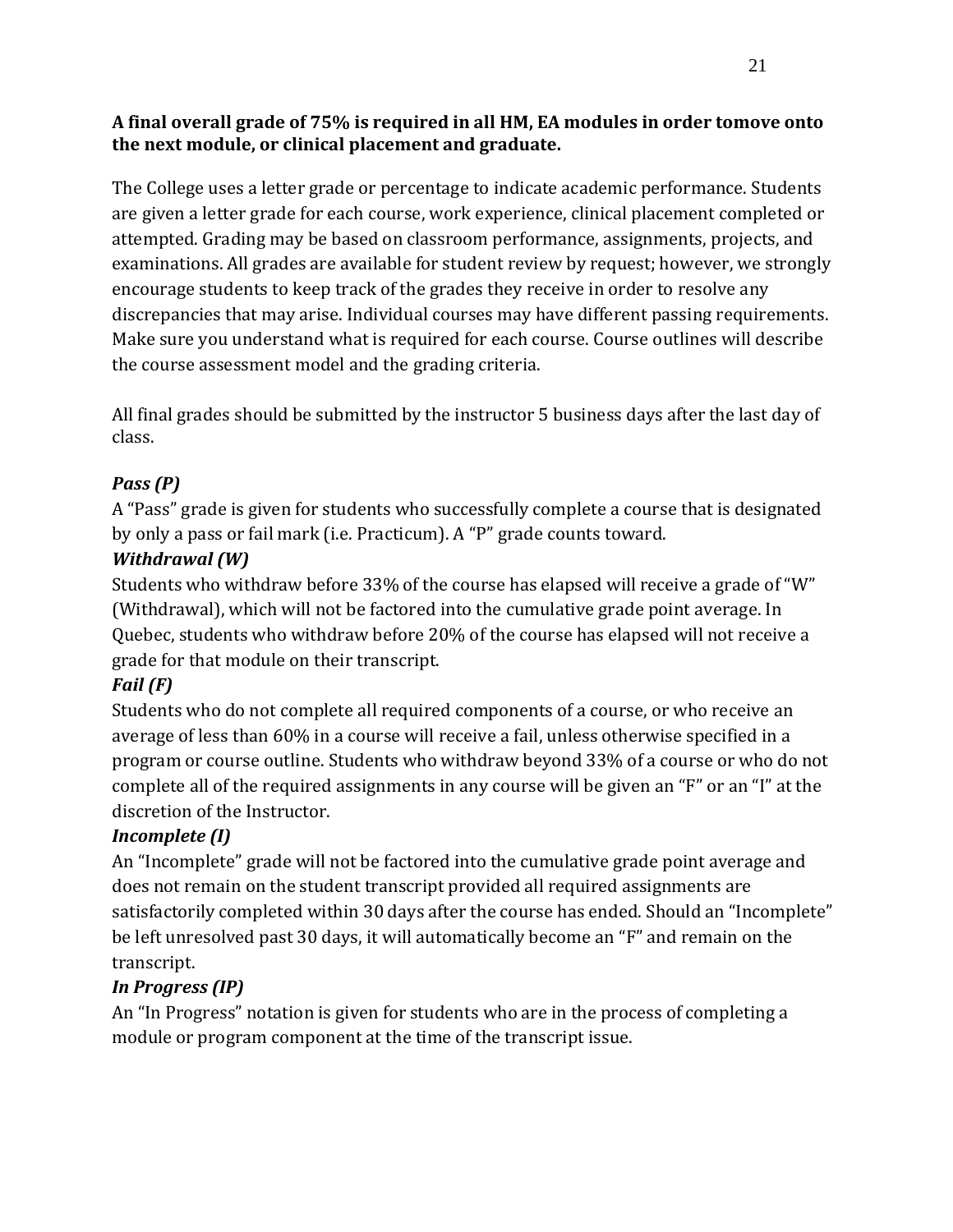# **Exempt (E)**

A course is marked as exempt only when an international student does not choose to undertake the practicum for their program.

# **Credit for Prior Learning (CR)**

A "CR" grade is given for students who successfully completed an accredited course that is transferrable to their program upon entry into the college. **All transcripts and documents must be submitted to the Campus Manager and Senior Educational Administrator for evaluation and credit.**

# <span id="page-24-0"></span>**Grade Appeal**

As such, a student in disagreement on an academic/education matter should attempt to resolve the issue first with their instructor. If a satisfactory resolution cannot be found with the instructor, the student can seek a resolution with the **Campus Manager and Senior Educational Administrator**.

Students who feel they have received an erroneous grade must appeal that grade to their instructor a maximum of five (5) business days after the start of the following term. Only final grades may be appealed. If the student and instructor do not reach a resolution, the student may appeal to the Campus Manager and Senior Educational Administrator. The Campus Manager and Senior Educational Administrator after consultation with the instructor and student, will make a determination. The student, if still dissatisfied may appeal by following the Dispute Resolution Policy found in this manual.

# **GRADE APPEAL POLICY**

**a.** Definition

Grade appeals deal with claims that a student's course grade has been improperly determined. Student appeals will be directed to the Onsite Administrator where the course is taught.

In this policy, 'instructor' shall indicate instructor or supervisor, 'Faculty' shall indicate Faculty or School.

# **b.** Faculty and School Appeals

1. The student is not required to inform the instructor(s) of an intention to appeal, but, before initiating a grade appeal, the student must have discussed the grade and how it was determined with the instructor(s). If the Onsite Administrator is satisfied that the instructor(s) was not available for this discussion, the Onsite Administrator shall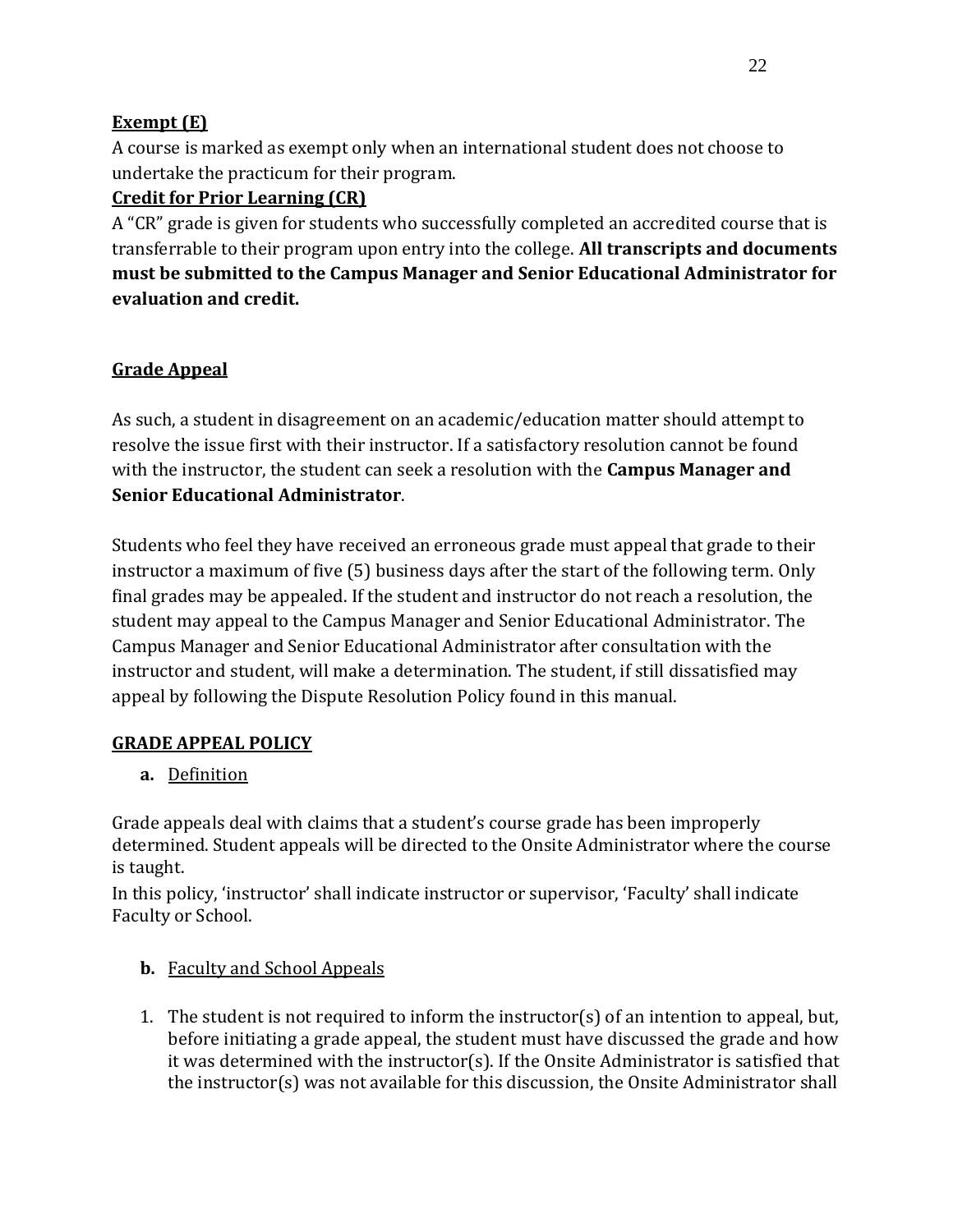allow the appeal to proceed without it.

- 2. All grade appeals must be initiated by completion of a *Grade Appeal Request Form*, which must be received and signed by the student and submitted to the Onsite Administrator within 10 days of receiving the grade being appealed.
- 3. The *Grade Appeal Request Form* must explain why the student believes that the grade was improperly determined. The Onsite Administrator's signature on the *Grade Appeal Request Form* indicates that the student has discussed the merits of the grade appeal with the Onsite Administrator, who is also responsible for explaining the procedures connected with the grade appeal.
- 4. The Onsite Administrator shall immediately forward the appeal to the Principal/CEO of Oscar International College and send signed copies of the *Grade Appeal Request Form* to both the instructor(s) and the student.
- 5. The Principal/CEO shall immediately request both instructor(s) and student to submit any relevant documentation pertaining to the appeal and indicate in writing why the grade should stand or be appealed. This documentation should be submitted within 5 working-business days of receiving the request for documentation from the Principle.
- 6. The Principal/CEO will review the documentation provided and respond within 5 working-business days of receiving all documents from instructor(s) and student.
- 7. The Onsite Administrator shall immediately notify in writing the instructor(s) and student of the Principal/CEO's decision.

# **Dispute Resolution Policy**

| <b>Dispute Resolution Policy</b> | <b>January 2, 2017</b> | <b>April 10, 2018</b> |
|----------------------------------|------------------------|-----------------------|
| Name of Policy                   | <b>Effective Date</b>  | <b>Revision Date</b>  |

This policy governs complaints from students respecting **Oscar International College Inc.** and any aspect of its operations.

- 1. Student will not be subject to any form of retaliation as a result of filing a complaint.
- 2. All student complaints must be made in writing.
- 3. The student must provide the written complaint to the Senior Educational Administrator who is responsible for making determinations in respect of complaints. If the Senior Educational Administrator is absent, the student must provide the complaint to the Onsite Administrator.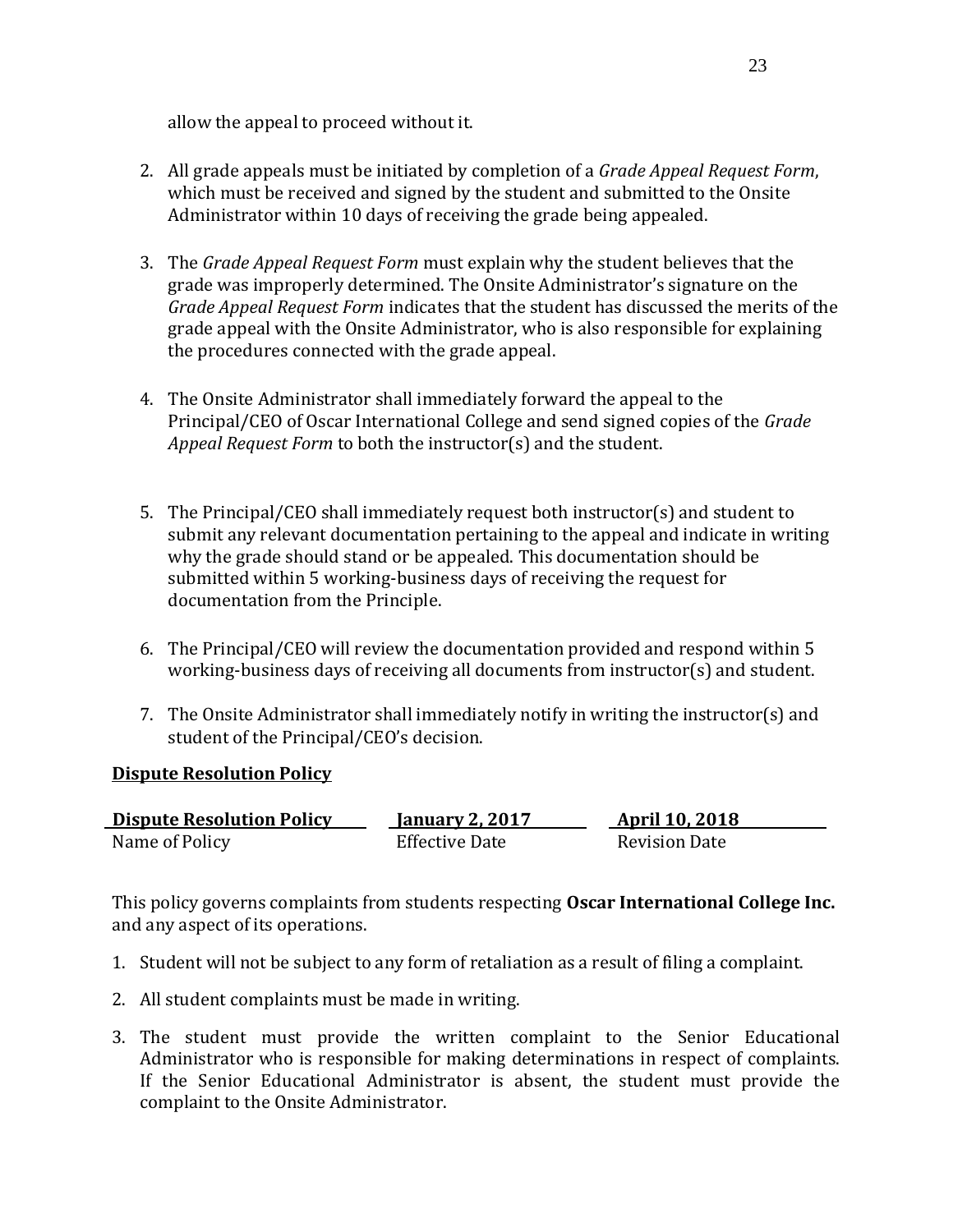- 4. The process by which the student complaint will be handled is as follows:
	- i. When a concern arises, the student should first attempt to address the concern with the individual most directly involved. If the student is not satisfied with the outcome at this level, the student should put his/her concern in writing and deliver it to the Senior Educational Administrator.
	- ii. The Senior Educational Administrator will arrange to meet with the student to discuss the concern and desired resolution as soon as possible. Following the meeting with the student, the Senior Educational Administrator will conduct whatever enquiries and/or investigations are necessary and appropriate to determine whether the student's concerns are substantiated in whole or in part. Those enquiries may involve further discussion(s) with the student either individually or with appropriate Oscar International College Inc**.** personnel. All communications must be in writing.
	- iii. The necessary enquiries and/or investigations shall be completed and a response provided in writing to all involved as soon as possible.
		- a. If it is determined that the student's concerns are not substantiated, the Institution will provide a written explanation of the decision and deny the complaint;
		- b. If it is determined that the student's concerns are substantiated in whole or in part, the Institution will propose a resolution. The response must specify that the student will have five school days to appeal the decision. A copy of the decision and all supporting materials shall be given to the student, a copy will be placed in the Institution's Student Conduct File, and the original will be placed in the student file.
	- iv. If the student is not satisfied with the determination of the Senior Educational Administrator, the student must advise the Senior Educational Administrator as soon as possible but within five school days of being informed of the determination.
	- v. The Owner will review the matter and if necessary, may meet with the student as soon as possible but within five school days of receipt of the student's appeal.
	- vi. The original decision will either be confirmed or varied by the Owner in writing within five school days after receipt of the student's appeal or, if a meeting with the student occurred, within five days of that meeting. At this point the Institution's dispute resolution process will be considered exhausted
	- vii. Written reasons for the determination will be provided to the student within 45 days after the date on which the complaint was made.
- 5. The student making the complaint may be represented by an agent or a lawyer.
- 6. If the student is or was enrolled in an approved program, is dissatisfied with the determination, and has been misled by the institution regarding any significant aspect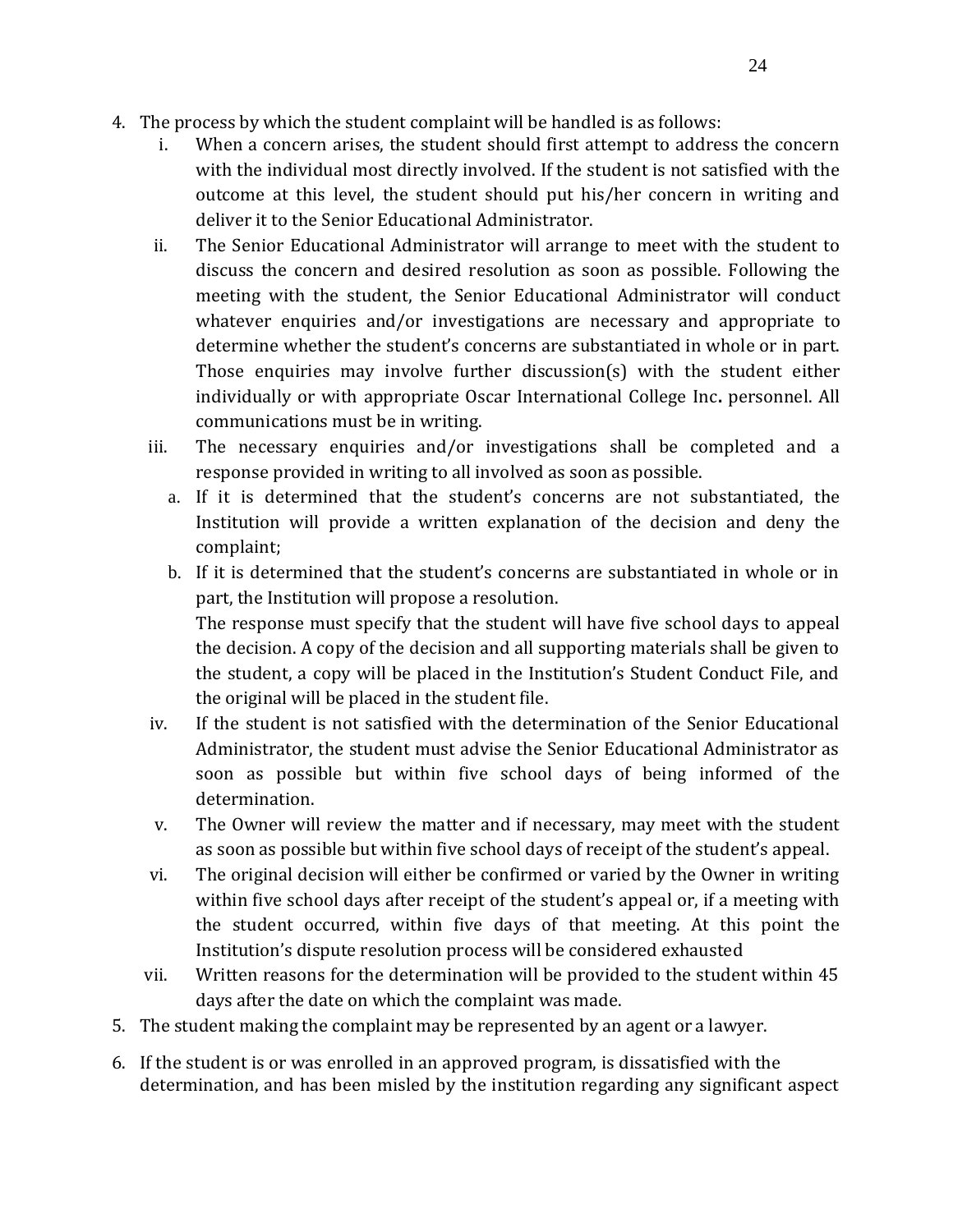of that program, he or she may file a complaint with the Private Training Institutions Branch (www.privatetraininginstitutions.gov.bc.ca).

# <span id="page-27-0"></span>**Graduation**

In order to receive an invitation to participate in the Graduation Ceremony, students must:

- Complete all requirements of the academic program, including work/clinical experiences, as set out in the program outline by the graduation cut-off date;
- Ensure that all borrowed resources have been returned in good condition or that payment has been made to the College for the replacement of the borrowed resources; and
- Ensure that all tuition and other fees have been paid in full.

# <span id="page-27-1"></span>**Homework**

It is understandable that students will have other responsibilities, obligations and commitments while in College. It is important, however, that students do not lose sight of their academic goals.

In addition to attending school as scheduled, students are required to complete additional hours of personal study time.

As in any business environment, effective performance requires planning and consistent execution. Students are expected to make effective use of their time by preparing for their "workday" in advance. Homework may consist of reviewing course material completed that day, making notes, completing assignments and preparing for the next day by reading ahead.

Excellent study habits lead to excellent work habits. We encourage students to continually improve their study habits while at the College.

# *Projects and Course Assignments*

Most courses require completion of one or more projects or other assignments. While the requirements for assignments vary widely, all students are expected to present projects and course assignments for marking in a format that would be acceptable in the workplace. Your instructor will provide all course requirements.

**All assignments are due on the due date provided by the instructor, otherwise graded as 'zero'.**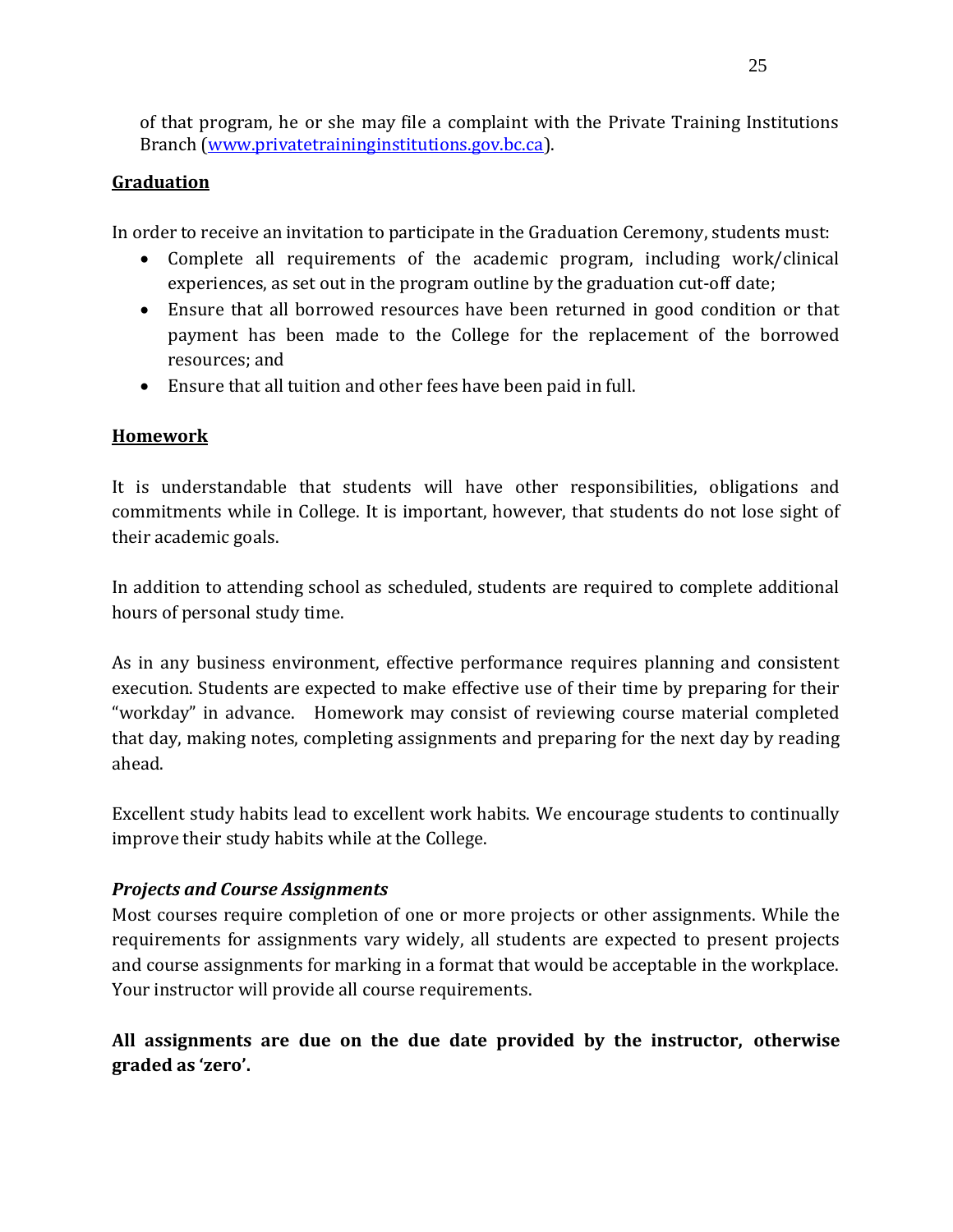# **If arrangements are made with the instructor for a late submission, prior to the due date, this will be honored.**

# <span id="page-28-0"></span>**Participation**

The College fosters an environment that closely resembles the work place. We believe that it is important to teach not only academics, but also the attitudes that are required for a successful career.

Students should be prepared to participate in the following ways.

- 1. Attend all class hours scheduled for each course within the program of study.
- 2. Complete all projects, homework, tests, quizzes and exams as assigned and on time.
- 3. Participate actively in classes, labs and placements.
- 4. Contribute to all discussions, debates and question periods.
- 5. Be punctual and remain in class for the full scheduled class time.
- 6. Be pro-active and responsible for their success and to seek help when it is required (i.e., academic, financial, budgeting, guidance, etc.).
- 7. Demonstrate a commitment to their studies.
- 8. Progress at a satisfactory rate throughout the program.

| <b>Recording</b> | m | $\sim$ $\sim$ | Alassroom |
|------------------|---|---------------|-----------|
|                  |   |               |           |

Students need the instructor's permission to record the lesson/lecture. Recording may be permitted solely if the student wishes to record the lesson and use it privately, i.e. not upload or share the recording.

If the student has a disability and needs to record the lesson because of the said disability, they have the right to do so according to the regulations agreed upon regarding the disability.

<span id="page-28-1"></span>**Prior Prior Prior Policy Prior Policy Policy Policy Policy** 

With approval of the **Campus Manager and Senior Educational Administrator**, up to 50% of a program of study can be credited by way of a Prior Learning Assessment (PLA) at the time of application to a program. Prior learning is defined as skills acquired through self-study or work experience. High school work experience programs are not eligible. Challenge exams must be administered by an Instructor, and the results returned to the student within 24 hours of receiving the application. High school theory courses are not eligible.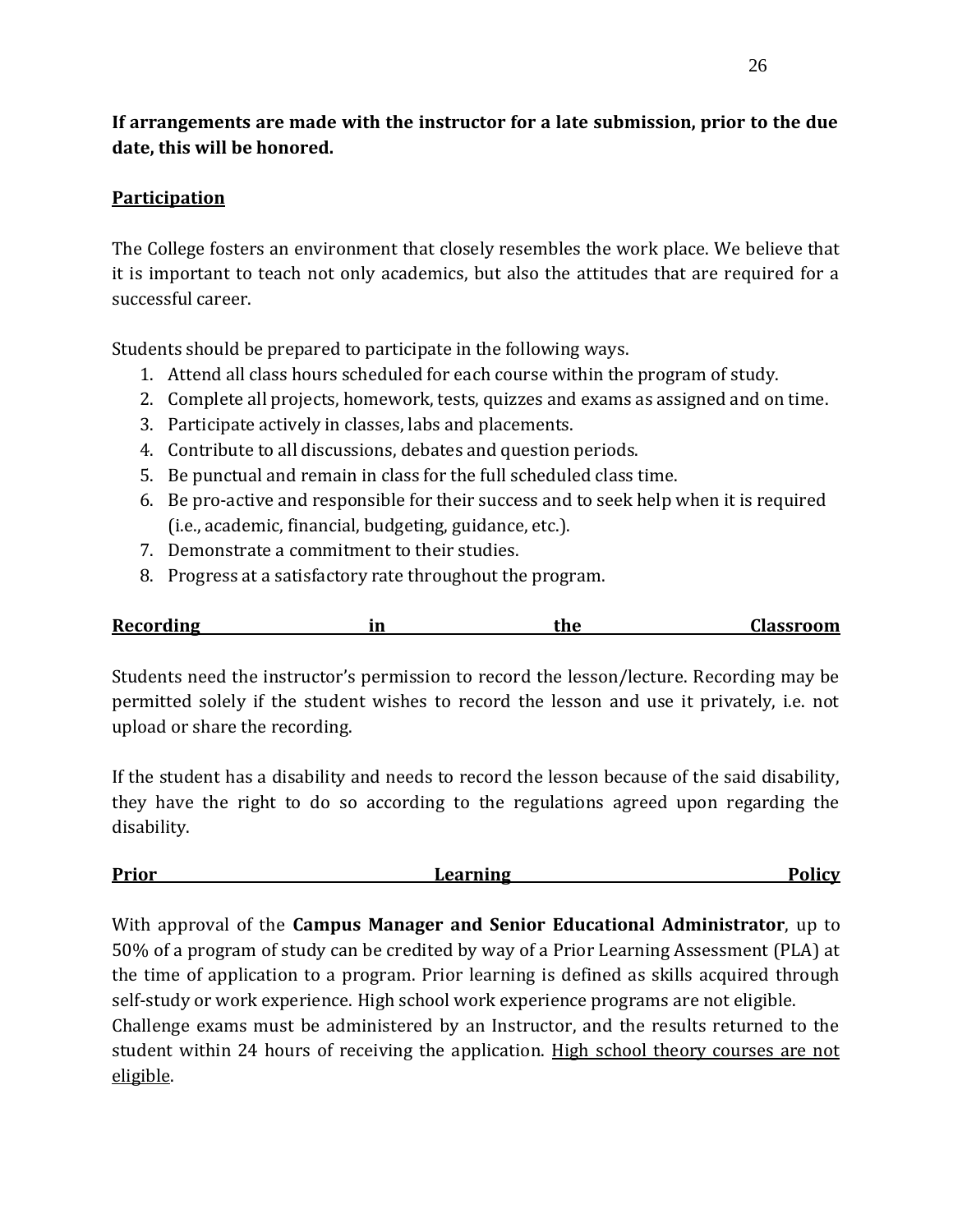Advanced Standing may be awarded by meeting the following guidelines:

- Students must submit all transfer documentation pertaining to their program before the first day of class;
- Transfer must be transcript based (original transcripts or certified copy) and supporting documentation must be provided (course description, course outlines, etc.);
- The transcript the student is basing their challenge on must be no more than 12 months old;
- Course equivalency must have been authenticated and signed off by current Instructor who has reviewed the course description;
- Courses that are used to apply for advanced standing must have been awarded a grade of 60%;
- Only non-senior courses can be transferred unless otherwise approved by the Vice President, Academics& Regulatory Affairs;
- It is the student's responsibility to submit the appropriate documents for course transfer.

There is a \$**50 assessment** fee for each course for which prior learning is requested. Payment must be made before the assessment will be administered. Externally related programs may have different requirements please consult the student handbook for those programs.

| <b>Credit</b> | tor | $m \sim$ | earning<br> |
|---------------|-----|----------|-------------|
|               |     |          |             |

With approval of the **Campus Manager and Senior Educational Administrator**, up **to 50%** of a program of study can be credited by way of a Prior Learning Assessment (PLA) at the time of application to a program. Prior learning is defined as skills acquired through self-study or work experience. High school work experience programs are not eligible. Challenge exams must be administered by an Instructor, and the results returned to the student within 24 hours of receiving the application.

Course challenges based on prior learning can only occur for those courses that have a comprehensive final exam. Students may be awarded credit by meeting the following guidelines:

- Students must submit all challenge requests pertaining to their program before the first day of class;
- Advanced level courses cannot be challenged, unless otherwise approved by the Vice President, Academics& Regulatory Affairs;
- A student may only attempt a challenge examination once per course per program.
- Current industry certification may be acceptable as credit for prior learning.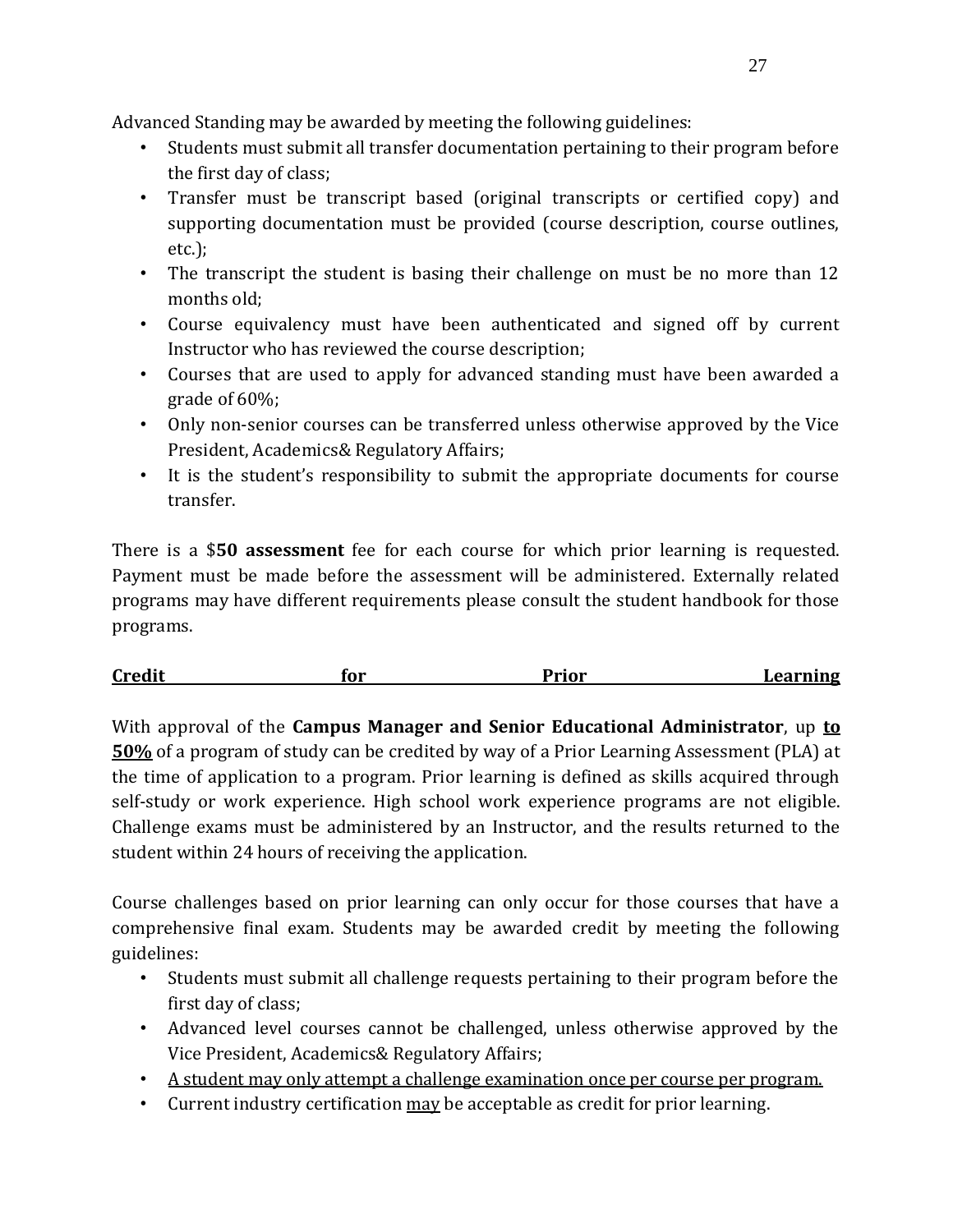- The student must receive a grade of 65% or better for a successful challenge.
- It is the student's responsibility to submit the appropriate documents to challenge a course.

## **Standards of Academic Progress**

Students are expected to maintain satisfactory academic progress throughout their program. Programs and courses have minimum passing requirements. Course outlines indicate minimum passing requirements. Be sure you review your course outlines thoroughly.

In the event that a student is not meeting academic or other program requirements, the College applies the following process, the student will:

- 1. Meeting with the Instructor or other staff member. At this step, the staff member will discuss his or her concerns. The outcome of this discussion will be recorded and the notes placed in the student's file. It is expected that the student will implement agreed upon changes, necessary to ensure that all academic and other program requirements are met. If no change is seen, the staff member will proceed to the next step.
- 2. Success Plan or other written action plan. At this step, the Instructor meets with the student to specifically identify the issues that keep the student from meeting academic or other requirements. These issues may include poor attendance, unsatisfactorily completed projects or assignments and so on. Once these issues are identified, the Instructor will work with the student to create an action plan for addressing each of these issues and will set a date for a review of progress. A copy of the document is given to the student with an original retained in the student's file. The **Campus Manager and Senior Educational Administrator** is notified that the plan is in place. The student is expected to have adhered to the action plan for improvement and to have shown significant improvement by the scheduled review date. If no change is seen, the College may choose to proceed to the next step.
- 3. Probation. At this step, the student must meet with the **Campus Manager and Senior Educational Administrator**. The **Campus Manager and Senior Educational Administrator** will set out the terms and conditions of probation and will set a review date. A copy of the probation document will be given to the student while an original document is retained in the student's file. On the scheduled date, the student must again meet with the **Campus Manager and Senior Educational Administrator** or designee to review his or her progress in meeting the terms of probation.
- 4. Dismissal. In the event that the student has not met all of the terms of probation, the **Campus Manager and Senior Educational Administrator** may choose to allow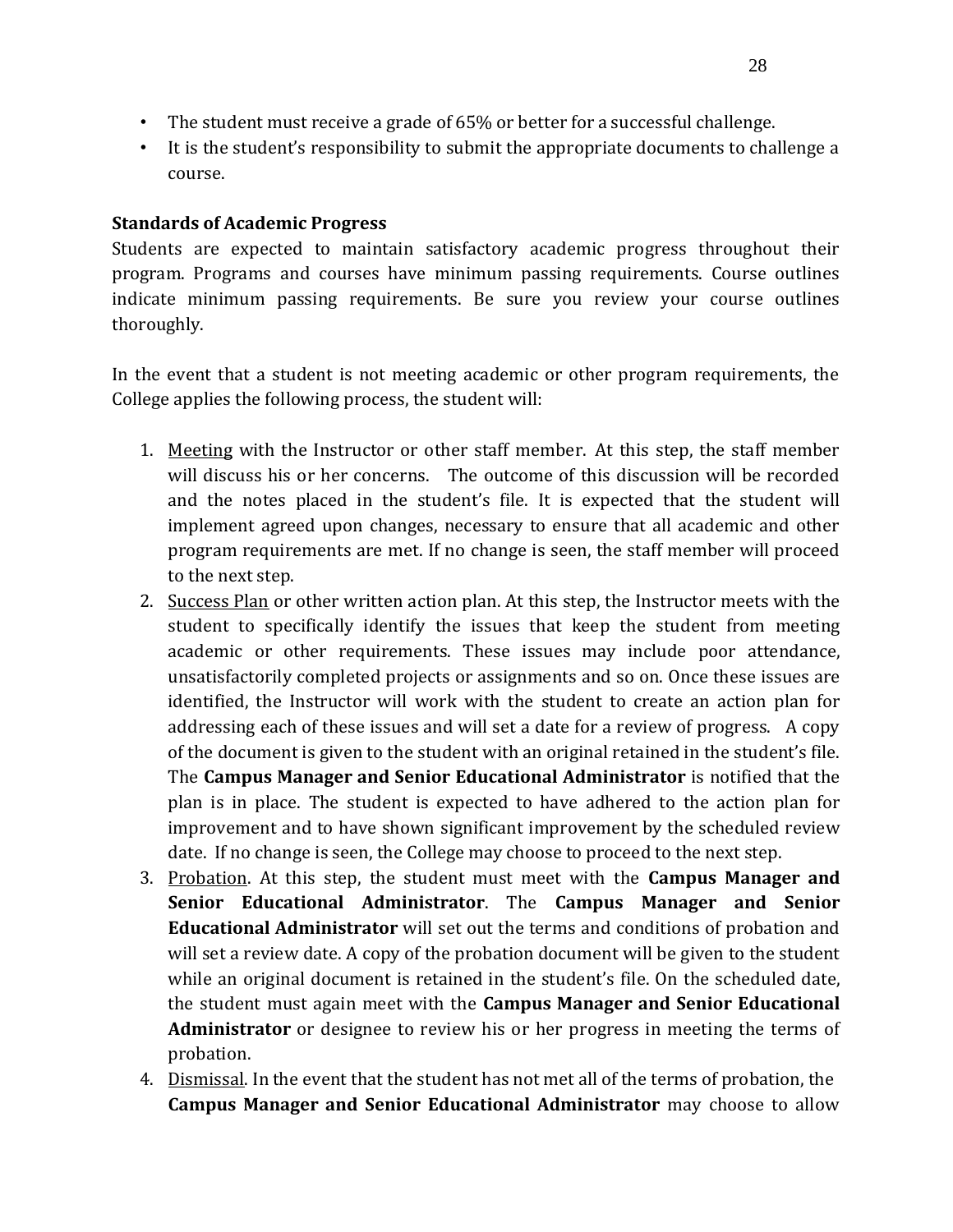the student to continue on probation or withdraw the student from the program. If a student is dismissed from the program, a student's study privileges at the College will immediately cease. Refund Policy would apply.

#### <span id="page-31-0"></span>**Student Records**

Student records will be maintained on campus. Besides "hard" paper copies, the colleges retain electronic information containing student enrolment and account information. Student records must include the Enrolment Agreement, enrolment application, the students' transcripts, and financial records including payment records, student loan documents and any refund, student dispute, and/or dismissal information. A record management system is in place and includes a secure off-site back up.

The College maintains complete student records allowing students legislated and reasonable access to these records. Copies of student records are made available to current and former students at a reasonable cost. Full student records are kept for eight (8) years. After 8 years, these records are reduced to include only the Enrolment Agreement, transcript, and a copy of the Diploma/Certificate if issued, and retained for a period of 55 years. Only authorized individuals have access to the files in each department on a "need-to-know" basis.

The College applies and complies with privacy policies and student record management, use, and retention policies that are consistent with the applicable provincial and federal protection of privacy legislation as well as registration and/or accreditation obligations. These policies apply to the collection, storage and disclosure of students' private information, as well as to ongoing business and operational record keeping and analytics. Colleges maintain student records and provide for their safe storage, with final records accessible for future reference.

# <span id="page-31-1"></span>**Official Transcripts**

Students will receive one official copy of their Diploma &/or Certificate upon graduation mailed to their home address. This official copy is at no charge to the student. Additional copies of official College Diplomas and/or Certificates will be provided upon request at a cost of **\$25 per transcript**. Diplomas & Certificates required for admission to other institutions will be sent directly to the admitting institution at a cost of **\$25 per transcript**. International Diplomas & Certificates will be sent via courier. The student is responsible for courier charges.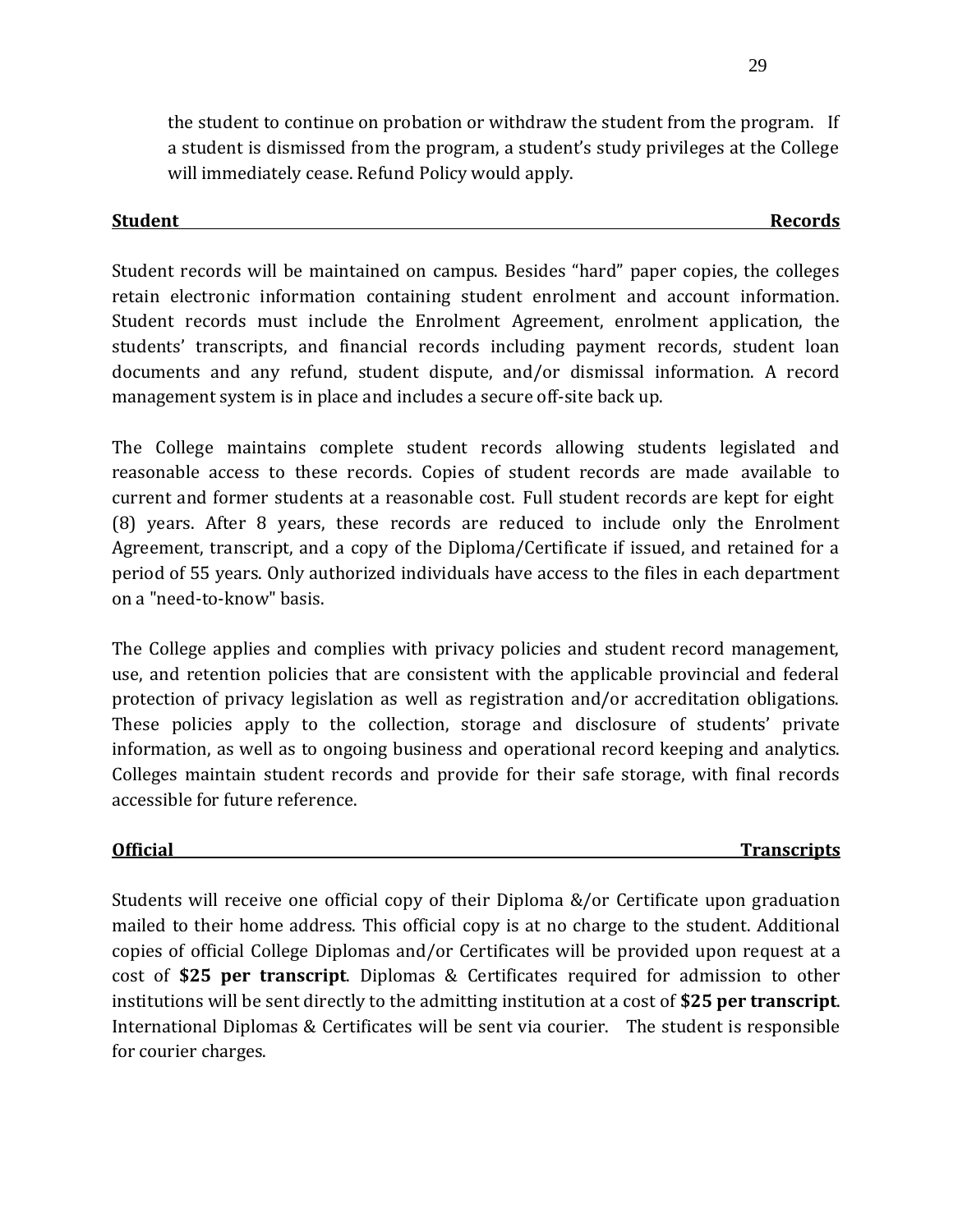30

<span id="page-32-0"></span>The **passing mark for an exam or test rewrite is 70%,** unless otherwise specified. Upon appeal to the instructor a student may rewrite a test, exam, or project when they have received a mark below the mark required on an exam or project, unless specifically barred from doing so by the curriculum. The instructor meets with the student and reviews the material, the student's study habits, motivation, time management, and sets a date to rewrite the evaluation. The student must wait a minimum of 24 hours and no more than 3 days before rewriting an exam or project. A minimum passing score will be recorded as the re-write mark regardless of the score actually achieved unless the exam is an exam provided by an external certifying agency. In this case, the exam rewrite policy of the external certifying agency will apply.

**Only one rewrite attempt will be permitted**. In the event that a student is unsuccessful on the re-write, s/he must meet with the **Campus Manager and Senior Educational Administrator** or designee to discuss the options available for continuing in the program of study. **A maximum of 2 re-writes will be allowed throughout the duration of the program**. There may be an exam cost associated with rewrites in some programs.

#### <span id="page-32-1"></span>**Work Experience Policy**

Work Experience occurs through clinical placements arranged through the College. Clinical placements are on-the-job training provided by a training host at no cost to the participating business. The student is covered by liability insurance and the Provincial Worker's Compensation Insurance, paid for by the College while the student is on site.

If the program requires the completion of work experience/clinical placement, this will be indicated in the program outline. Students enrolled in these programs are required to successfully complete these experiences in order to graduate and receive a diploma.

Work Experience occurs through practicum placements arranged through the College. Practicum placements are on-the-job training opportunities which are provided by a training host at no cost to the participating college. The student is covered by liability insurance and the Provincial Worker's Compensation Insurance, which is paid for by the College while the student is on site.

If the program requires the completion of work experience/practicum placement, this will be indicated in the program outline. Students enrolled in these programs are required to successfully complete these experiences in order to graduate and receive a diploma or certificate as indicated for their program.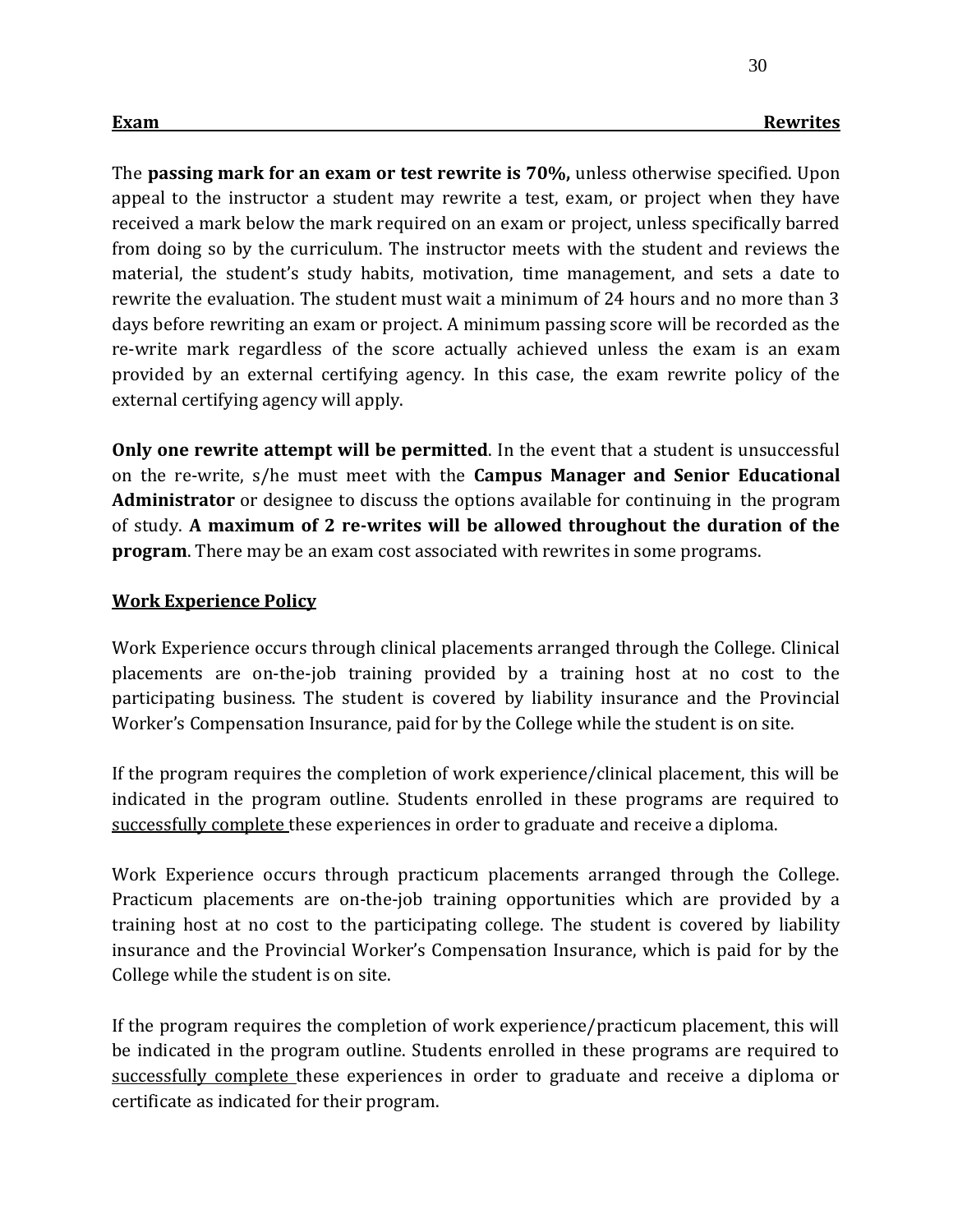For each program, a practicum placement coordinator will clearly convey the requirements to students. All students will receive required supporting documentation to complete and submit before, during and after the practicum experience.

The practicum placement experience duration will vary in length depending on the program, and will be a non-paid experience.

If a student declines a practicum placement, the student must indicate in writing the reasons why they have refused the placement, and sign the Work Experience Placement Agreement acknowledging their refusal. This will be placed in the student's administrative file. Students who do not attend the work experience portion of their program will not be eligible to receive their diploma and/or certificate, only a copy of their transcript of marks with the work experience(s) indicated as 'incomplete' will be offered to the student. The student will not be graduated from their program. If the student is funded by student loans or another agency, the financial administrator will inform the agency of the change in end date and that the student did not complete the program as they had enrolled.

The College makes every effort to assure timely and appropriate placements for all qualifying students. In the event that a practicum experience is not secured in the projected time frame, the practicum placement coordinator will work to find a placement as quickly as possible.

Students must have meet all of the following requirements in order to be scheduled into a practicum related experience. Please note that externally regulated programs may have additional requirements.

- Successfully passed required pre-requisite courses prior to be considered for placement.
- **Attendance record for all theoretical and lab components of the program must not have fallen below an average of 90%.**
- Satisfied all financial obligations to the College.
- Submitted and have approved all required documentation for the placement by the indicated due date.
- International students must have the required study permits and related documents in hand, to participate (students have a personal responsibility to remain current with respect to any changes in Citizenship and Immigration Canada policy).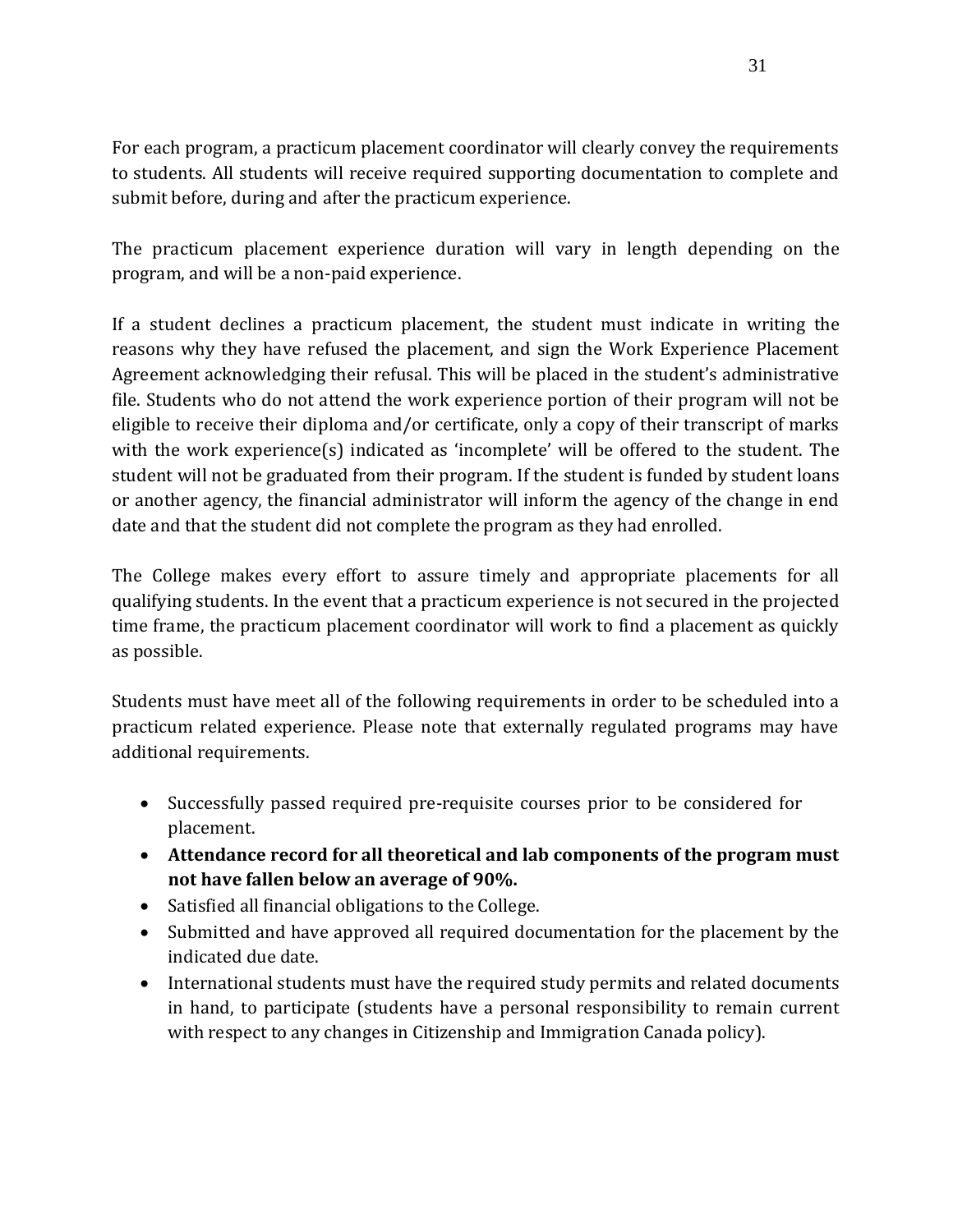### **Program Specific: Practicum Placement Process**

### **Educational Assistant Program**

**Identification of the work experience by type: clinical placement, co-operative placement, practicum, or preceptorship (or combination of these)**

First Practicum Placement:

- 120 hours of practicum placement in
- Instructor-led
- Instructor to student ratio: 1 instructor to a max of 6-8 students at one site.

Second Practicum/Preceptorship Placement:

- 180 hours of preceptorship placement in an assisted living or home support setting
- Instructor-Facilitated
- Student partners with an employed HCA (preceptor) in the assisted living or home support setting
- Multiple students can be placed at one site, each with their own preceptor

# **The process by which a student is placed in a work experience**

Placement requests will be made through administrators at local public and private school settings, ranging from Kindergarten to Grade 12. In addition to local tutoring centers and after school programs. The school setting is selected based on the learning outcomes that must be met during the practicum experience.

Community partnerships are made with stakeholders who share a common interest to support student learning. The placement coordinator begins seeking placements as early as possible and students are prepared for practicum in a variety of settings.

The placement coordinator also seeks consult with the administrators at the public and private school settings in order to identify the needs of the setting. EA students will offer support in a variety of areas within the school setting, every experience will be taken as a valuable learning opportunity.

# **The process by which a student in work experience is evaluated**

The student's performance and demonstration of skills, knowledge, attitude and judgment will be measured against the competencies expected by an Educational Assistant within the school district.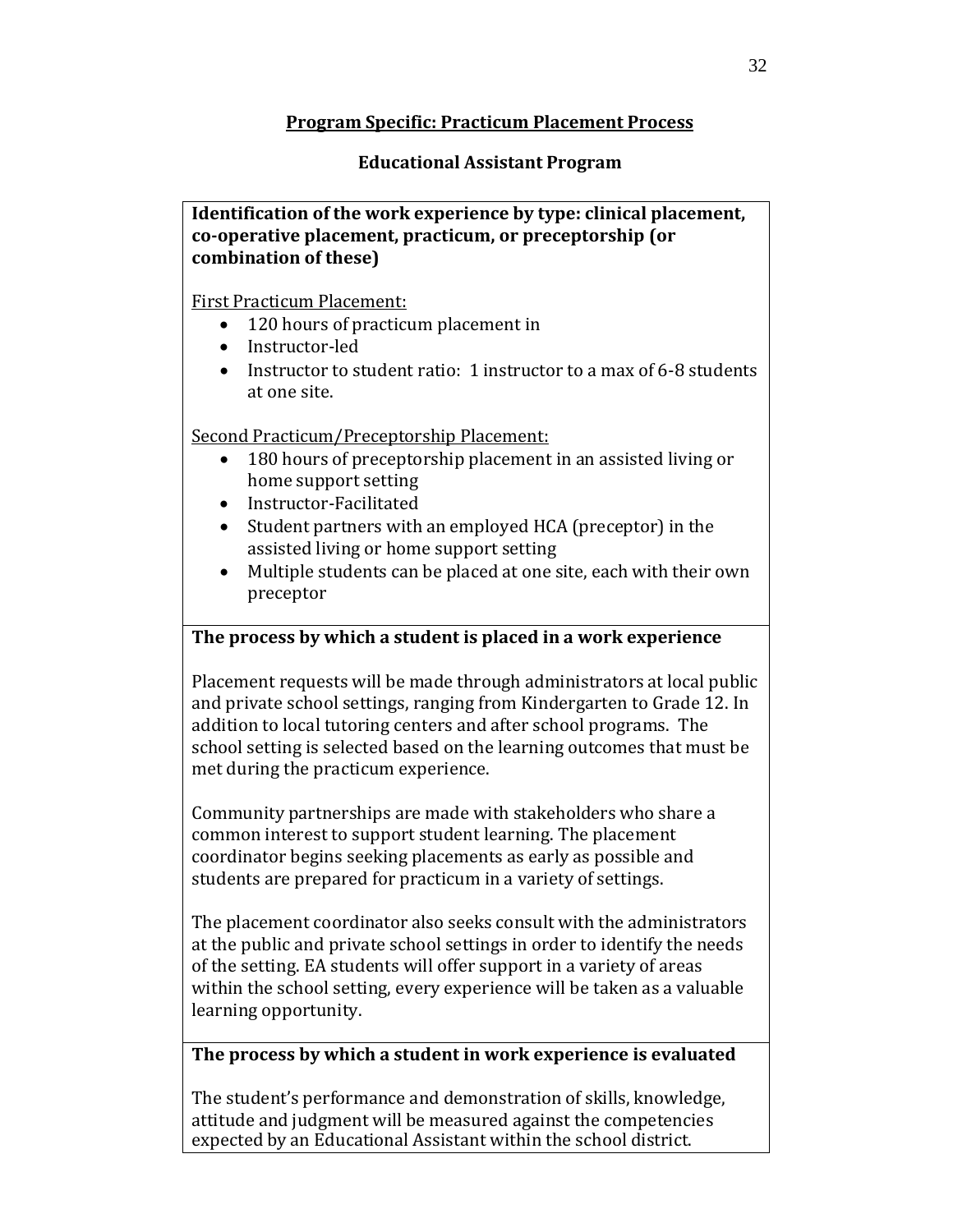Competency-based evaluation tools will be used to fairly evaluate the students while they are in the practicum setting. The practicum host will also have the opportunity to offer constructive feedback.

Anecdotal notes, learning plans, and success contracts will be implemented to ensure the student's success.

Ongoing skills checklist will be implemented. All evaluation tools will be made available to students in order to gain understanding of the expectations required for successfully meeting the goals of the practicum.

#### **The intervals at which a student in work experience is evaluated**

Students will be consistently evaluated throughout the practicum experience by their practicum facilitator/instructor. The following evaluations will be applied:

- Ongoing evaluations; anecdotal notes; informal and formal feedback
- Midterm Practicum Performance Evaluation
- Final Practicum Performance Evaluation

#### **Requirements for participation in a work experience**

- Criminal Record Check (**Ministry of Public Safety and Solicitor General, including clearance to work with vulnerable adults)**
- First Aid/CPR Level C certification
- Non-Violence Crisis Intervention

#### **Duration of the work experience in hours**

First Practicum Placement:

• 120 hours of practicum placement in a school-based setting

Second Practicum Placement:

• 180 hours of preceptorship placement in a school-based setting

#### **The process by which a student is placed in a work experience**

Preschools, licensed day cares, after school programs, in-home licensed care settings are some examples of practicum settings that will be offered for practicum experience. Owner-operators of these established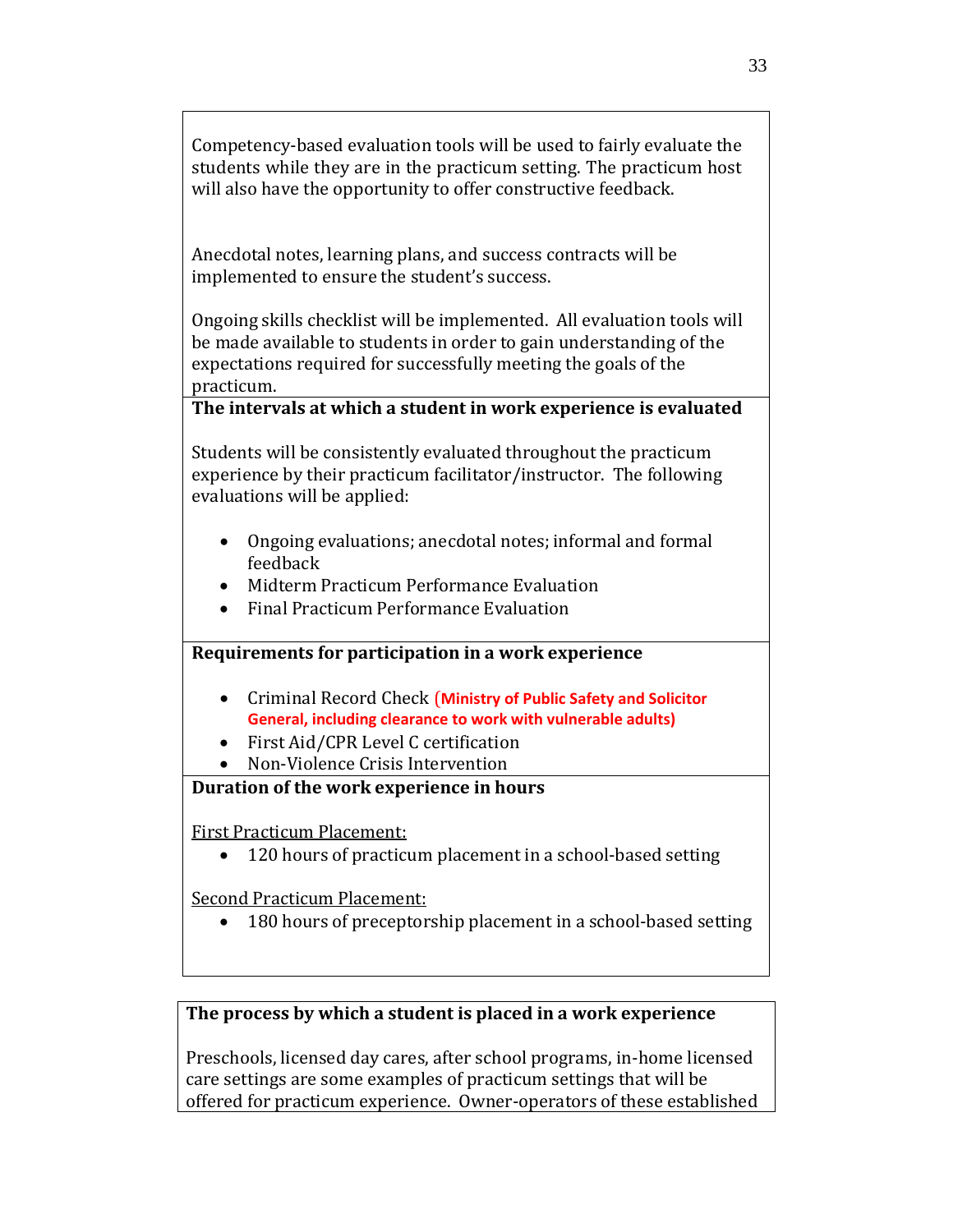will be sought for practicum placements.

The placement coordinator also seeks consult with the administrators at the public and private school settings in order to identify the needs of the setting. ECEA students will offer support in a variety of areas within the childcare setting.

#### **The process by which a student in work experience is evaluated**

The student's performance and demonstration of skills, knowledge, attitude and judgment will be measured against the core competencies required by ECE Assistants in a childcare setting. The learning outcomes for each practicum determine the skills, attitude, knowledge and judgment that is required for supportive, nurturing experiences for children aged 3-5.

Core Competency-based evaluation tools will be used to fairly evaluate the students while they are in the practicum setting. Anecdotal notes, learning plans, and success contracts will be implemented to ensure the student's success.

Ongoing skills checklist will be implemented. All evaluation tools will be made available to students in order to gain understanding of the

expectations required for successfully meeting the goals of the practicum.

#### **The intervals at which a student in work experience is evaluated**

Students will be consistently evaluated throughout the practicum experience by their facilitator/instructor. The following evaluations will be applied:

- Ongoing evaluations; anecdotal notes; informal and formal feedback
- Midterm Practicum Performance Evaluation
- Final Practicum Performance Evaluation

#### **Requirements for participation in a work experience**

- Criminal Record Check (**Ministry of Public Safety and Solicitor General, including clearance to work with vulnerable adult)** populations
- First Aid/CPR Level C certification
- Non-Violence Crisis Intervention Training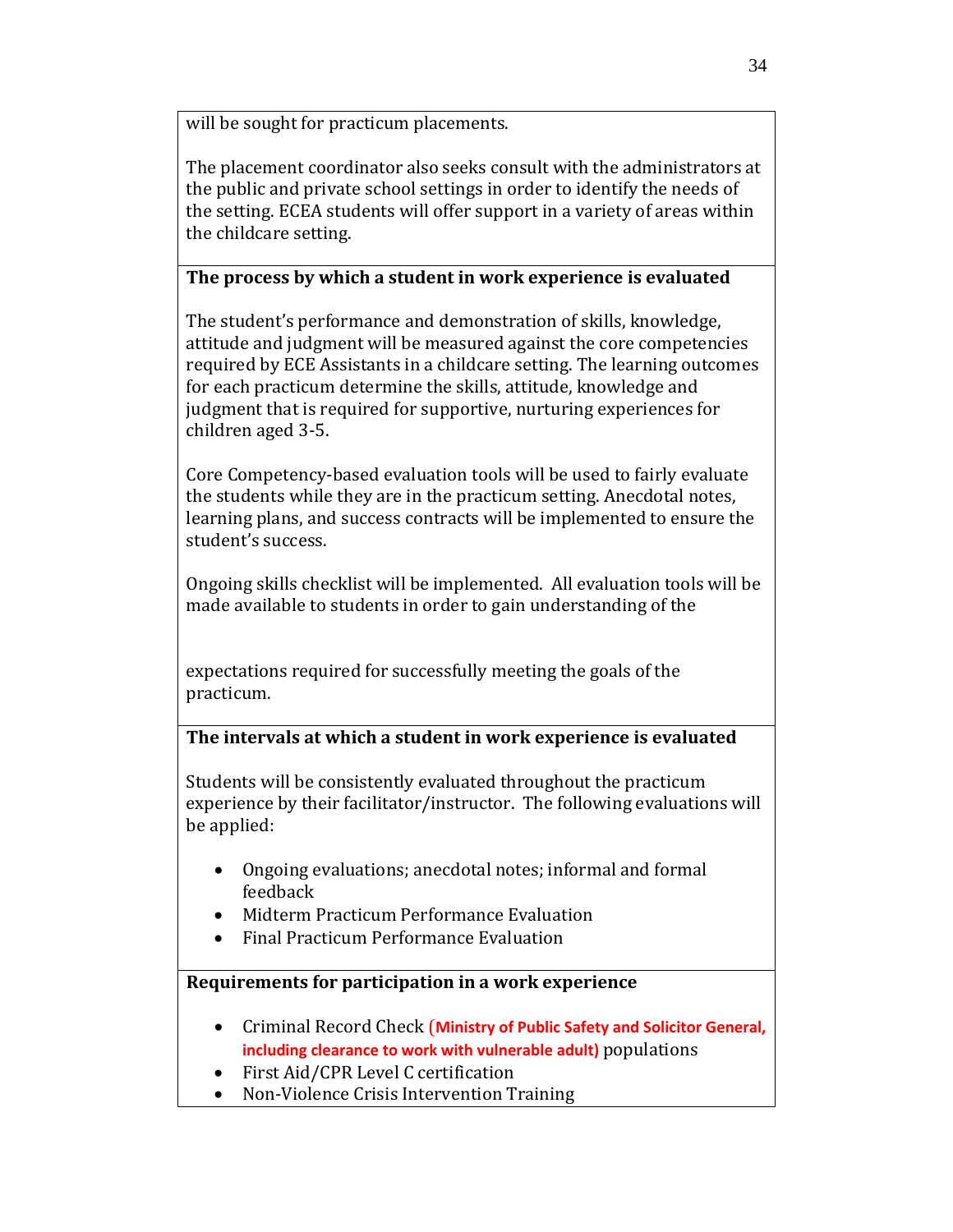#### **Duration of the work experience in hours**

First Practicum Placement:

• 225 hours of practicum placement in a childcare setting

Second Practicum Placement:

• 125 hours of practicum placement in a childcare setting

Second Practicum Placement:

• 120 hours of practicum placement in a childcare setting

For each program, work experience coordinators will clearly convey the requirements to students. All students will receive required supporting documentation to complete and submit before and during the practicum experience.

The clinical placement experience duration will vary in length depending on the program, and will be a non-paid experience.

If a student declines a work experience placement, the student must indicate and sign the Work Experience Placement Agreement acknowledging their refusal. This will be placed in the student's administrative file. Students who do not choose to attend the work experience portion of their program will not be eligible to receive their diploma and/or certificate, only a copy of their transcript of marks with the work experience(s) indicated as 'incomplete'. If the student is funded by student loans or another agency, the financial administrator will inform the agency of the change in end date and that the student did not complete the program as they had enrolled.

The College makes every effort to assure timely and appropriate placements for all qualifying students. In the event that a work experience is not secured in the projected time frame, the clinical placement coordinator will work to find a placement as quickly as possible.

Students must have met the all of the following requirements in order to be scheduled into a work related experience. Please note that externally regulated programs may have additional requirements.

• Successfully passed required pre-requisite courses prior to be considered for placement.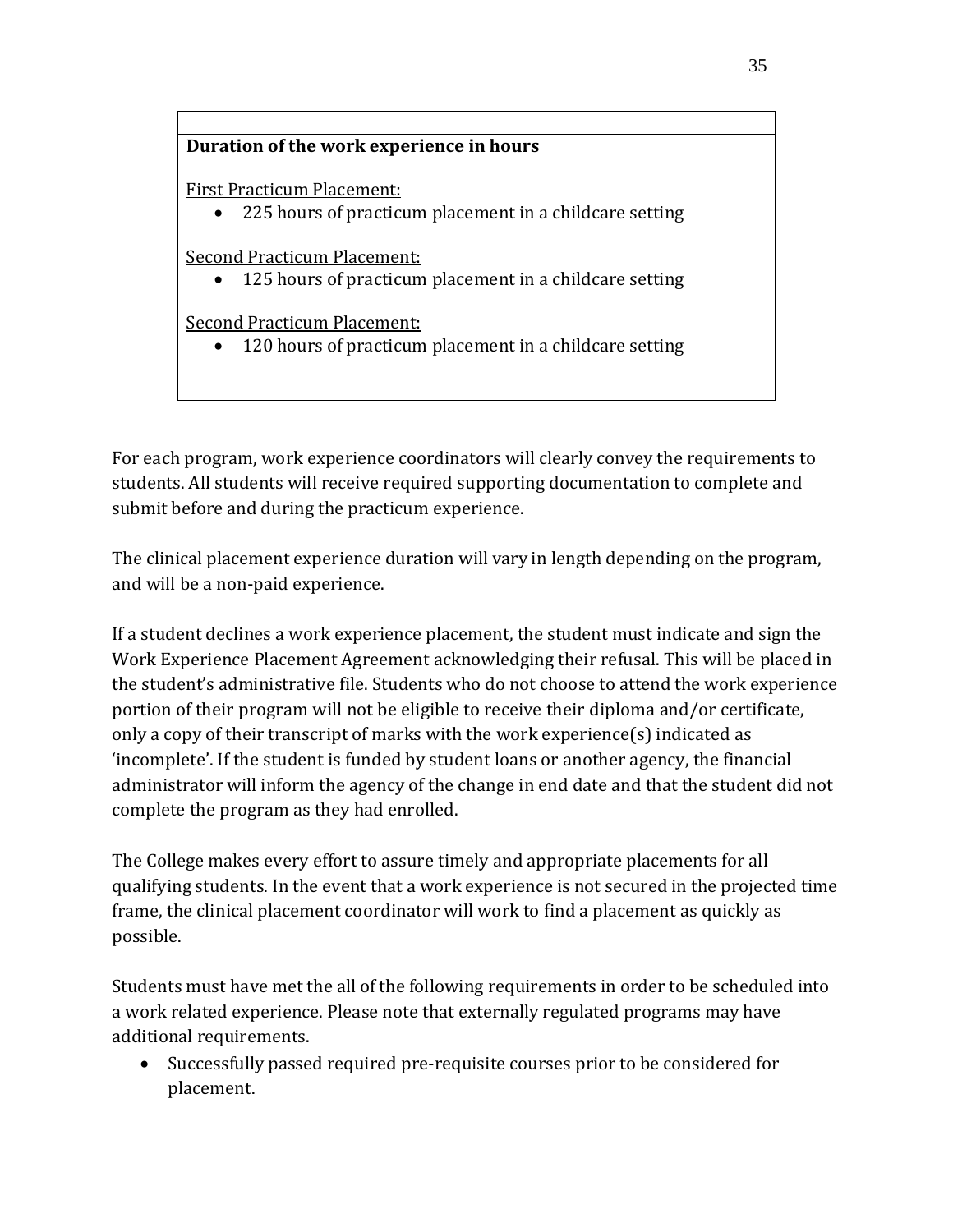- **Attendance record must not have fallen below an average of 90%.**
- Satisfied all financial obligations to the College.
- Submitted and have approved all required documentation for the placement by the indicated due date.
- International students must have the required study permits and related documents in hand, to participate (and have the responsibility to remain current with respect to any changes in Citizenship and Immigration Canada policy).

Students can decline to participate by completing the appropriate documents, and as a result will not be eligible to graduate from the program.

# **Transportation and Parking during Practicum**

The College does not provide student parking passes. Students are responsible for making their own arrangements for transportation and parking for classes and practicum.

# **CAMPUS REGULATIONS**

# **Hours of Operation**

Campus hours of operation are generally from 8:00 am to 6:00 pm, Monday through Friday. Students should check with their campus for specific hours of operation.

# *Instructional Hours*

Campus hours usually are from 8 AM to 6 PM. Classes are generally scheduled in two blocks, morning and afternoon. On occasion they can be scheduled on evenings and weekends.

Morning: 8:00 am - 1:00 pm Afternoon: 1:00 pm - 6:00 pm Evenings: 5:00pm-10:00pm Weekends: 8:30am – 2:30pm

Students arriving late should not be admitted to class until after the break, unless Student Services or the Instructor has given permission. Check with your **Campus Manager and Senior Educational Administrator**

Breaks should last no longer than 15 minutes. Under no circumstances should a class be ended prior to its official ending time. This includes examination days. We are required by Regulators to provide all of the instructional hours indicated in a course or program outline. These are compliance issues, which are taken very seriously.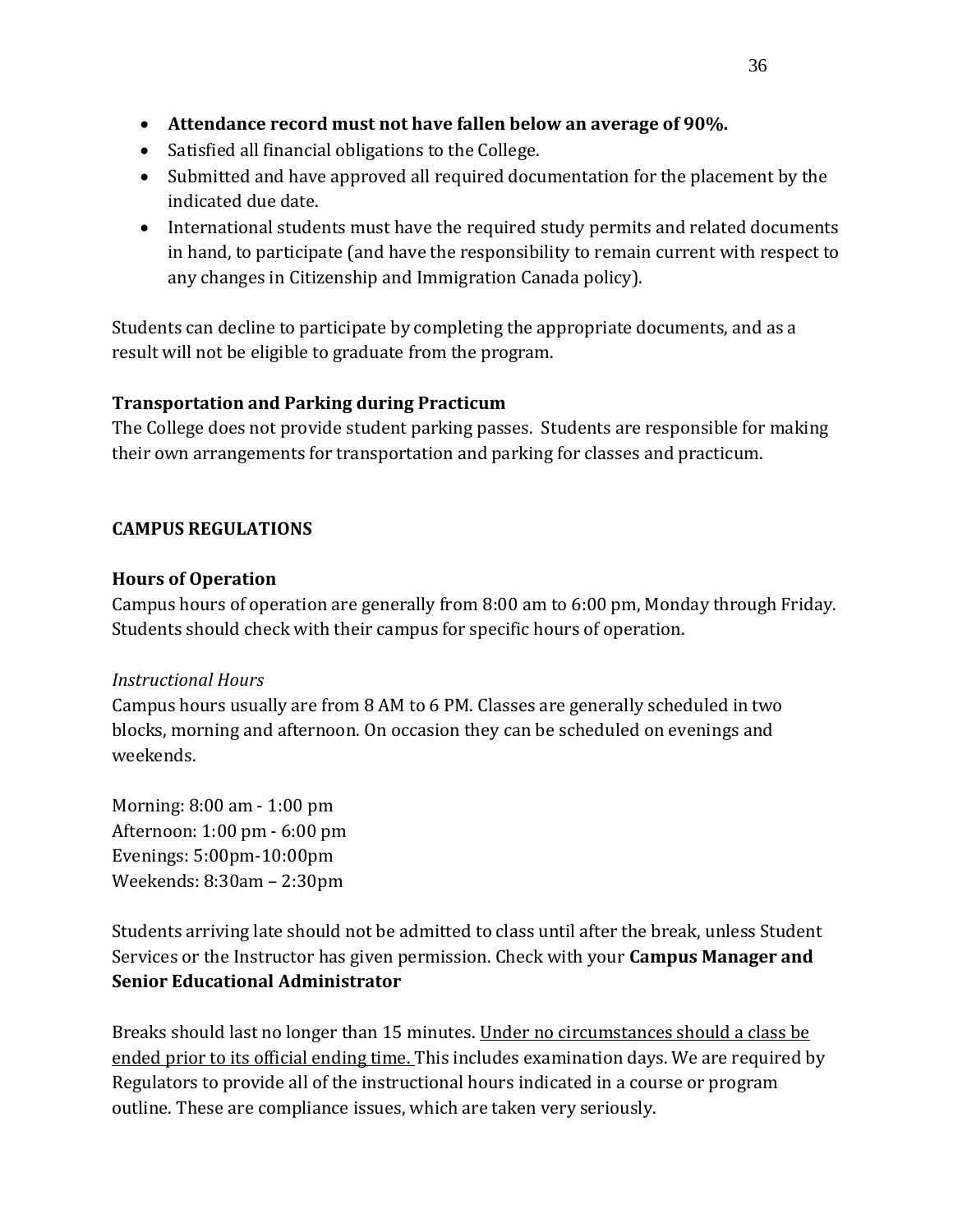## **Food and Beverages**

Students shall not take food and beverages into the classroom. In some instances, approved containers may be permitted. Campus lounge may be used to have meals.

Computer keyboards and medical equipment are extremely sensitive to moisture and are destroyed by spills. Some locations have a student lounge with vending machines that has been provided for the students' convenience. Please note that change is not available through the administrative offices.

# **Personal Appearance**

As a career College, we expect students to behave and dress as they would in a professional work environment, following accepted norms of appropriateness.

Some examples of inappropriate attire for both men and women include torn or soiled clothing, see-through, bare-midriff shirts/blouses, low-cut, open-back clothing and extremely short dresses, skirts, or shorts. Students enrolled in business programs are asked to wear proper business attire. We encourage students to dress for their professional success.

# **Smoking**

Smoking (including e-cigarette use) is prohibited in all buildings. Please ensure the grounds outside the Campus are kept neat and tidy. Smokers shall not congregate at the front of the Campus building and smoke, or leave any cigarette butts in front of the building.

# **Statutory Holidays**

The College observes statutory holidays as noted below. Colleges are closed on these days. Please be aware that some statutory holidays fall on weekends, which means that the previous/following working day is taken as the holiday.

- New Year's Day
- BC Day
- Family Day
- Good Friday
- Victoria Day
- Canada Day
- Labour Day
- Thanksgiving Day
- Remembrance Day
- Christmas Day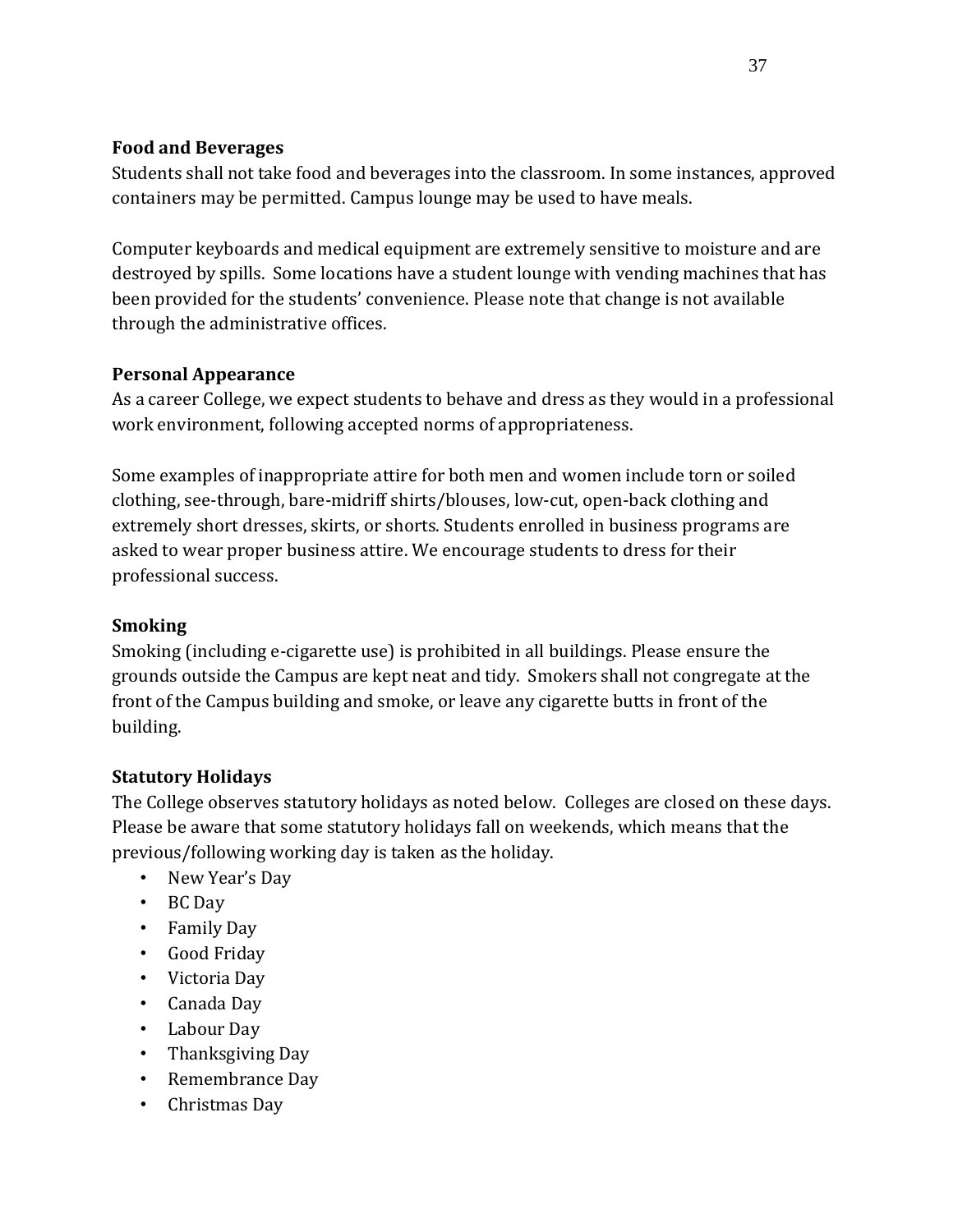#### **Student Printing and Photocopying**

Administration office photocopiers and printing devices are not available for student use. Students are required to make their own arrangements for photocopying. Where possible, coin/card/software operated machines are made available to students.

# **Telephones**

Administration office phones are not available for student use. Any student carrying a cell phone must turn it off when entering a classroom, lab, or study area. As a consideration for your fellow students, no cell phone calls (either incoming, outgoing, or text messages) are permitted in the learning areas.

# **Backing Up Work**

Students are reminded to back up their assignments and projects at all times: USB, external hard drive, iCloud, Drop box, SkyDrive, etc. WORK MUST NOT BE SAVED ON THE DESKTOP. The College is not responsible for any data loss.

# **Assignment Drop Off**

Most assignments are submitted through hardcopy to the instructor, an electronic copy may be submitted via email to the instructor BEFORE the class starts. Assignments submitted after class start time will be subject to penalty without prior notice. If a student needs to drop off an assignment to an Instructor outside of class time, prior arrangements need to be made with the instructor. This allows for the work to be submitted in a timely manner and prevent any work from being lost.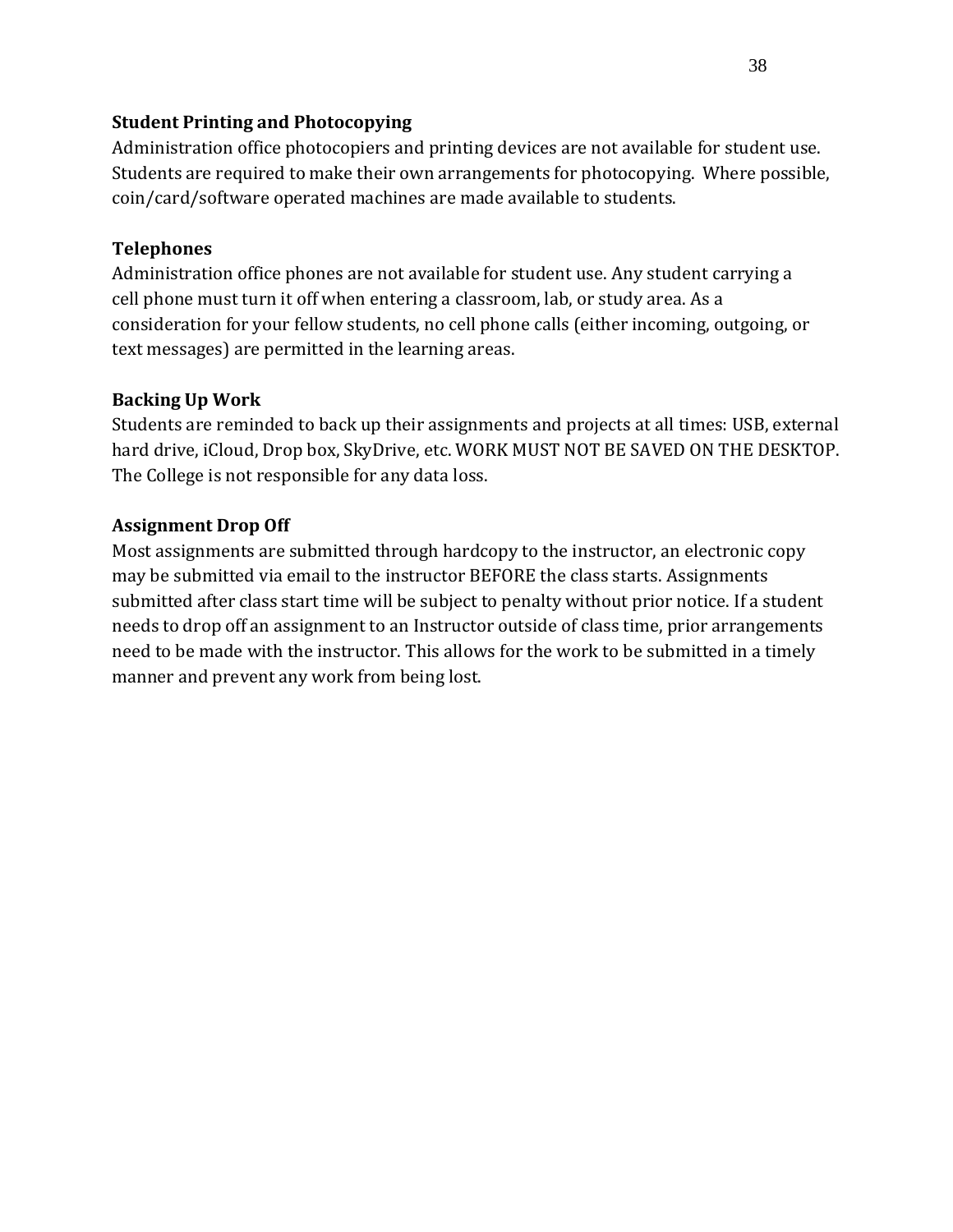# **Student Handbook Agreement Acknowledgement**

I have received a copy of the Student Handbook.

#### **ACKNOWLEDGEMENT AND AGREEMENT**

I acknowledge that I have received and reviewed my student handbook, which contains important information on the College's policies and procedures. For good and valuable consideration (the receipt and sufficiency of which is hereby acknowledged), I understand and agree that I am obliged to act in accordance with these policies and procedures and at all times conduct myself in a professional manner that contributes to creating a positive learning environment.

| Student's Name:      | <b>Student Number:</b> |
|----------------------|------------------------|
| Student's Signature: | Date:                  |
|                      |                        |

*Please keep this copy for your records.*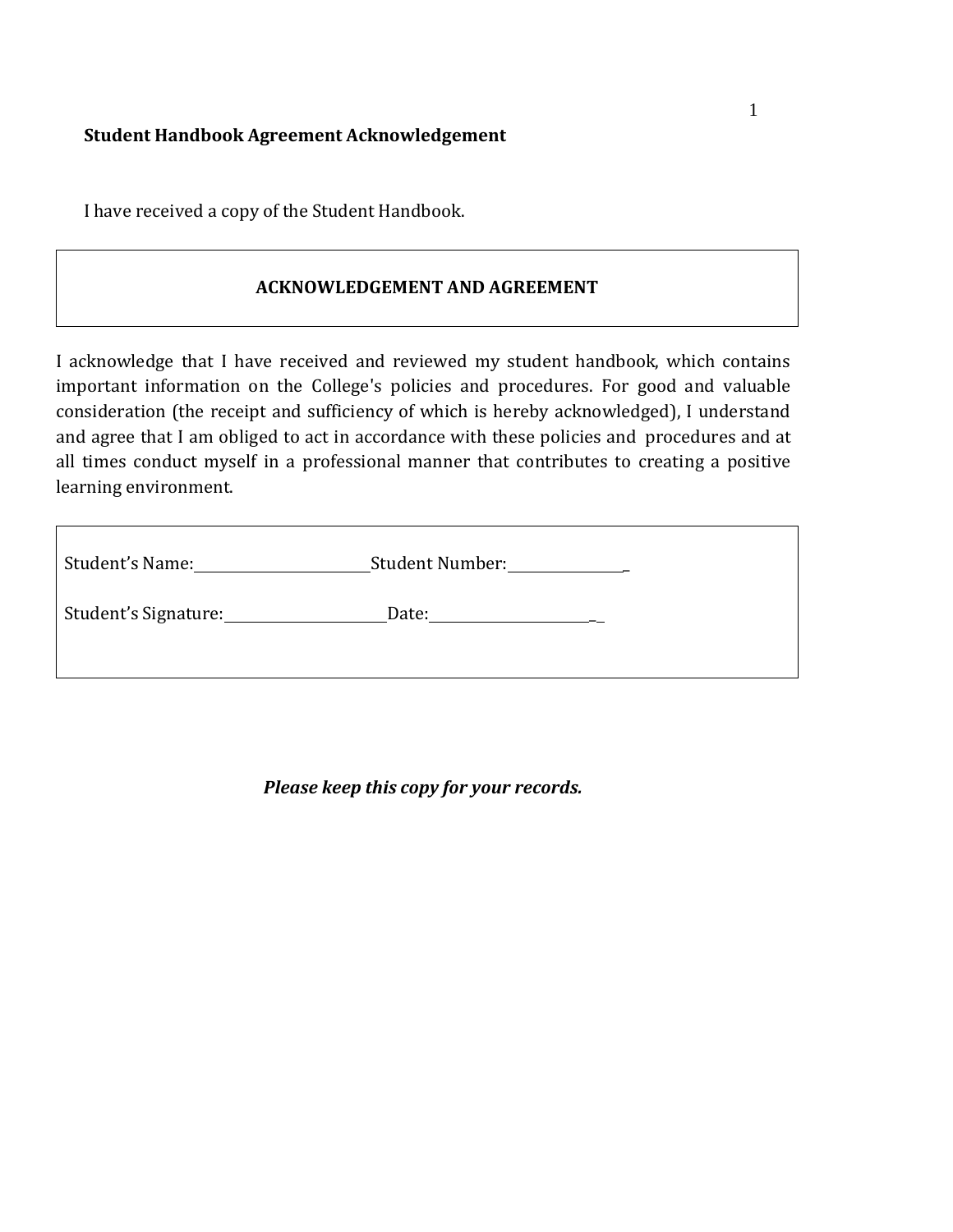I have received a copy of the Student Handbook.

#### **ACKNOWLEDGEMENT AND AGREEMENT**

I acknowledge that I have received and reviewed my student handbook, which contains important information on the College's policies and procedures. For good and valuable consideration (the receipt and sufficiency of which is hereby acknowledged), I understand and agree that I am obliged to act in accordance with these policies and procedures and at all times conduct myself in a professional manner that contributes to creating a positive learning environment.

| Student's Name:      | Student Number: |
|----------------------|-----------------|
| Student's Signature: | Date:           |
|                      |                 |

*Return this signed copy to the* **Campus Manager and Senior Educational Administrator**

Received by the **Campus Manager and Senior Educational Administrator** on behalf of the College.

#### **Campus Manager and Senior Educational Administrator**

Signature: \_\_

Date:

 $\mathsf{r}$